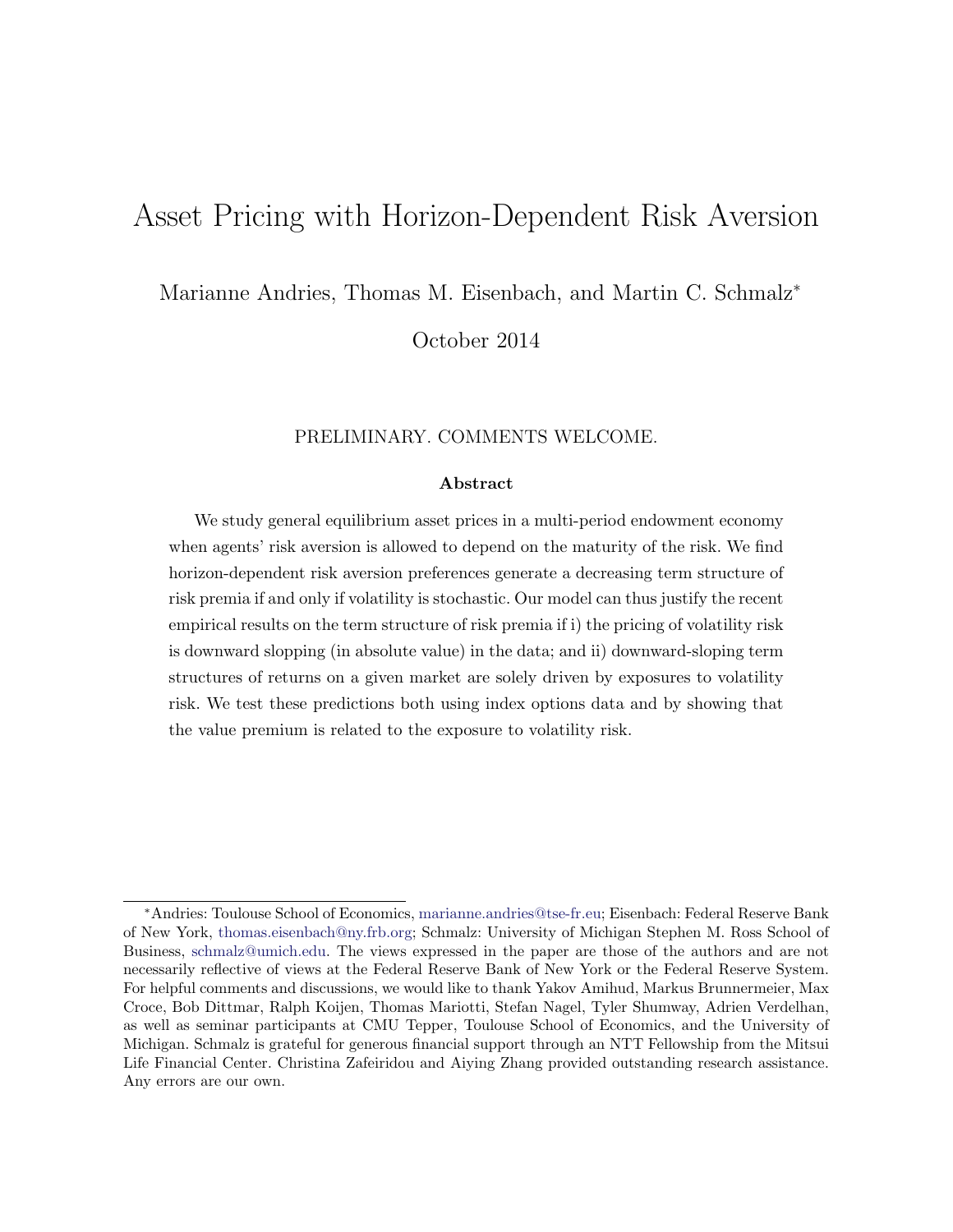# 1 Introduction

Most of the literature on general equilibrium asset pricing theory is premised on the assumption that risk aversion is constant across maturities. We investigate whether the standard tool box of asset pricing can be generalized to accommodate risk preferences that differ across temporal horizons, and whether such a generalization has the potential to address observed patterns in asset prices.

Inspired by ample experimental evidence that subjects are more risk averse to im-mediate than to delayed risks,<sup>[1](#page-1-0)</sup> [Eisenbach and Schmalz](#page-26-0)  $(2014)$  introduce a two-period model with horizon-dependent risk aversion and show it is conceptually orthogonal to other non-standard preferences such as non-exponential time discounting [\(Phelps and](#page-28-0) [Pollak,](#page-28-0) [1968;](#page-28-0) [Laibson,](#page-27-0) [1997\)](#page-27-0), time-varying risk aversion [\(Constantinides,](#page-25-0) [1990;](#page-25-0) [Campbell](#page-25-1) [and Cochrane,](#page-25-1) [1999\)](#page-25-1), and a preference for the timing of resolution of uncertainty [\(Kreps](#page-27-1) [and Porteus,](#page-27-1) [1978;](#page-27-1) [Epstein and Zin,](#page-26-1) [1989,](#page-26-1) (EZ)). In the present paper, we investigate the impact of horizon-dependent risk aversion preferences on asset prices in a dynamic framework. The conceptual difficulties of solving a multi-period model with dynamically inconsistent preferences are numerous. To start, the commonly used recursive techniques in finance and macroeconomics only apply to dynamically consistent preferences. At the same time, the only dynamically consistent time-separable preference is the special case in which risk aversion is constant across horizons.<sup>[2](#page-1-1)</sup> In an effort to overcome these difficulties, we use techniques in the spirit of [Strotz](#page-28-1) [\(1955\)](#page-28-1) to solve the problem of a rational agent with horizon-dependent risk aversion preferences in a setting without time separability. Such an agent is dynamically consistent for deterministic payoffs, so that only uncertain payoffs induce time inconsistency. Unable to commit to future behavior but being aware of her preferences and perfectly rational, the agent optimizes today, taking into account reoptimization in future periods. Solving for the subgame-perfect equilibrium of the intra-personal game yields a stochastic discount factor (SDF) that nests the standard [Epstein and Zin](#page-26-1) [\(1989\)](#page-26-1) case, with an new multiplicative term representing the discrepancy between the continuation value used for optimization at any period *t* versus the actual valuation at  $t + 1$ .

<span id="page-1-0"></span><sup>1</sup>See, e.g., [Jones and Johnson](#page-27-2) [\(1973\)](#page-27-2); [Onculer](#page-27-3) [\(2000\)](#page-27-3); [Sagristano et al.](#page-28-2) [\(2002\)](#page-28-2); [Noussair and Wu](#page-27-4) [\(2006\)](#page-27-4); [Coble and Lusk](#page-25-2) [\(2010\)](#page-25-2); [Baucells and Heukamp](#page-24-0) [\(2010\)](#page-24-0); [Abdellaoui et al.](#page-24-1) [\(2011\)](#page-24-1). See [Eisenbach](#page-26-0) [and Schmalz](#page-26-0) [\(2014\)](#page-26-0) for a more thorough review.

<span id="page-1-1"></span><sup>2</sup>As a result, combining time-separability with horizon-dependent risk aversion in a dynamic model necessarily introduces inconsistent time preferences, which precludes isolating the effect on asset prices of horizon-dependent risk preferences.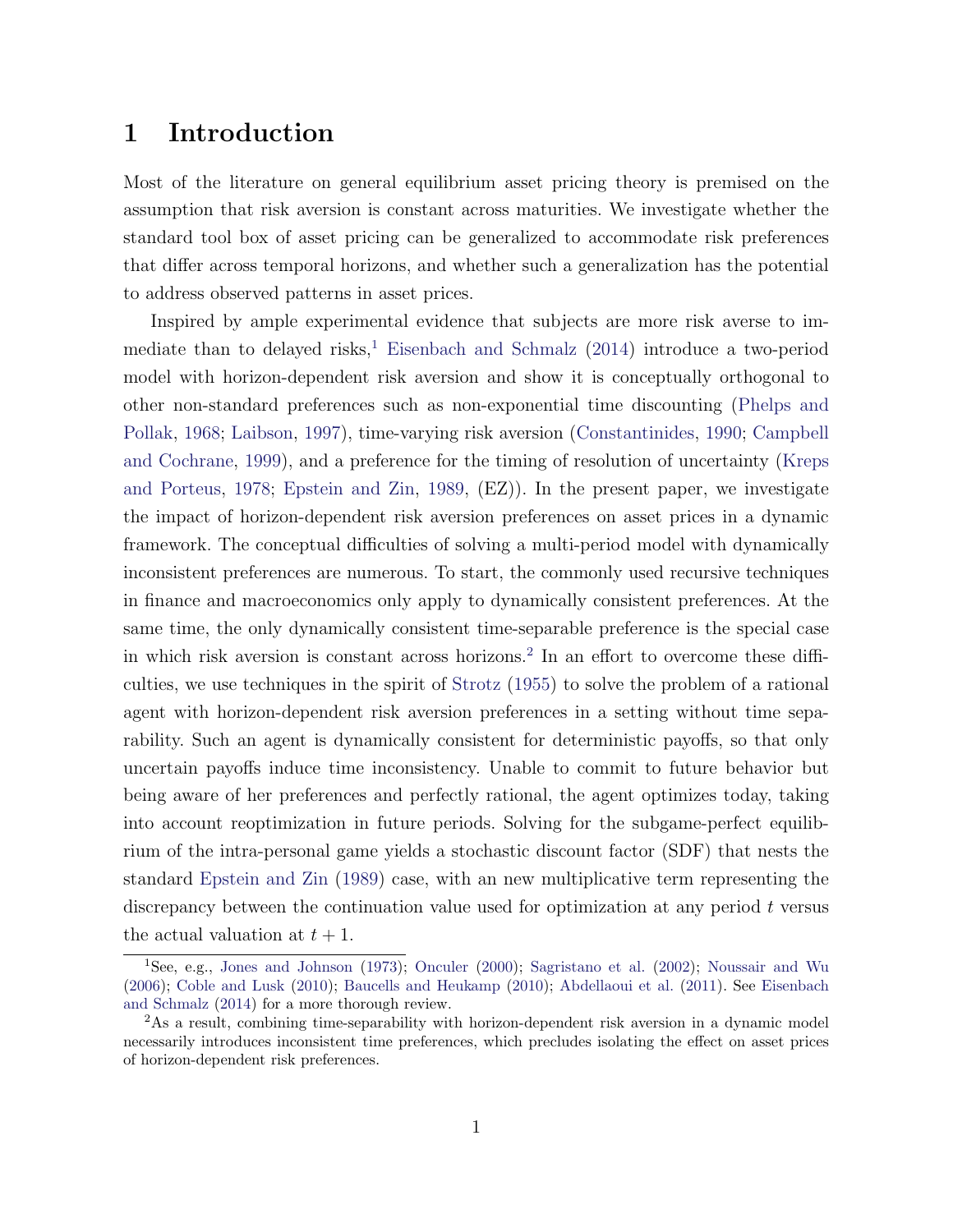We investigate the implications of horizon-dependent risk aversion on both the level and on the term structure of risk premia. We find the model can match risk prices in levels, very much in line with the long-run risk literature [\(Bansal and Yaron,](#page-24-2) [2004;](#page-24-2) [Bansal et al.,](#page-24-3) [2013\)](#page-24-3) based on standard [Epstein and Zin](#page-26-1) [\(1989\)](#page-26-1) preferences. Further, we find that the term structure of equity risk premia is non-trivial if and only if the economy features stochastic volatility. In such a setting, the horizon dependent risk aversion model can explain a downward-sloping term structure of equity risk premia, as documented empirically (see the literature review below). Interestingly, this effect is solely driven by a downwardsloping term structure of the price of volatility risk, which is a testable prediction.

We test the key predictions of our model using both index options and the cross-section of stock prices. Using S&P 500 index options, we estimate the price of volatility risk at different maturities, using both a parametric GMM approach, based on the option pricing model of [Heston](#page-26-2) [\(1993\)](#page-26-2), as well as a model-free approach that measures Sharpe ratios of straddle returns at various maturities. Both approaches confirm the horizon-dependent risk aversion model's predictions that the price of volatility risk is negative and that its term structure is decreasing in absolute value. Specifically, the GMM estimate of the price of volatility risk is strongly negative for short maturities but close to zero for longer maturities with the term structure flattening out beyond a maturity of 150 days: volatility risk is priced, but mainly at short maturities. The same result arises in the non-parametric estimation: we show the Sharpe ratios of at-the-money straddles are strongly negative for straddles with short maturities, but close to zero for maturities beyond six months.

On the cross-section of stock returns, we use the link between the value premium and the term structure of risk premia proposed by [Lettau and Wachter](#page-27-5) [\(2007\)](#page-27-5): since growth stocks have payoff uncertainty at longer horizons than value stocks, they load relatively more on risk prices at longer horizons, and a downward-sloping term structure of risk prices automatically generates a value premium. Since our horizon-dependent risk aversion model predicts the term structure of risk prices is driven by volatility risk, the value premium should be greater for stocks with more exposure to volatility risk. Our empirical analysis confirms this prediction: we find the value premium for stocks with high exposure to volatility risk is 28 percent larger than for stocks with low exposure to volatility risk.

The paper proceeds as follows. Section [2](#page-3-0) is a review of the existing literature. Section [3](#page-5-0) presents a two-period model that illustrates the intuition of some of our result. Section [4](#page-6-0) presents the dynamic model, Section [5](#page-8-0) our formal results for the pricing of risk and its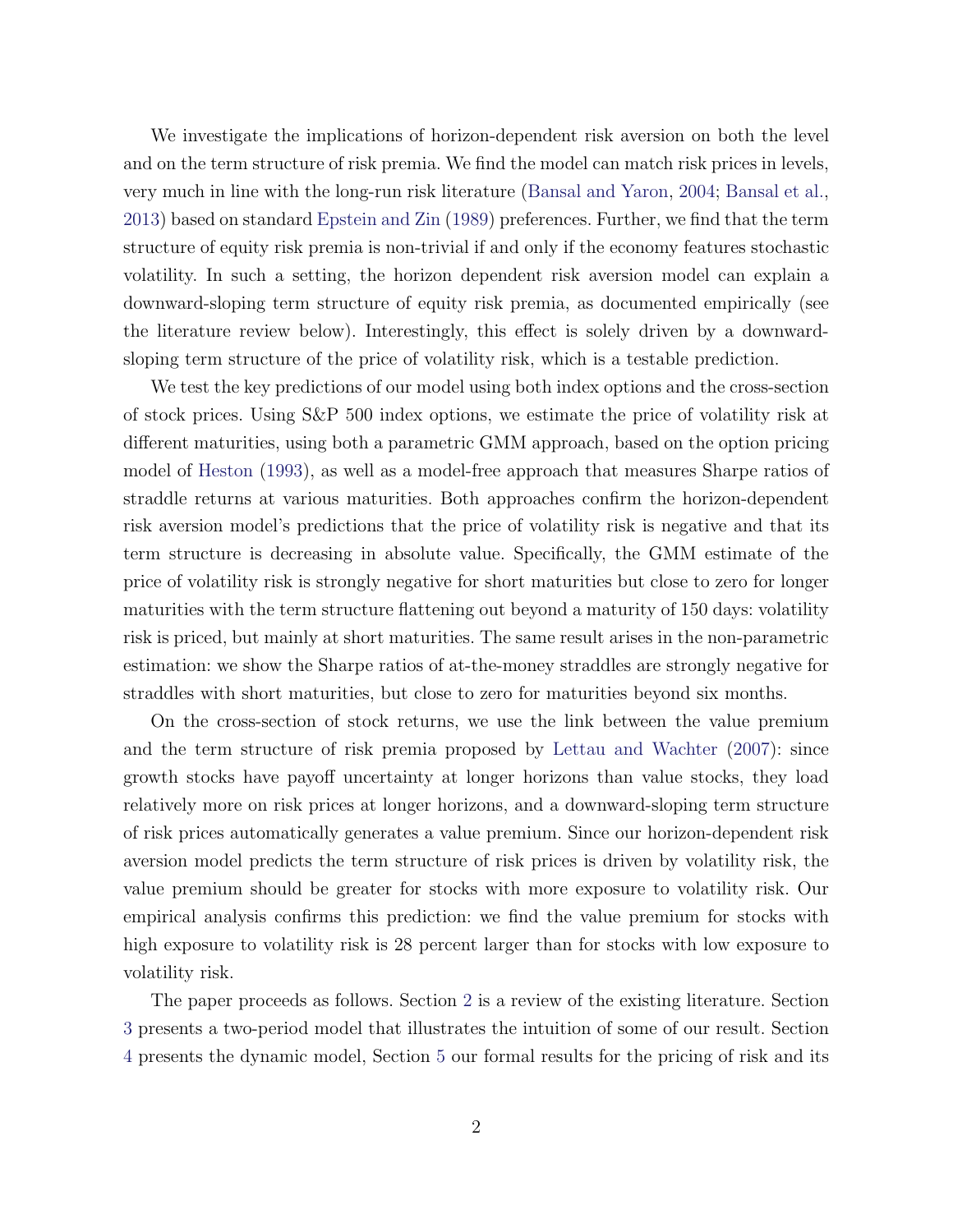term-structure. The empirical results are in Section [6.](#page-14-0) Section [7](#page-23-0) concludes.

# <span id="page-3-0"></span>2 Related Literature

This paper is the first to solve for equilibrium asset prices in an economy populated by agents with dynamically inconsistent *risk* preferences. It complements [Luttmer and](#page-27-6) [Mariotti](#page-27-6) [\(2003\)](#page-27-6), who show that dynamically inconsistent *time* preferences of the kind examined by [Harris and Laibson](#page-26-3) [\(2001\)](#page-26-3); [Luttmer and Mariotti](#page-27-6) [\(2003\)](#page-27-6) have little power to explain cross-sectional variation in asset returns. (Given cross-sectional asset pricing involves intra-period risk-return tradeoffs, it is indeed quite intuitive that horizon-dependent *time* preferences are not suitable to address puzzles related to cross-sectional variation in returns.)

Our formal results on the term structure of risk pricing are consistent with patterns uncovered by a recent empirical literature. [Van Binsbergen et al.](#page-24-4) [\(2012\)](#page-24-4) show the Sharpe ratios for short-term dividend strips are higher than for long-term dividend strips; see also [van den Steen,](#page-28-3) [2004;](#page-28-3) [van Binsbergen and Koijen,](#page-25-3) [2011;](#page-25-3) [Boguth et al.,](#page-25-4) [2012.](#page-25-4) [3](#page-3-1) These empirical findings have led to a vigorous debate, because they appear to be inconsistent with traditional asset pricing models.

Our micro-founded model of preferences implies a downward slopping pricing of risk, in a simple endowment economy. By contrast, other approaches typically generate the desired implications by making structural assumptions about the economy or about the priced shocks driving the stochastic discount factor directly. For example, in a model with financial intermediaries, [Muir](#page-27-7) [\(2013\)](#page-27-7) uses time-variation in institutional frictions to explain why the term structure of risky asset returns changes over time. [Ai et al.](#page-24-5) [\(2013\)](#page-24-5) derive similar results in a production-based RBC model in which capital vintages face heterogeneous shocks to aggregate productivity; [Zhang](#page-28-4) [\(2005\)](#page-28-4) explains the value premium with costly reversibility and a countercyclical price of risk. Other productionbased models with implications for the term structure of equity risk are, e.g. [Kogan and](#page-27-8) [Papanikolaou](#page-27-8) [\(2010\)](#page-27-8); Gârleanu et al. [\(2012\)](#page-26-4); [Kogan and Papanikolaou](#page-27-9) [\(2014\)](#page-27-9); [Favilukis](#page-26-5) [and Lin](#page-26-5)  $(2013)$ . Similarly, [Belo et al.](#page-24-6)  $(2013)$  offer an explanation why risk levels and thus risk premia could be higher at short horizons; by contrast, our contribution is about risk prices. [Croce et al.](#page-26-6) [\(2007\)](#page-26-6) use informational frictions to generate a downward-sloping

<span id="page-3-1"></span><sup>&</sup>lt;sup>3</sup>[Giglio et al.](#page-26-7) [\(2013\)](#page-26-7) show a similar pattern exists for discount rates over much longer horizons using real estate markets. [Lustig et al.](#page-27-10) [\(2013\)](#page-27-10) document a downward-sloping term structure of currency carry trade risk premia.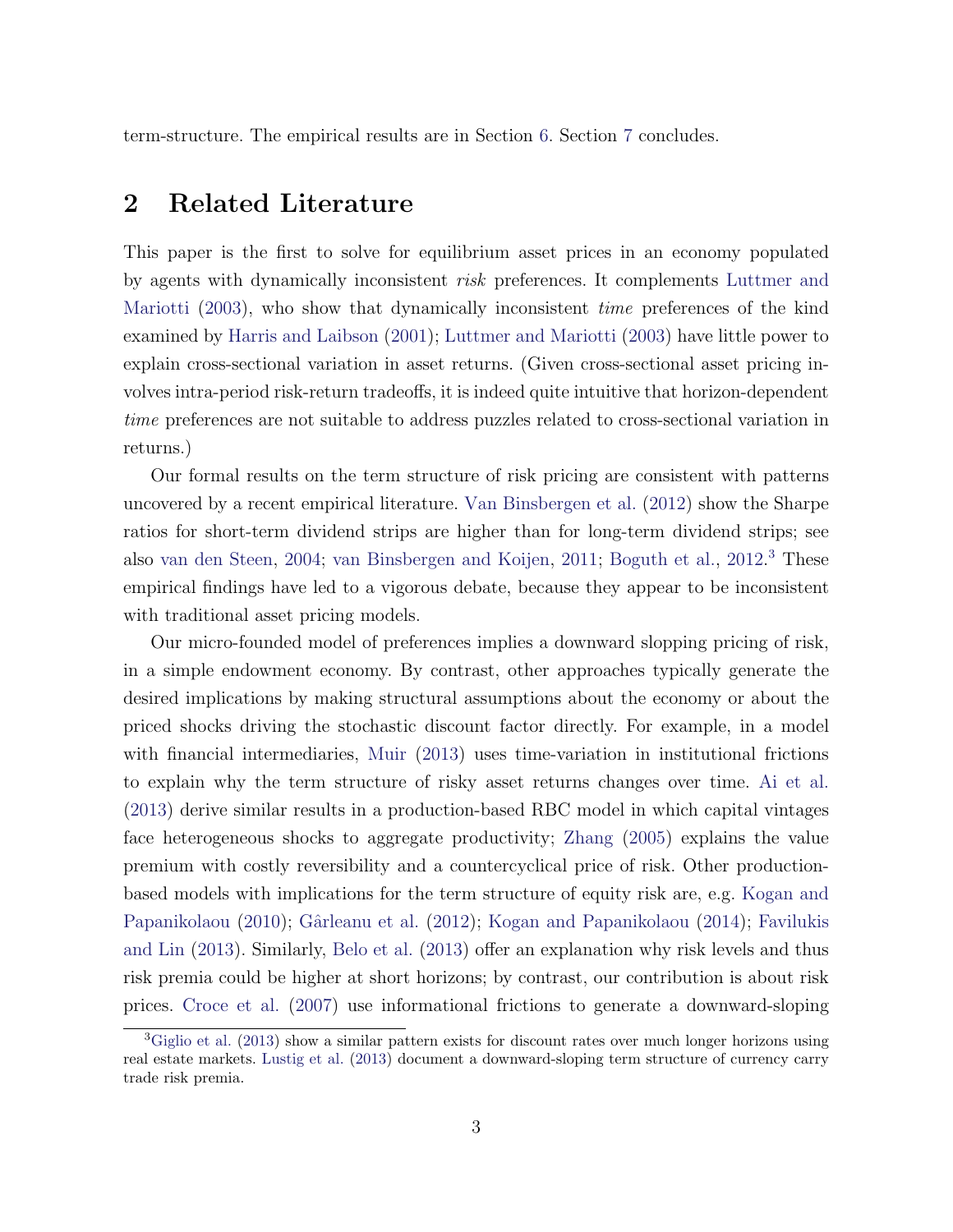equity term structure.

[Lettau and Wachter](#page-27-5) [\(2007\)](#page-27-5) propose that a downward-sloping term structure of risk prices can explain the value premium, because growth stocks load more on long-horizon risk than value stocks. The stochastic discount factor in that model is assumed to vary exogenously, and is not derived from preferences as in our model. Relatedly, [Dechow et al.](#page-26-8) [\(2004\)](#page-26-8) and [Da](#page-26-9) [\(2009\)](#page-26-9) present empirical results consistent with the idea that the value premium exists because value stocks have a shorter duration than growth stocks. We exploit this evidence when testing the horizon dependent risk aversion model prediction in Section [6.](#page-14-0)

The predictions of our model do not rely on the possibility of rare disasters, which is an assumption that some have argued may be more difficult to verify empirically. Also, our results are furthermore distinguishable from several alternative explanations for a downward-sloping term structure of equity risk premia: in our model, volatility risk is the only driver for a downward-sloping term structure of equity risk. Our empirical results linking the value premium to exposure to volatility risk is a first step in testing the strict, and unique, predictions of our general equilibrium model, which does not rely on exogenously varying parameters. Our predictions for the risk-pricing *levels* are also consistent with [Campbell et al.](#page-25-5) [\(2012\)](#page-25-5), who show that volatility risk is an important driver of asset returns in a CAPM framework, and [Ang et al.](#page-24-7) [\(2006\)](#page-24-7); [Adrian and Rosenberg](#page-24-8)  $(2008)$ ; [Bollerslev and Todorov](#page-25-6)  $(2011)$ ; [Menkho](#page-27-11)ff et al.  $(2012)$ ; [Boguth and Kuehn](#page-25-7)  $(2013)$ , who examine the relation between volatility risk and returns.

Our empirical analysis of index option returns may be the most direct evidence of a downward-sloping term structure of the *unit price* of volatility risk, as opposed to the term structure of risk premia, which are the product of price and quantity of risk at different horizons. Recent papers by [Dew-Becker et al.](#page-26-10)  $(2014)$  and [Cheng](#page-25-8)  $(2014)$  also point to a decreasing term structure for the pricing of volatility risk, yet, they do so over longer horizons, using different data sources or different methodologies than the present study. These results supplement earlier studies of volatility risk *premia*, such as those by [Amengual](#page-24-9) [\(2009\)](#page-24-9) and [Ait-Sahalia et al.](#page-24-10) [\(2012\)](#page-24-10).[4](#page-4-0)

<span id="page-4-0"></span><sup>4</sup>We omit a review of the large literature on variance risk premia more generally, including the seminal works by [Coval and Shumway](#page-26-11) [\(2001\)](#page-26-11); [Carr and Wu](#page-25-9) [\(2009\)](#page-25-9), and the link to political uncertainty [\(Amengual](#page-24-11) [and Xiu,](#page-24-11) [2013;](#page-24-11) [Kelly et al.,](#page-27-12) [2014\)](#page-27-12).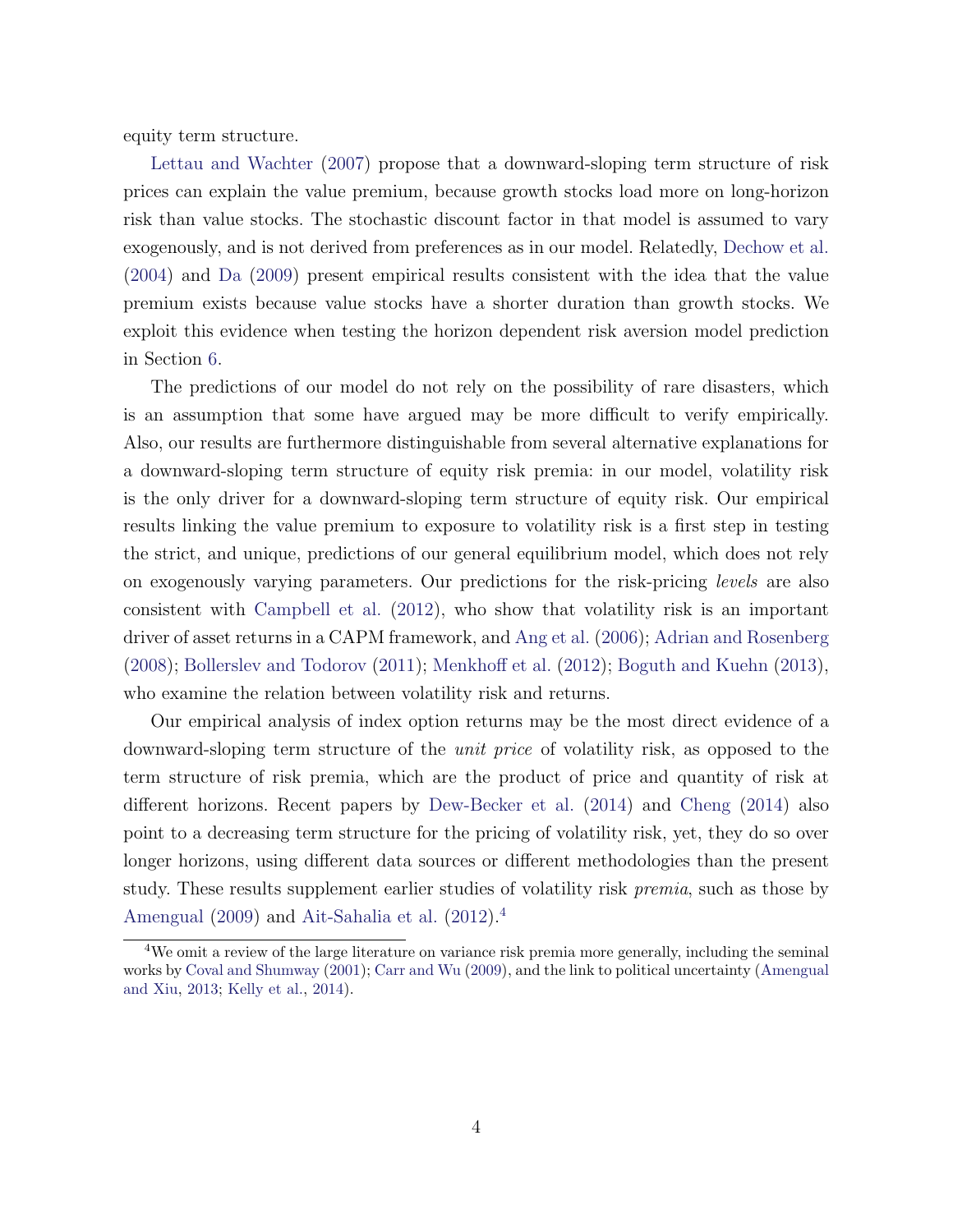# <span id="page-5-0"></span>3 Static Model

As discussed in [Eisenbach and Schmalz](#page-26-0) [\(2014\)](#page-26-0), introducing horizon-dependent risk aversion into a time separable model with more than two periods necessarily introduces horizon-dependent inter-temporal tradeoffs similar to quasi-hyperbolic discounting. This is undesirable, as we want to study the effects of horizon-dependent risk aversion in isolation. Our general model in Section [4](#page-6-0) solves this problem by dropping time separability, though this comes at the cost of more analytical complexity and less intuitive clarity. Here we present a simple model with time separability and uncertainty both in the immediate and proximate future to illustrate the effect of horizon-dependent risk aversion on risk pricing.

Consider a two-period model with uncertainty in both periods. The agent has time separable expected utility  $U_t$  in period  $t = 0, 1$  given by

$$
U_0 = E[v(c_0) + \delta u(c_1)] \text{ and } U_1 = E[v(c_1)],
$$

where *v* and *u* are von Neumann-Morgenstern utility indexes and *v* is more risk averse than *u*. At the beginning of period 0 the agent forms a portfolio of two risky assets and a risk free bond. Asset 0 is a claim on consumption in period 0 while asset 1 is a claim on consumption in period 1. Consumption in the two periods is i.i.d. Denoting the prices of the two assets by  $p_0$  and  $p_1$ , respectively, the first-order conditions for the agent's portfolio choice yield:

$$
E[v'(c_0) (c_0 - p_0)] = 0
$$
  
and 
$$
E[\delta u'(c_1) (c_1 - (1+r) p_1)] = 0.
$$

[Eisenbach and Schmalz](#page-26-0) [\(2014\)](#page-26-0) show the equilibrium prices  $p_0$ ,  $p_1$  and  $r$  satisfy:

$$
p_0 < (1+r) p_1.
$$

In this two-period setting, horizon-dependent risk aversion therefore leads to an equilibrium term-structure of risk premia that is downward sloping.

This simple example illustrates how horizon-dependent risk aversion naturally affects the pricing of risk at different horizons. There are, however, important limitations to this example. The setting is subtly different from standard asset pricing models with two periods  $t = 0, 1$ : there is uncertainty in both periods and a period's decision is taken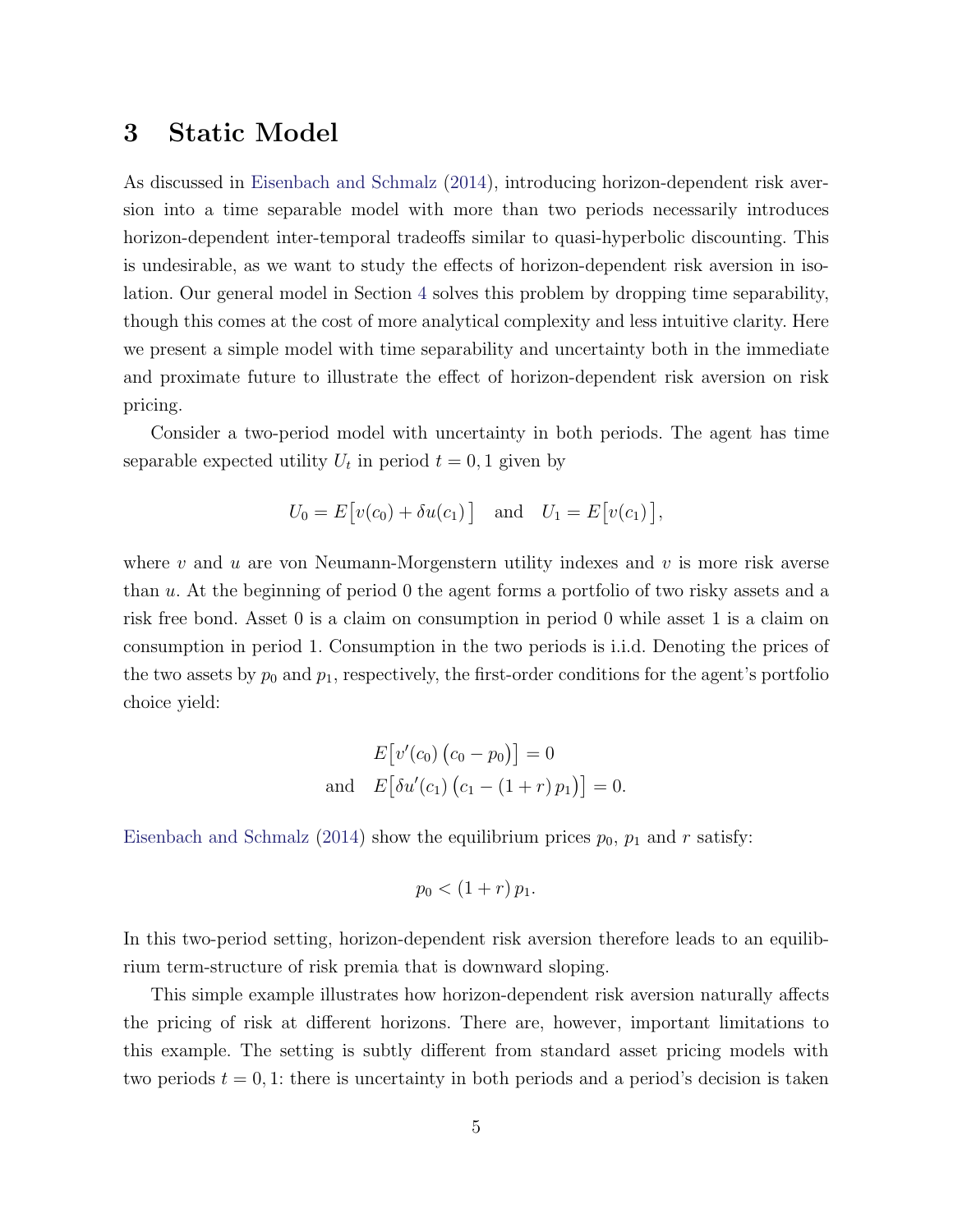before the period's uncertainty resolves. This allows for horizon-dependent risk aversion to have a term-structure effect without worrying about inconsistent inter-temporal tradeoffs, since only one such tradeoff arises. However, the period-0 portfolio choice problem above implicitly assumes that the agent has no opportunity to re-trade the claim to period-1 consumption at the beginning of period 1.

To generalize this setting, the next section presents our fully dynamic model, which allows for re-trading every-period.

## <span id="page-6-0"></span>4 Dynamic Model

Our approach is to generalize the model of [Epstein and Zin](#page-26-1) [\(1989\)](#page-26-1) (hereafter EZ) to allow for horizon-dependent risk aversion without affecting intertemporal substitution. Let  $\{\gamma_h\}_{h\geq 0}$  be a decreasing sequence representing risk aversion at horizon *h*. In period *t*, the agent evaluates a consumption stream starting in period  $t + h$  by

<span id="page-6-1"></span>
$$
V_{t,t+h} = \left( (1 - \beta) C_{t+h}^{1-\rho} + \beta E_{t+h} \left[ V_{t,t+h+1}^{1-\gamma_h} \right]^{\frac{1-\rho}{1-\gamma_h}} \right)^{\frac{1}{1-\rho}}.
$$
 (1)

As in the EZ model, utility in period  $t$ , i.e. for  $h = 0$ , depends on (deterministic) consumption in period *t* and a certainty equivalent of (uncertain) continuation values in period  $t + 1$ , and the aggregation of the two periods is with constant elasticity of intertemporal substitution given by  $1/\rho$ . However, in contrast to the EZ model, certainty equivalents at different horizons *h* are formed with different levels of risk aversion  $\gamma_h$ . Imminent uncertainty is treated with risk aversion  $\gamma_0$ , uncertainty one period ahead is treated with  $\gamma_1$ and so on.

Note that although the definition of  $V_{t,t+h}$  in [\(1\)](#page-6-1) is recursive since it references  $V_{t,t+h+1}$ , the preference captured by  $V_{t,t}$  is *not* recursive since it doesn't reference  $V_{t+1,t+1}$ . This nonrecursiveness is a direct implication of the horizon-dependent risk aversion, in which the consumption stream starting in  $t + 1$  is evaluated differently by the agent's selves at  $t$  and  $t+1$ . We assume the agent is fully rational when making choices in period  $t$  to maximize  $V_{t,t}$ . This means self *t* realizes that its evaluation of future consumption given by  $V_{t,t+1}$ differs from the objective function of  $V_{t+1,t+1}$  which self  $t+1$  will maximize.

For asset pricing purposes, the object of interest is the stochastic discount factor (SDF) resulting from the preferences in equation [\(1\)](#page-6-1). We can arrive at the SDF using a standard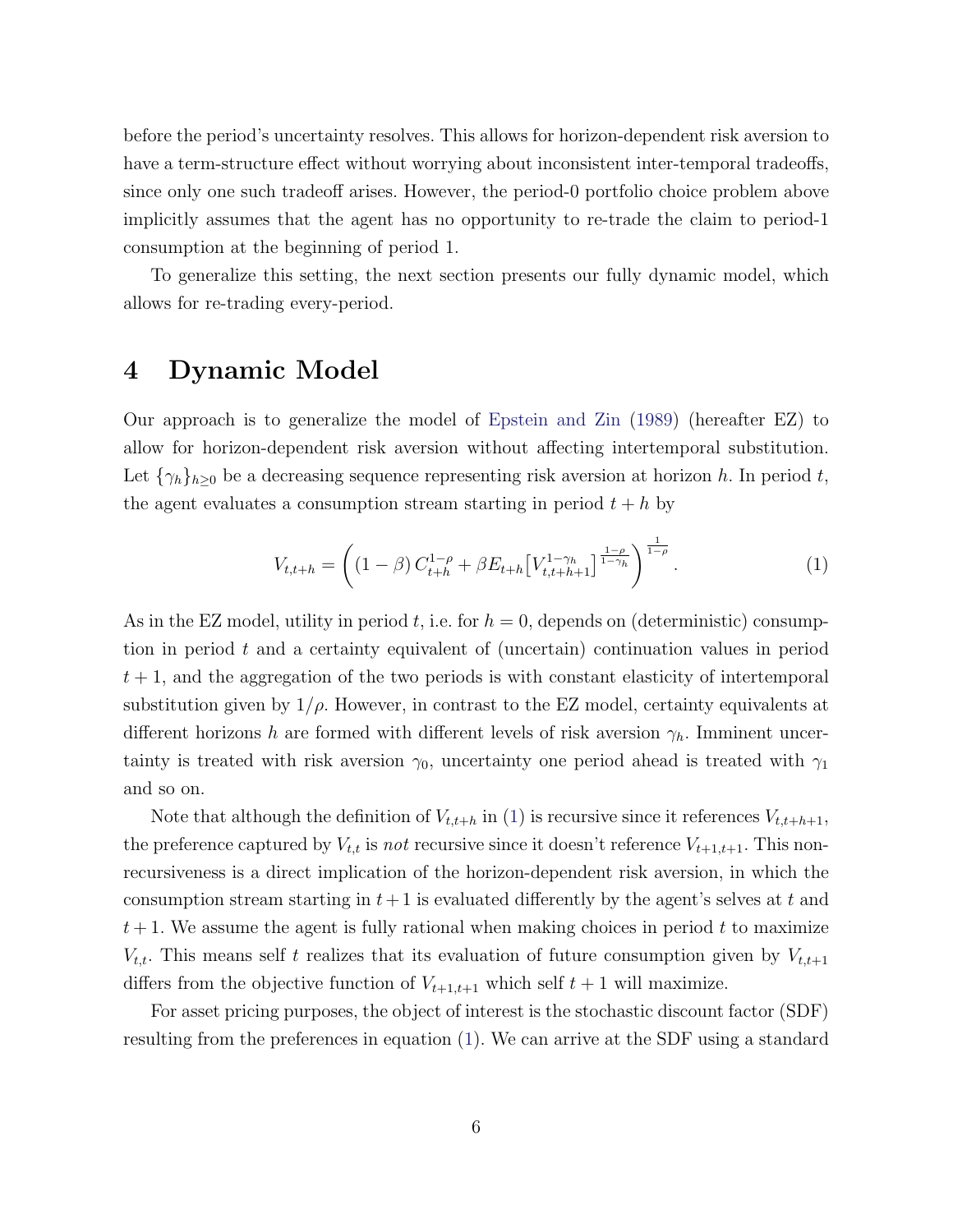derivation based on the intertemporal marginal rate of substitution:<sup>[5](#page-7-0)</sup>

$$
\frac{\Pi_{t+1}}{\Pi_t} = \frac{dV_{t,t}/dW_{t+1}}{dV_{t,t}/dC_t}.
$$

To derive the SDF, we can rely on the fact that both  $V_{t,t+1}$  and  $V_{t+1,t+1}$  are homogeneous of degree one, which implies

$$
\frac{dV_{t,t+1}/dW_{t+1}}{dV_{t+1,t+1}/dW_{t+1}} = \frac{V_{t,t+1}}{V_{t+1,t+1}}.
$$

This relationship captures a key element of our model: The marginal benefit of an extra unit of wealth in period  $t + 1$  differs whether evaluated by self  $t$  (the numerator on the left hand side) or by self  $t + 1$  (the denominator on the right hand side).

We obtain:

$$
\frac{\Pi_{t+1}}{\Pi_t} = \beta \underbrace{\left(\frac{C_{t+1}}{C_t}\right)^{-\rho}}_{\text{(I)}} \times \underbrace{\left(\frac{V_{t,t+1}}{E_t \left[V_{t,t+1}^{1-\gamma_0}\right]^{\frac{1}{1-\gamma_0}}}\right)}_{\text{(II)}} \times \underbrace{\left(\frac{V_{t,t+1}}{V_{t+1,t+1}}\right)^{1-\rho}}_{\text{(III)}}.
$$

The SDF consists of three multiplicative parts:

- (I) The first term is that of the standard time-separable CRRA model with discount factor  $\beta$  and constant relative risk aversion  $\rho$ .
- (II) The second part originates from the wedge between the risk aversion and the inverse of the elasticity of intertemporal substitution, i.e. from the non time separable framework. It is similar to the standard EZ model, taking risk aversion as the immediate one,  $\gamma_0$ .
- (III) The third part is unique to our model and originates from the fact that, with horizondependent risk aversion, different selves disagree about the evaluation of a given consumption stream, depending on their relative horizon. Since the SDF  $\frac{\Pi_{t+1}}{\Pi_t}$  captures trade-offs between periods  $t$  and  $t + 1$ , the key disagreement is how selves  $t$ and  $t+1$  evaluate consumption starting in period  $t+1$ .

If we set  $\gamma_h = \gamma$  for all horizons *h*, our SDF for horizon-dependent risk aversion preferences simplifies to the standard SDF for recursive preferences: it nests the model of EZ which,

<span id="page-7-0"></span><sup>5</sup>See Appendix [A.](#page-29-0)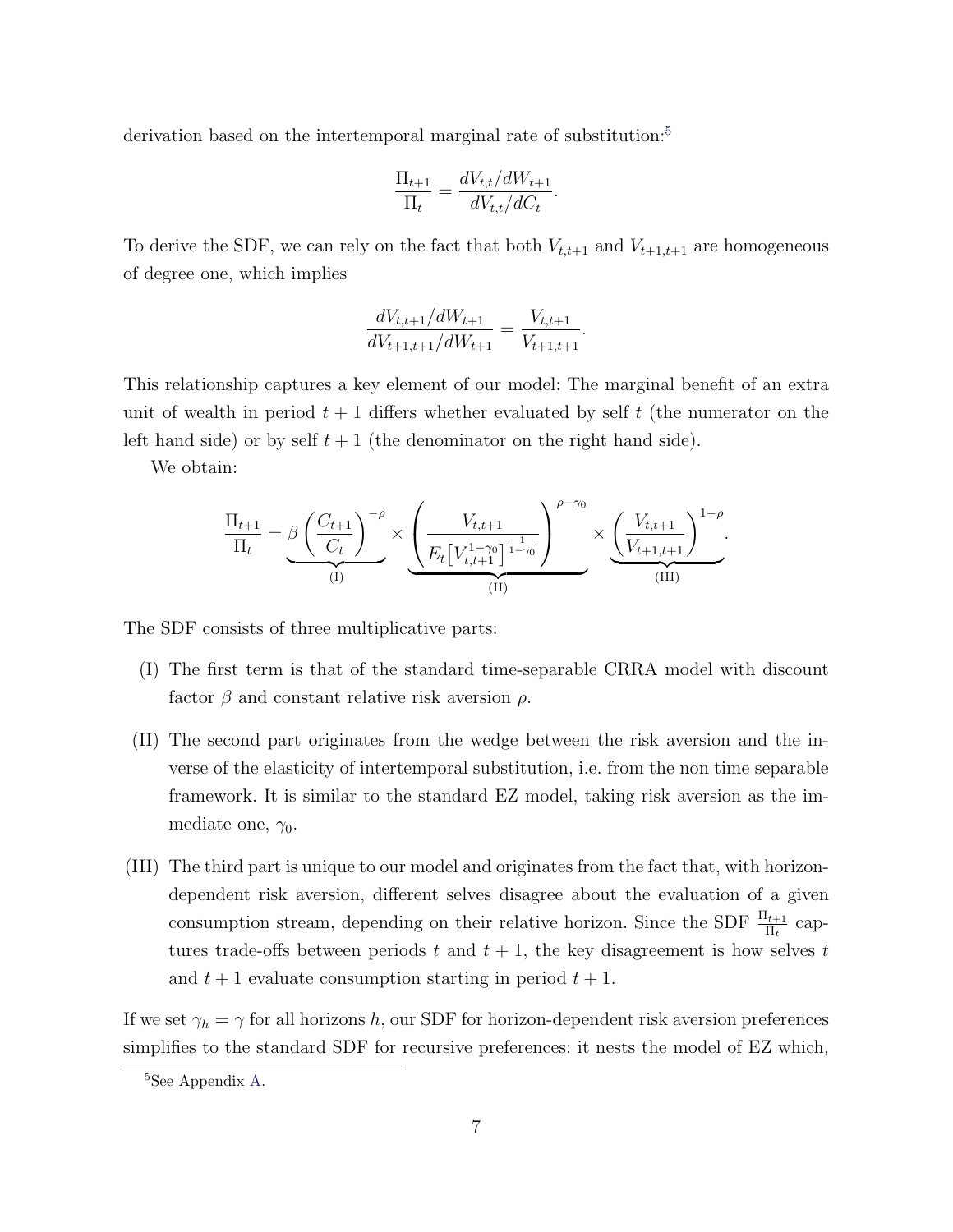in turn, nests the standard time-separable model for  $\gamma = \rho$ <sup>[6](#page-8-1)</sup>.

## <span id="page-8-0"></span>5 Pricing of Risk, and the Term Structure

To derive the pricing of risk under horizon-dependent risk aversion preferences, we consider a simplified version of the model where risk aversion for immediate risk is given by  $\gamma$ , and by  $\tilde{\gamma}$  for all future risks. This framework, and our derivations for risk pricing, easily extends to a case where risk aversion is decreasing up to a given horizon, after which, for risks beyond, it remains constant  $(\tilde{\gamma})$ .

Our general model [\(1\)](#page-6-1) thus becomes:

$$
V_t = \left( \left(1 - \beta\right) C_t^{1-\rho} + \beta E_t \left[\tilde{V}_{t+1}^{1-\gamma}\right]^{\frac{1-\rho}{1-\gamma}} \right)^{\frac{1}{1-\rho}}
$$
  

$$
\tilde{V}_t = \left( \left(1 - \beta\right) C_t^{1-\rho} + \beta E_t \left[\tilde{V}_{t+1}^{1-\tilde{\gamma}}\right]^{\frac{1-\rho}{1-\tilde{\gamma}}} \right)^{\frac{1}{1-\rho}}.
$$

The second equation is simply the standard EZ framework with risk aversion  $\tilde{\gamma}$ . If solutions for the recursion on the continuation value  $\tilde{V}$  are derived, the value function V is automatically obtained from the first equation.

### 5.1 Unit-EIS closed-from solutions

Closed-form solutions obtain for  $\tilde{V}$  (and thus for  $V$ ) in the standard EZ framework, for the knife-edge case of a unit elasticity of intertemporal substitution. We analyze the wedge between the continuation value  $V_{t+1}$  and the valuation  $V_{t+1}$ , which affects the SDF in our framework.

Denoting logs by lowercase letters, we consider a Lucas-tree economy, with an exogenous endowment process given by

<span id="page-8-1"></span><sup>&</sup>lt;sup>6</sup>An interesting question is the possibility to axiomatize the horizon-dependent risk aversion preferences we propose. The static model in Section [3](#page-5-0) could be axiomatized as a special version of the temptation preferences of [Gul and Pesendorfer](#page-26-12) [\(2001\)](#page-26-12). Their preferences deal with general disagreements in preferences at a period 0 and a period 1. In our case, the disagreement is about the risk aversion so an axiomatization would require adding a corresponding axiom to the set of axioms in [Gul and Pesendor](#page-26-12)[fer](#page-26-12) [\(2001\)](#page-26-12). Our dynamic model builds on the functional form of [Epstein and Zin](#page-26-1) [\(1989\)](#page-26-1) which capture non-time-separable preferences of the form axiomatized by [Kreps and Porteus](#page-27-1) [\(1978\)](#page-27-1). However, our generalization of [Epstein and Zin](#page-26-1) [\(1989\)](#page-26-1) explicitly violates Axiom 3.1 (temporal consistency) of [Kreps and](#page-27-1) [Porteus](#page-27-1) [\(1978\)](#page-27-1) which is necessary for the recursive structure.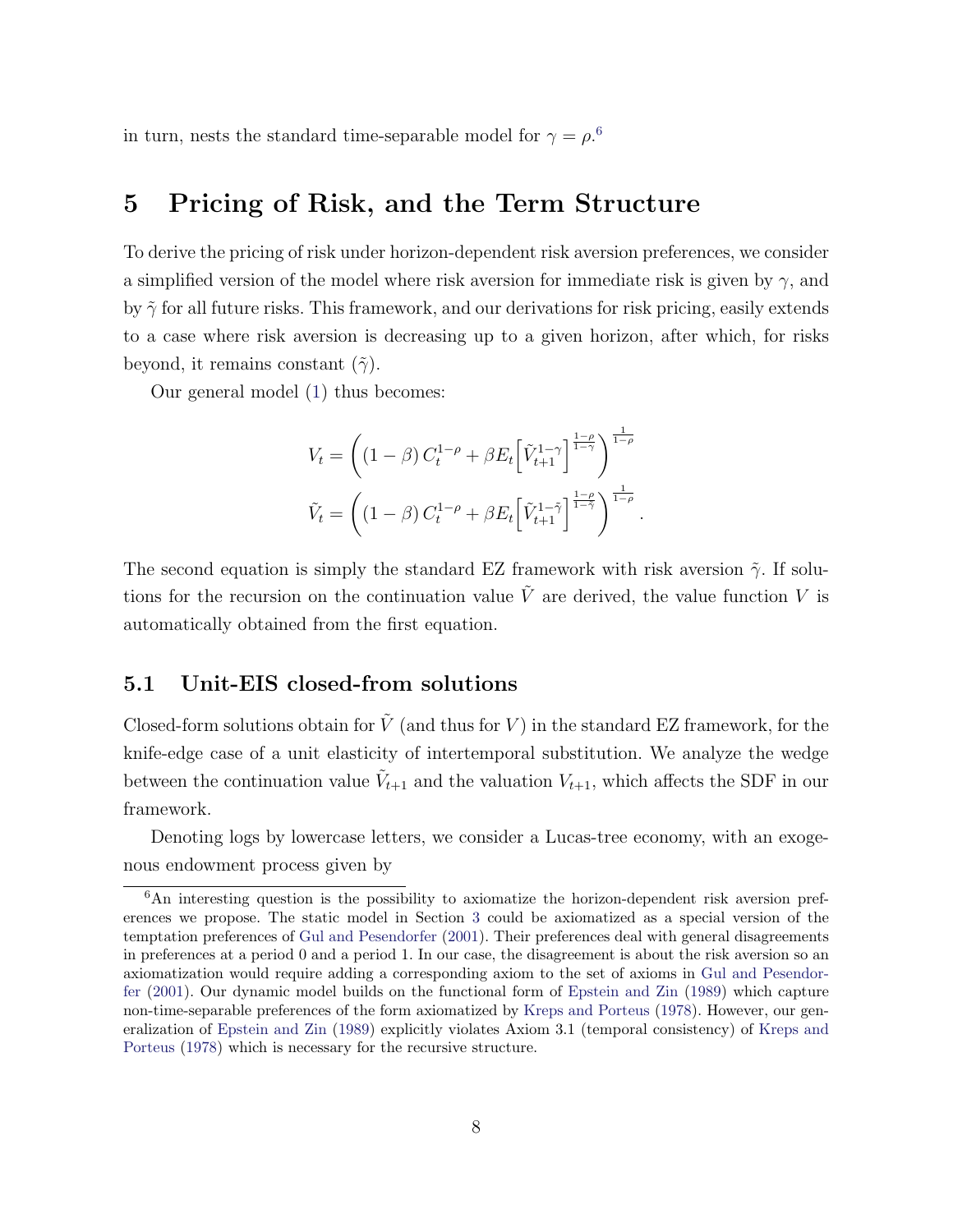$$
c_{t+1} - c_t = \mu + \phi_c x_t + \alpha_c \sigma_t W_{t+1}
$$

where the time varying drift,  $x_t$ , and the time varying volatility,  $\sigma_t$ , have evolutions

$$
x_{t+1} = \nu_x x_t + \alpha_x \sigma_t W_{t+1}
$$

$$
\sigma_{t+1}^2 - \sigma^2 = \nu_{\sigma} \left( \sigma_t^2 - \sigma^2 \right) + \alpha_{\sigma} \sigma_t W_{t+1}.
$$

Both state variables are stationary  $(\nu_x$  and  $\nu_{\sigma}$  are contracting), and for simplicity, we assume the three shocks are orthogonal.

**Lemma 1.** *Under these specifications for the endowment economy, and*  $\rho = 1$ *, we find:* 

<span id="page-9-0"></span>
$$
v_t - \tilde{v}_t = -\frac{1}{2}\beta \left(\gamma - \tilde{\gamma}\right) \left(\alpha_c^2 + \phi_v^2 \alpha_x^2 + \psi_v^2 \alpha_\sigma^2\right) \sigma_t^2,\tag{2}
$$

*where*  $\phi_v$  *and*  $\psi_v$  *are constant functions of the parameters of the model such that:* 

$$
\phi_v = \beta \phi_c \left( I - \nu_x \right)^{-1}
$$

*and*

$$
\psi_v = \frac{1}{2} \frac{\beta (1 - \tilde{\gamma})}{1 - \beta \nu_\sigma} \left( \alpha_c^2 + \phi_v^2 \alpha_x^2 + \psi_v^2 \alpha_\sigma^2 \right).
$$

Observe from equation [\(2\)](#page-9-0)  $v_t < \tilde{v}_t$  at all times, as should be expected. Indeed,  $\tilde{v}_t$  is derived from the standard EZ model with risk-aversion  $\tilde{\gamma}$ , whereas  $v_t$  is derived from our horizon-dependent risk aversion model with a higher risk-aversion  $\gamma > \tilde{\gamma}$  for immediate risk. Most striking, the difference in the valuations under the two models is constant when volatility  $\sigma_t$  is constant. One of the central results of our paper immediately follows.

**Corollary 1.** *Under constant volatility in the consumption process, the ratios*  $\tilde{V}/V$  are *constant and therefore do not affect excess returns, both in levels and in the term-structure.* 

The intuition is that when our time-inconsistent representative agent is aware prices will be set, the following period, by her next-period self, then the term-structure of prices is affected by risk-horizon dependent risk-aversion only if unexpected shocks to volatility can occur.

This result makes clear that the intuition from the simple two-period horizon-dependent risk aversion model of Section [3](#page-5-0) does not trivially extend to the dynamic model. It makes also clear, however, why the generalized[-Epstein and Zin](#page-26-1) [\(1989\)](#page-26-1) preferences we employ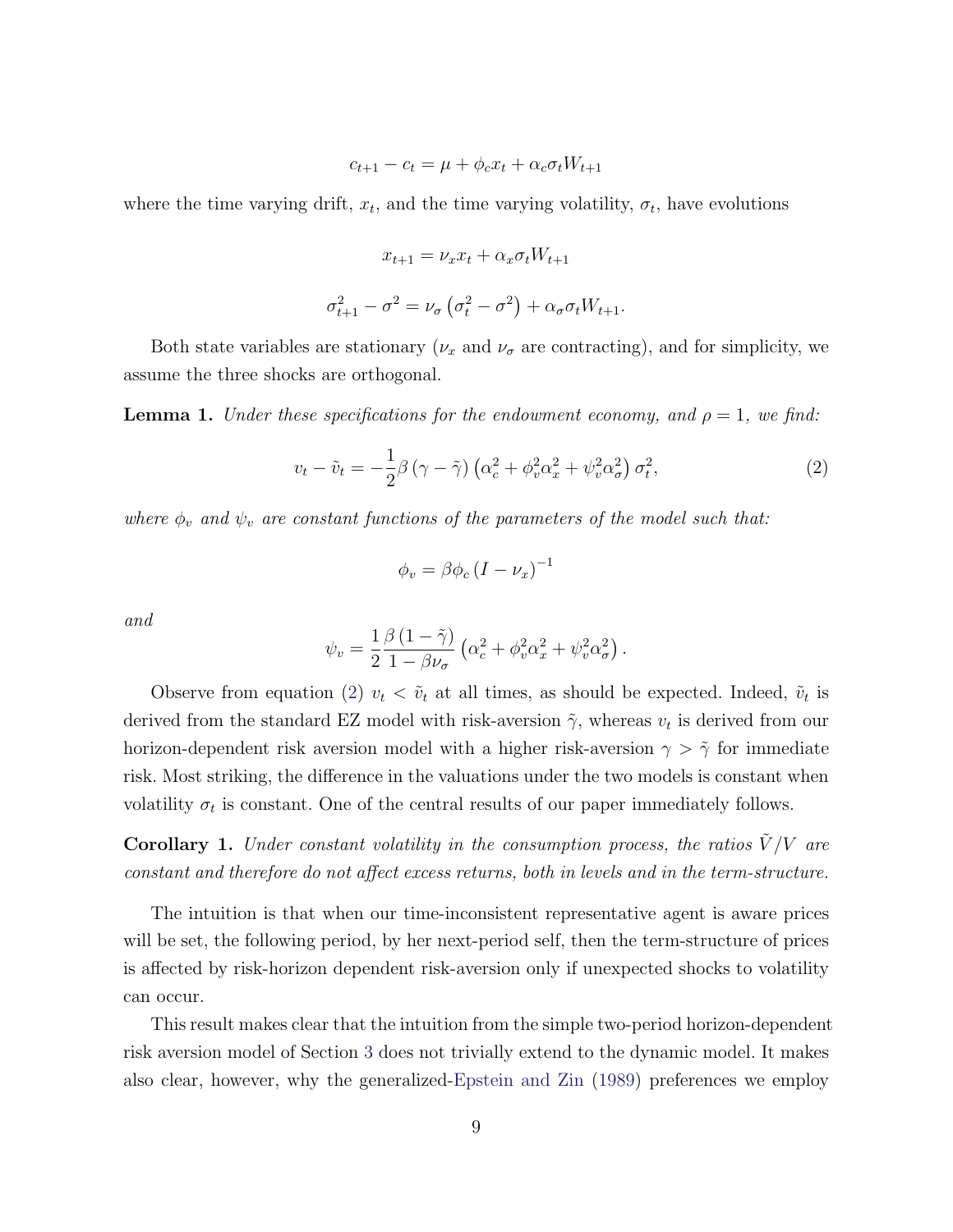in this paper are necessary to derive interesting predictions. Before we make use of that feature, we derive one more result under the  $\rho = 1$  case.

**Proposition 1.** In the knife-edge case  $\rho = 1$ , the stochastic discount factor is:

$$
\frac{\Pi_{t+1}C_{t+1}}{\Pi_t C_t} = \beta \underbrace{\left(\frac{\tilde{V}_{t+1}^{1-\gamma}}{E_t \left[\tilde{V}_{t+1}^{1-\gamma}\right]}\right)}_{Multinlicative martingale}.
$$

[Borovicka et al.](#page-25-10) [\(2011\)](#page-25-10) show the pricing of consumption risk, at time *t*, and for horizon *h* is determined by  $E_t[\Pi_{t+h}C_{t+h}]$ . Under the  $\rho = 1$  case, the evolution as multiplicative martingales, for the risk adjusted payoffs, yields  $E_t[\Pi_{t+h} C_{t+h}]$  independent of the horizon *h* and thus a flat term-structure of risk prices, even under time-varying consumption volatility.

In the following section, we relax the assumption  $\rho = 1$ , and analyze the term-structure impact of our horizon-dependent risk-aversion model, under time-varying volatility.

### 5.2 General Case and Role of Volatility Risk

We consider the general case  $\rho > 0$ ,  $\rho \neq 1$ , and we approximate the two relations

$$
V_t = \left( (1 - \beta) C_t^{1 - \rho} + \beta E_t \left[ \tilde{V}_{t+1}^{1 - \gamma} \right]^{\frac{1 - \rho}{1 - \gamma}} \right)^{\frac{1}{1 - \rho}}
$$
  

$$
\tilde{V}_t = \left( (1 - \beta) C_t^{1 - \rho} + \beta E_t \left[ \tilde{V}_{t+1}^{1 - \tilde{\gamma}} \right]^{\frac{1 - \rho}{1 - \tilde{\gamma}}} \right)^{\frac{1}{1 - \rho}}.
$$

under  $\beta \approx 1$ .

When the coefficient of time discount  $\beta$  approaches one, the recursion in  $\tilde{V}$  can be re-written as:

$$
E_t\left(\left(\frac{\tilde{V}_{t+1}}{C_{t+1}}\right)^{1-\tilde{\gamma}}\left(\frac{C_{t+1}}{C_t}\right)^{1-\tilde{\gamma}}\right) \approx \beta^{-\frac{1-\rho}{1-\tilde{\gamma}}}\left(\frac{\tilde{V}_t}{C_t}\right)^{1-\tilde{\gamma}},
$$

an eigen-function problem, in which  $\beta^{-\frac{1-\rho}{1-\gamma}}$  is an eigen-value.

Lemma. *Under the Lucas-tree endowment process considered in the previous section, this eigen-function problem admits a unique eigen value, and eigen-function (up to a scalar*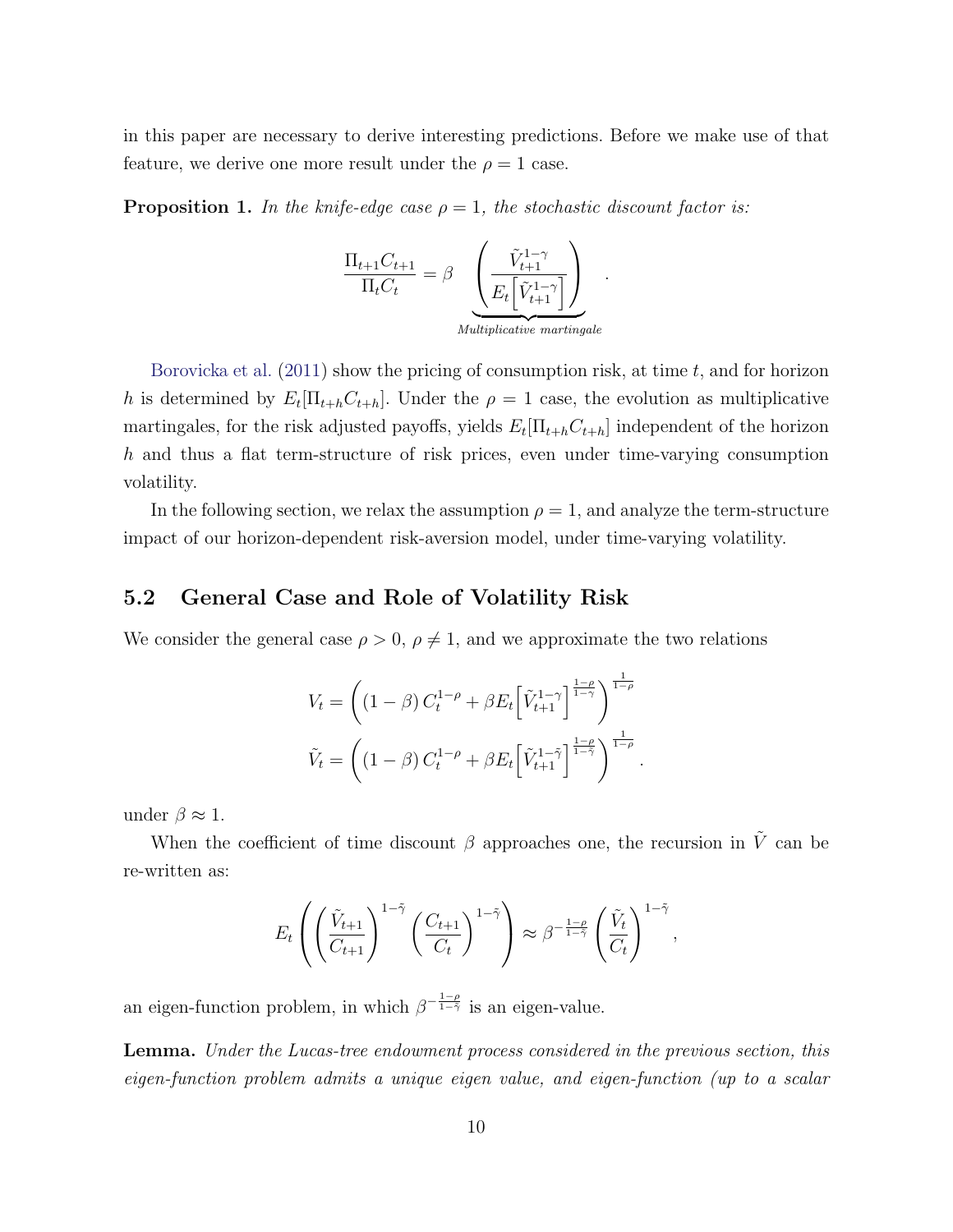*multiplier):*

$$
\tilde{v}_t - c_t = \tilde{\mu} + \phi_v x_t + \psi_v \sigma_t^2
$$

*where*

$$
\phi_v = \phi_c \left(I - \nu_x\right)^{-1},
$$
  

$$
\psi_v = \frac{1}{2} \frac{\left(1 - \tilde{\gamma}\right)}{1 - \nu_\sigma} \left(\alpha_c^2 + \phi_v^2 \alpha_x^2 + \psi_v^2 \alpha_\sigma^2\right) < 0
$$

*and*

$$
\log \beta = -(1 - \rho) \left( \mu + \psi_v \sigma^2 (1 - \nu_\sigma) \right).
$$

Note the eigen-value solution for  $\beta$  yields  $\beta$  < 1, as desired, for  $\rho$  < 1.<sup>[7](#page-11-0)</sup> It also makes valid the approximation around one: using the calibration of [Bansal and Yaron](#page-24-2) [\(2004\)](#page-24-2) for the consumption process, we obain solutions for  $\beta$  above 0.998 (for any values of  $\rho$ between 0.1 and 1, and  $\tilde{\gamma}$  between 1 and 10).

To derive the pricing equations, we use the approximation, valid for  $\beta$  close to 1,

$$
\frac{V_t}{\tilde{V}_t} \approx \frac{E_t \left[ \tilde{V}_{t+1}^{1-\gamma} \right]^{\frac{1}{1-\gamma}}}{E_t \left[ \tilde{V}_{t+1}^{1-\tilde{\gamma}} \right]^{\frac{1}{1-\tilde{\gamma}}}}.
$$

<span id="page-11-1"></span>**Theorem 1.** *Under the Lucas-tree endowment process we considered, and the*  $\beta \approx 1$ *approximation:*

$$
v_t - \tilde{v}_t = -(\gamma - \tilde{\gamma}) \frac{1 - \nu_\sigma}{1 - \tilde{\gamma}} \psi_v \sigma_t^2 < 0
$$

*and the stochastic discount factor:*

$$
\pi_{t,t+1} = \bar{\pi}_t - \gamma \alpha_c \sigma_t W_{t+1} + (\rho - \gamma) \phi_v \alpha_x \sigma_t W_{t+1}
$$

$$
+ \left( (\rho - \gamma) + (1 - \rho) (\gamma - \tilde{\gamma}) \frac{1 - \nu_\sigma}{1 - \tilde{\gamma}} \right) \psi_v \alpha_\sigma \sigma_t W_{t+1}
$$

*where*

<span id="page-11-0"></span><sup>7</sup>Even though  $\psi_v < 0$ , the term  $(\mu + \psi_v \sigma^2 (1 - \nu_{\sigma}))$  remains positive for all reasonable parameter values.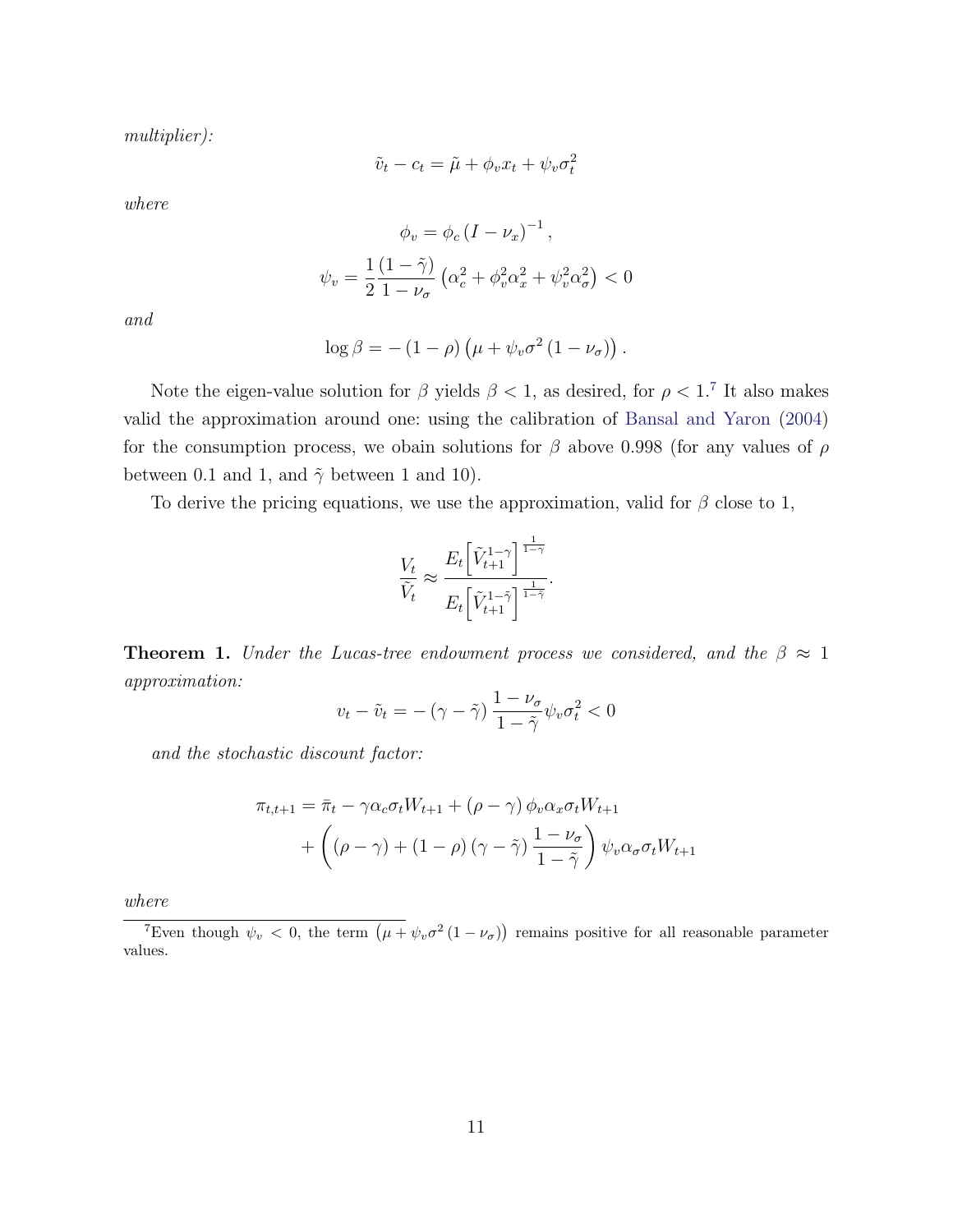$$
\bar{\pi}_t = -\mu - \rho \phi_c x_t - (1 - \rho) \psi_v \sigma^2 (1 - \nu_\sigma) \left( 1 - (\gamma - \tilde{\gamma}) \frac{1 - \nu_\sigma}{1 - \tilde{\gamma}} \right) - ((\rho - \gamma) (1 - \gamma) - (1 - \rho) (\gamma - \tilde{\gamma}) \nu_\sigma) \frac{1 - \nu_\sigma}{1 - \tilde{\gamma}} \psi_v \sigma_t^2.
$$

Our model yields a negative price for volatility shocks, consistent with the existing long-run risk literature, and the observed data for one-period returns. Observe further the stochastic discount factor loading on the drift shocks  $\alpha_x \sigma_t W_{t+1}$  is unaffected by the specificities of our horizon-dependent risk-aversion model: it is exactly the same as in the standard EZ model. Any novel pricing (both in level and in the term-structure) effects we obtain derive from the volatility shocks. For this reason, we shut down the drift shocks in the part that follows, and assume:  $x_t = 0$ ,  $\alpha_x = 0$  in the remainder of the paper.

We analyze the pricing of volatility risk in the term-structure. Denote  $P_{t,n}$  the price at time *t* for a claim to the endowment consumption at horizon *n*, and for all *t*,  $P_{t,0} = C_t$ . The one-period holding returns for such assets are determined by  $R_{t\rightarrow t+1,n} = \frac{P_{t+1,n-1} - P_{t,n}}{P_{t,n}},$ and we note  $SR_{t,n}$  the conditional sharpe ratio for the one-period holding return at time *t* for a claim to consumption at horizon  $t + n$ .

<span id="page-12-0"></span>Theorem 2. *Pricing in the term-structure is given by:*

$$
\frac{P_{t,n}}{C_t} = \exp\left(a_n + A_n \sigma_t^2\right),\,
$$

*the conditional Sharpe ratios by:*

$$
SR_{t,n} = \frac{1 - \exp\left[-\left(\bar{r} + A\sigma_t^2 - \left(\rho - \gamma + (1 - \rho)\left(\gamma - \tilde{\gamma}\right)\frac{1 - \nu_\sigma}{1 - \tilde{\gamma}}\right)\psi_v A_{n-1} \alpha_\sigma^2 \sigma_t^2\right)\right]}{\sqrt{\exp\left(\left(\alpha_c^2 + A_{n-1}^2 \alpha_\sigma^2\right) \sigma_t^2\right) - 1}},
$$

*where*  $\bar{r}$  *and*  $\bar{A}$  *are constant (independent of t and n)* and  $A_n$  *is determined by the initial condition*  $A_0 = 0$  *and the recursion:* 

$$
A_{n-1}\nu_{\sigma}-A_n+\frac{1}{2}\left(\alpha_c^2+A_{n-1}^2\alpha_{\sigma}^2\right)=A-\left(\rho-\gamma+\left(1-\rho\right)\left(\gamma-\tilde{\gamma}\right)\frac{1-\nu_{\sigma}}{1-\tilde{\gamma}}\right)\psi_vA_{n-1}\alpha_{\sigma}^2.
$$

From Theorem [1](#page-11-1) and Theorem [2,](#page-12-0) observe the pricing of volatility risk and the termstructure of Sharpe ratios for one-period returns on the consumption claims at various horizons both depend mostly on the term  $(\rho - \gamma + (1 - \rho) (\gamma - \tilde{\gamma}) \frac{1 - \nu_{\sigma}}{1 - \tilde{\gamma}})$  $\psi_v$  of the model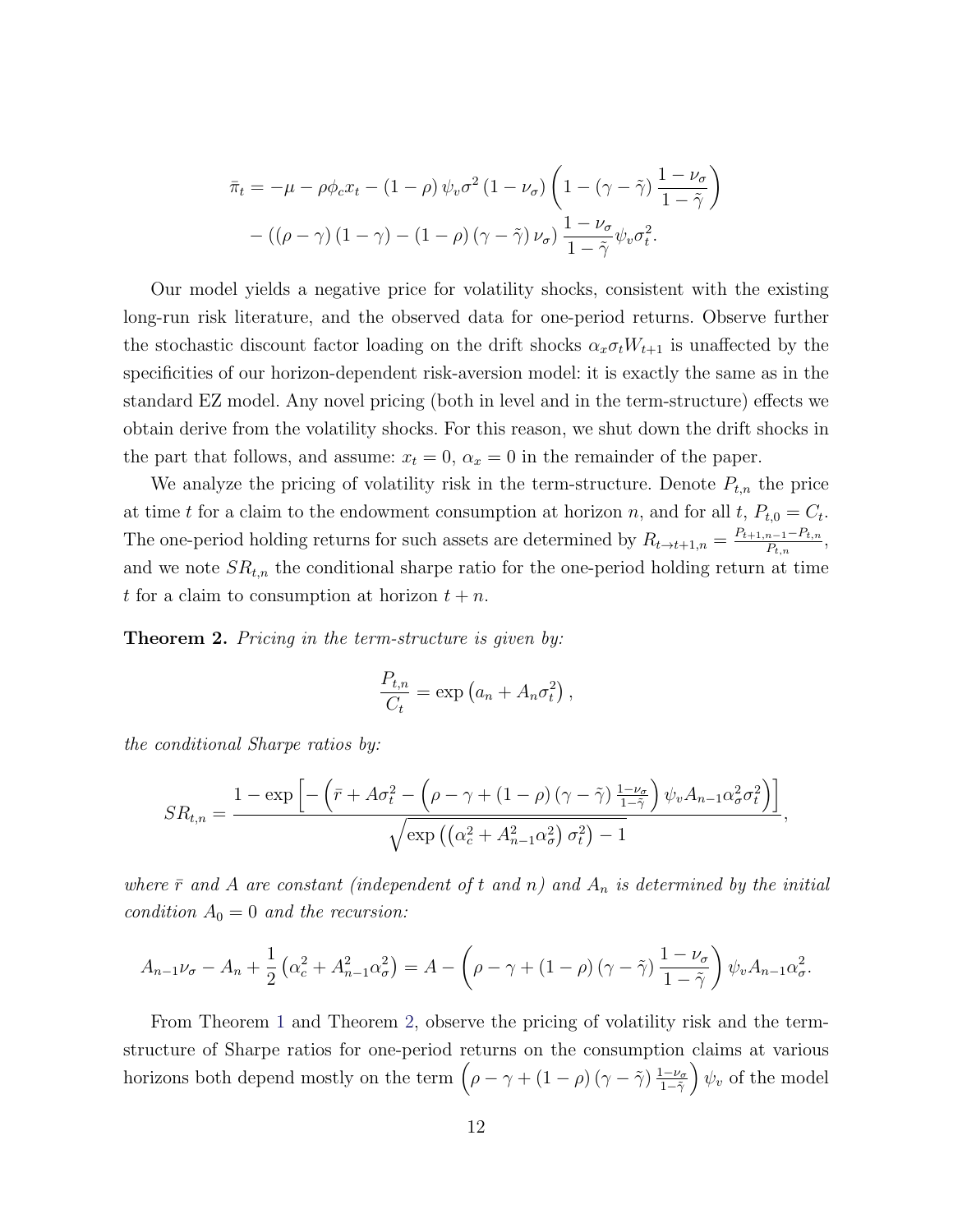<span id="page-13-0"></span>

Figure 1: Calibrated term-structure. We use the parameters from [Bansal and](#page-24-2) [Yaron](#page-24-2) [\(2004\)](#page-24-2) for  $\mu$ ,  $\nu_{\sigma}$ ,  $\alpha_c$  and  $\alpha_{\sigma}$  and  $\rho = 1/1.5$ . HDRA stands for "horizon-dependent risk aversion".

parameters. If the novel term due to the horizon-dependend risk aversion,  $(1 - \rho)(\gamma - \tilde{\gamma}) \frac{1 - \nu_{\sigma}}{1 - \tilde{\gamma}},$ is dominated by the standard EZ term,  $\rho - \gamma$ , then our model of preferences impacts significantly neither the level pricing of volatility risk, nor its term-structure. Our horizondependent risk aversion model impacts prices, and the term-structure, if and only if  $\tilde{\gamma}$  is close to 1, the more so the more persistent the volatility risk.

In Figure [1,](#page-13-0) we plot the term-structure of the Sharpe ratios of one-period holding returns on horizon-dependent consumption claims, for various values of the ratio  $\frac{1-\nu_{\sigma}}{1-\tilde{\gamma}},$ which determines how impactful the variations in risk-aversion across horizons are. For each value of  $\frac{1-\nu_{\sigma}}{1-\tilde{\gamma}}$ , the immediate risk aversion  $\gamma$  is chosen such that the pricing of volatility risk,  $(\rho - \gamma + (1 - \rho) (\gamma - \tilde{\gamma}) \frac{1 - \nu_{\sigma}}{1 - \tilde{\gamma}}$  $\psi_v$ , remains always the same as in the standard EZ model with risk aversion  $\gamma = 10$  $\gamma = 10$  $\gamma = 10$ . Figure 1 makes clear our horizon-dependent risk-aversion model can generate a downward slopping term-structure for the Sharpe ratios of oneperiod holding returns of consumption clains, whereas the standard EZ model generates a flat term-structure (a result that has been highlighted in the existing literature, most recently by [Dew-Becker et al.](#page-26-10) [\(2014\)](#page-26-10)). Observe, however, for such a term-structure effect to arise noticably, the long-horizon risk aversion  $\tilde{\gamma}$  must be very close to one (log utility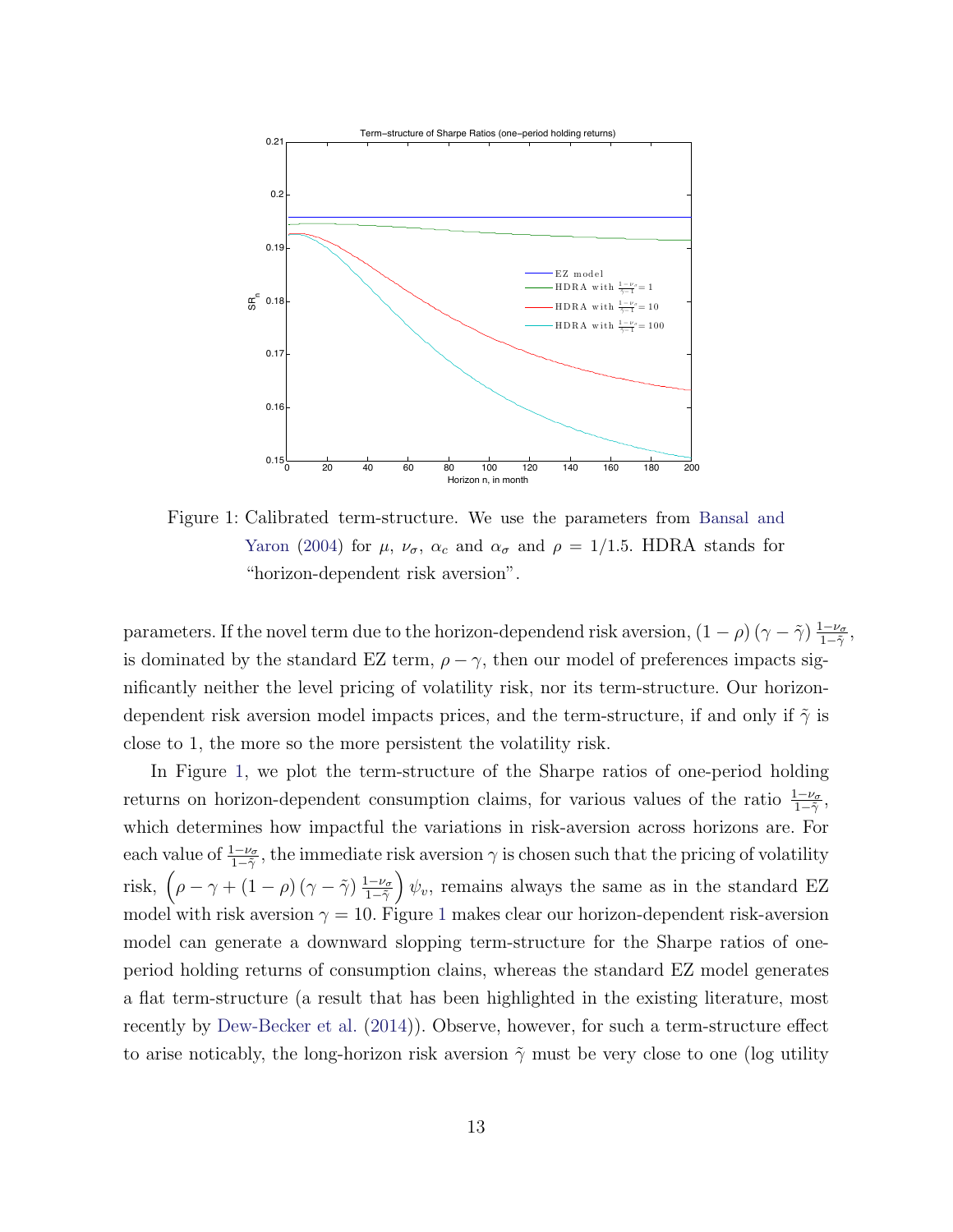model). To match the pricing of volatility risk of the standard EZ model, the difference in risk aversion between the immediate horizon and the long-run horizon must become very large, unrealistically so under the very persistent volatility calibration of [Bansal and](#page-24-2) [Yaron](#page-24-2) [\(2004\)](#page-24-2).<sup>[8](#page-14-1)</sup>

Under the endowment economy we assume, the horizon-dependent risk aversion model has very specific implications for the level and term-structure of the pricing of risk. If volatility is constant through time, our model does not affect the pricing of risk. Even with time-varying volatility, our model affects solely the loading of the stochastic discount factor on the volatility shocks. The pricing of the immediate consumption shock and of the drift shocks are unchanged from the standard EZ model. On the other hand, the pricing of the volatility shocks present a clear downward slopping term-structure, in contrast to the standard EZ model. The testable implications of our model is thus 1) there is a termstructure in the pricing of the volatility risk; and 2) any term-structure effect observed in Sharpe ratios of returns on a given market must come from the covariations with volatility risk only. Section [6](#page-14-0) analyses how well these implications hold in the data, and provides supportive evidence.

# <span id="page-14-0"></span>6 Empirical Analysis

Our empirical analysis is motivated by the key predictions of our horizon-dependent risk aversion model. We first examine the price of volatility risk by horizon of the risk. Next, we examine the predicted relation between stochastic volatility and equity prices. Specifically, section [6.1](#page-14-2) uses index option returns to provide both parametric as well as model-free estimates of the term structure of volatility risk prices. Section [6.2](#page-21-0) shows, in the crosssection of stock returns, the downward-sloping term structure of equity risk premia is associated with exposure to volatility shocks.

### <span id="page-14-2"></span>6.1 The Term Structure of Volatility Risk Prices

This section presents empirical results from index option returns: we provide estimates of the term structure of the (unit) price of volatility risk. We do so in two alternative ways: first with a parametric approach, using Efficient Generalized Method of Moments (GMM), and then with a model-free approach, using short-horizon Sharpe ratios of at-the-money

<span id="page-14-1"></span><sup>8</sup>This calibration problem can be largely avoided by making the time-varying volatility less persistent (without changing the volatility's stationary distribution).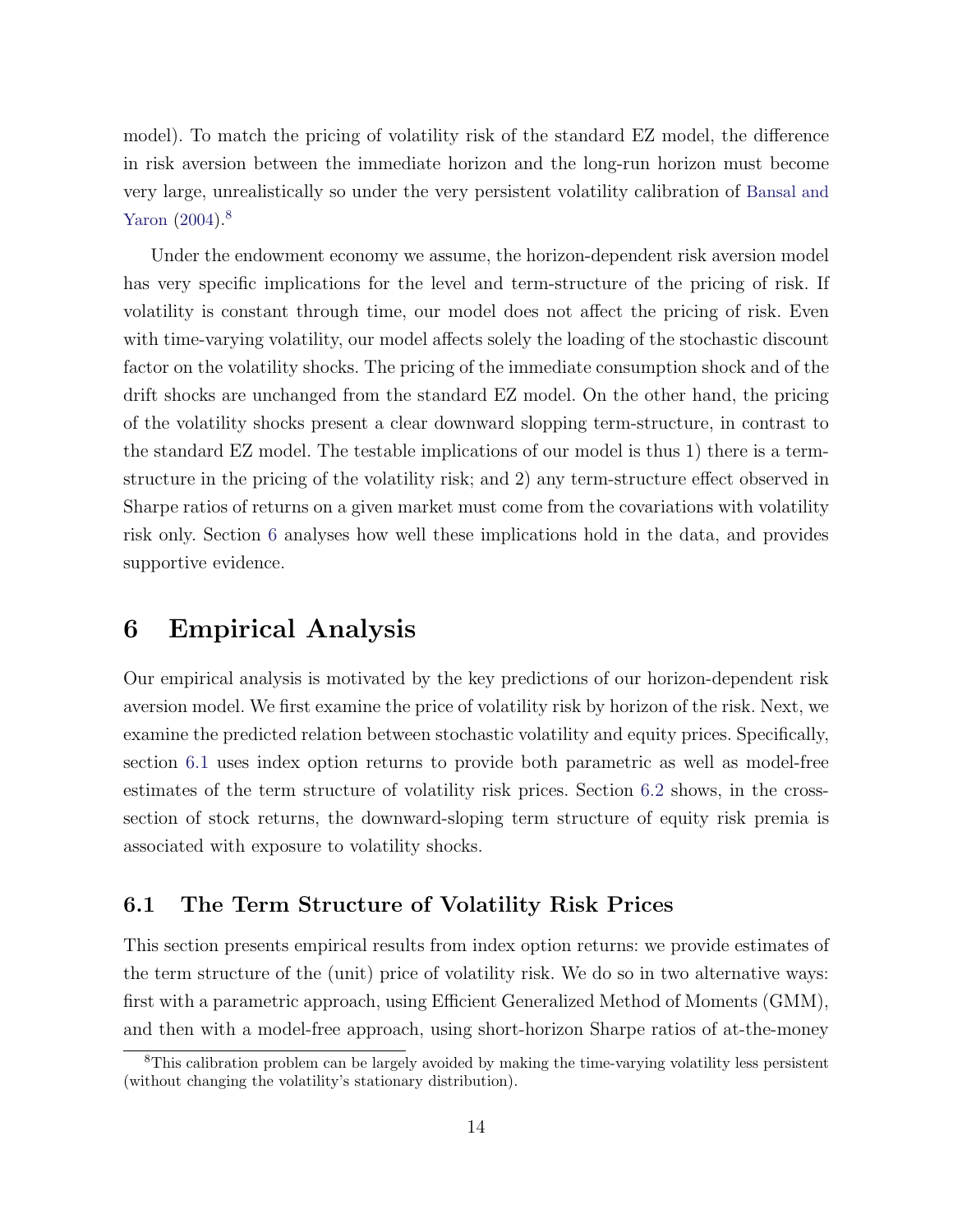straddles. A benefit of the former approach is to avoid using Sharpe ratios as a proxy for the price of risk, which can be problematic when returns are not normally distributed, and jumps occur [\(Broadie et al.,](#page-25-11) [2009\)](#page-25-11). A drawback is that a model for option pricing must be assumed, which, as with any model, comes with limitations.

For both approaches, we test two hypotheses. The first is that the price of volatility risk is negative: are investors willing to pay a premium to hold an insurance claim against increases in volatility? In contrast to previous papers that have tested the hypothesis jointly across several maturities or for specific maturities alone [\(Carr and Wu,](#page-25-9) [2009;](#page-25-9) [Coval](#page-26-11) [and Shumway,](#page-26-11)  $2001$ , we investigate whether the hypothesis holds at different maturities independently. The second hypothesis is that the term structure for the price of volatility risk is downward-sloping (in absolute value).

We next present a theoretical derivation of the tests we use to investigate the above hypotheses.

#### 6.1.1 Theory

We base our empirical analysis on the option pricing model of [Heston](#page-26-2) [\(1993\)](#page-26-2) which extends the classic model of [Black and Scholes](#page-25-12) [\(1973\)](#page-25-12) by adding stochastic volatility. Specifically, we assume the stock price *S* and volatility *V* satisfy

$$
dS = S\mu dt + S\sqrt{V} dW_1,
$$
  
\n
$$
dV = \kappa (\theta - V) dt + \sigma \sqrt{V} dW_2,
$$
  
\n
$$
dW_1 dW_2 = \rho dt,
$$

where  $\mu$  denotes the return drift,  $\kappa$  the speed of mean reversion,  $\theta$  the level to which volatility reverts,  $\sigma$  the volatility of volatility,  $dW_1$  and  $dW_2$  are Brownian Motions, and  $\rho$  denotes the correlation between shocks to the return and volatility processes.

The no-arbitrage price X of any option satisfies the partial differential equation<sup>[9](#page-15-0)</sup>

$$
X_t + \frac{1}{2}X_{ss}VS^2 + \frac{1}{2}X_{vv}\sigma^2V + X_{sv}\rho\sigma SV - rX + rX_sS + X_v[\kappa(\theta - V) - \lambda] = 0,
$$

where  $\lambda$  denotes the volatility risk premium. This total risk premium  $\lambda$  can then be

<span id="page-15-0"></span><sup>9</sup>Subscripts denote partial derivatives.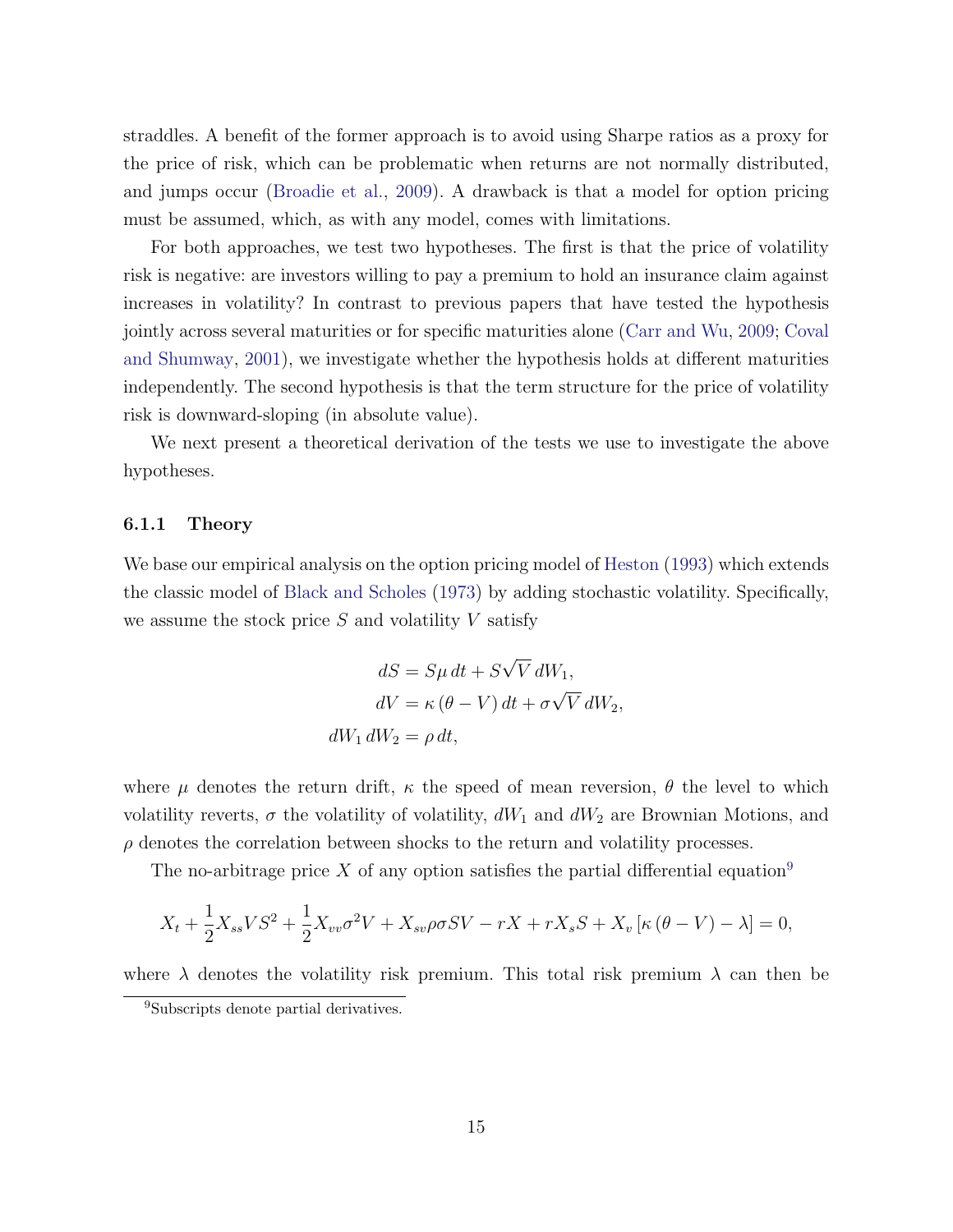<span id="page-16-0"></span>

|             | Number of    | Average   | Average               |
|-------------|--------------|-----------|-----------------------|
| Maturity    | Observations | Mid-Price | <b>Bid-Ask Spread</b> |
| $0 - 30$    | 8394         | 15.62     | 1.38                  |
| $30 - 60$   | 7716         | 31.06     | 1.90                  |
| $60 - 90$   | 6682         | 40.96     | 2.11                  |
| $90 - 120$  | 3436         | 51.83     | 2.37                  |
| $120 - 150$ | 2566         | 57.59     | 2.29                  |
| $150 - 180$ | 2370         | 64.25     | 2.38                  |
| $180 - 210$ | 2186         | 70.32     | 2.39                  |
| $210 - 240$ | 2460         | 75.30     | 2.43                  |
| $240 - 270$ | 2270         | 80.69     | 2.54                  |
| $270 - 300$ | 2178         | 85.18     | 2.56                  |
| $300 - 330$ | 2294         | 89.49     | 2.63                  |
| $330 - 360$ | 2312         | 93.36     | 2.82                  |
| Total       | 44864        | 61.03     | 2.45                  |

Table 1: Summary Statistics for Option Data

The table summarizes for each segment of the term structure the number of observations, average mid-price, and average bid-ask spread We use option data from February 1996 to April 2013. Mid-price is the average of bid-price and ask-price.

decomposed into the unit price of volatility risk  $\lambda^*$  and the amount of volatility  $V$ :

$$
\lambda = \lambda^* \times V
$$

In contrast to existing studies that measure the total variance risk premium  $\lambda$ , our interest is in measuring  $\lambda^*$ , the unit price of volatility risk, at different horizons. We estimate  $\lambda^*$ using GMM, and we do so separately at different horizons using only options that mature at the respective horizon.

#### 6.1.2 Data Sources and Summary Statistics

We use daily quotes of S&P 500 index options from 1996 to 2011 from OptionMetrics, and the mid closing price (average of bid and ask) for each day as the option price. The 3-month Treasury yield proxies for the risk-free rate. Table [1](#page-16-0) gives summary statistics. The average mid-price increases with maturity. The average bid-ask spread in dollar terms also increases almost monotonically with maturity, but not if measured as a percentage of the mid-price, indicating good liquidity of options up to 360 days maturity. We discard observations for maturities less than 30 days, because of microstructure noise and jump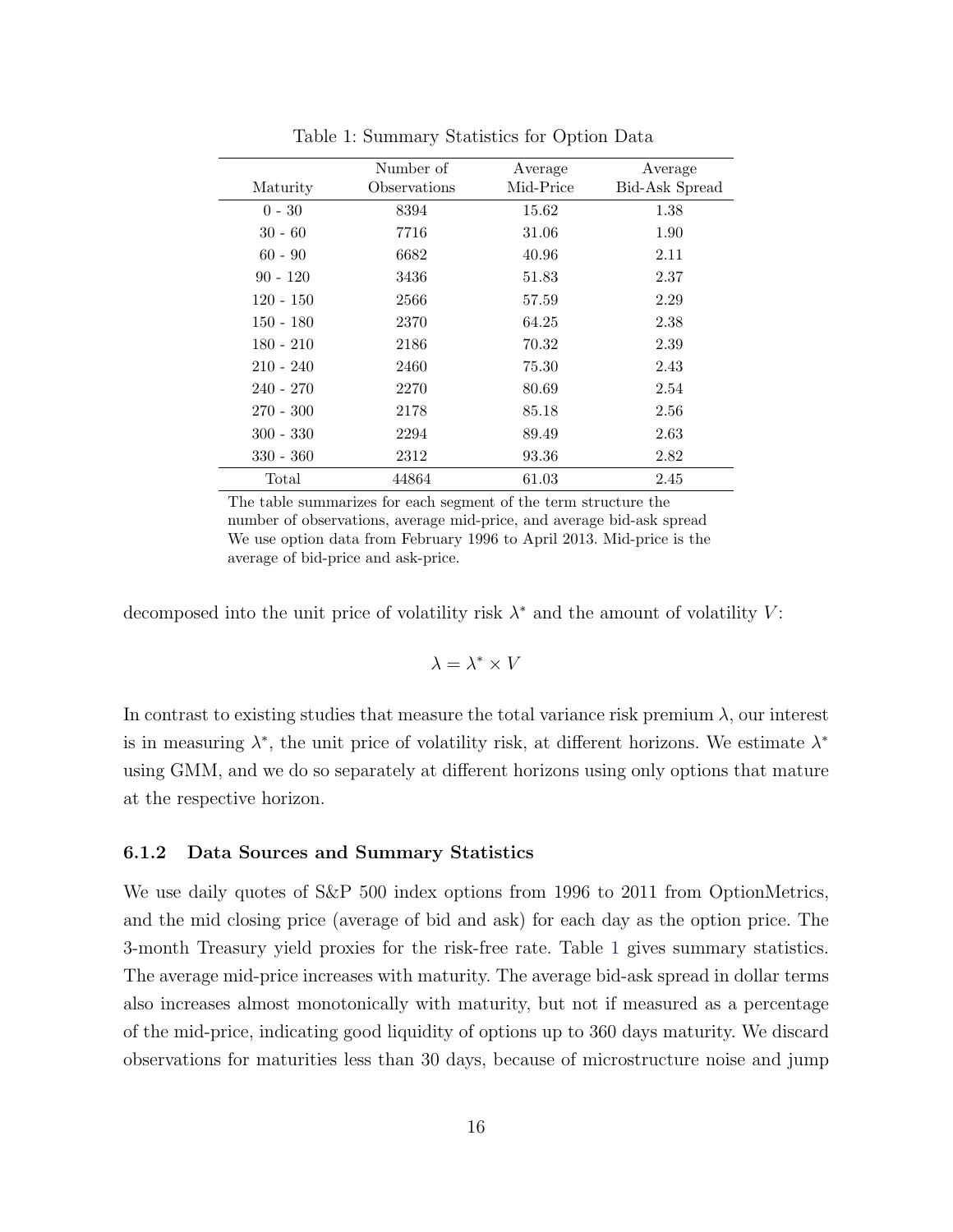risks concerns. Because liquidity drops significantly beyond 360 days maturity, we drop such observations. After filtering out options with maturities shorter than 30 days and longer than 360 days, we are left with 36,470 observations.

#### <span id="page-17-2"></span>6.1.3 Parametric Estimation Using GMM

To estimate the pricing of risk, we use the relation, derived from the no-arbitrage pricing of *X*:

$$
\lambda^* \frac{\sqrt{V\Delta t}}{\sigma} + \varepsilon = \frac{\Delta(X - X_s S) - r(X - X_s S)\Delta t}{X_v \sigma \sqrt{V\Delta t}},
$$

where  $\varepsilon = \Delta W_2 / \sqrt{\Delta t}$ .

To price *X*, we use straddles, i.e. combinations of calls and puts with the same strike prices and maturities. Denote the call price by *C* and the put price by *P*, then  $X = C + P$ ,  $X_s = C_s + P_s$  and  $X_v = C_v + P_v$ . Note that  $C_s$  and  $C_v$ , and  $P_s$  and  $P_v$  denote the "Delta" and "Vega" of the call and the put, respectively, and can be calculated numerically.<sup>[10](#page-17-0)</sup>

While  $\sigma$  can be estimated, *V* cannot be directly measured or calculated. However, we can calibrate the model locally to estimate the initial volatility  $V_0$ ; when the period is short enough, we can then assume  $V \approx V_0$ . Empirically, we use option prices in the neighboring 10 days for calibration. For example, for a call at time *t*, we calibrate the model using  $C(t + i)$  for  $i \in \{-5, \ldots, 5\}$ . The objective is to minimize the mean absolute deviation of the theoretical straddle prices from their empirically observed values:

$$
\min \sum_{i=-5}^{i=5} \frac{1}{11} \left| \left( C_{\text{theo}}(t+i) + P_{\text{theo}}(t+i) \right) - \left( C_{\text{mkt}}(t+i) + P_{\text{mkt}}(t+i) \right) \right|
$$

We impose the following constraints to eliminate noise from the observations:  $0 < \kappa < 5$ ,  $0 < \theta < 1, 0.01 < \sigma \leq 1, 0.01 < V_0 < 1.11$  $0 < \theta < 1, 0.01 < \sigma \leq 1, 0.01 < V_0 < 1.11$ 

We denote the pricing of volatility risk as a function of maturity by  $\lambda^*_{\tau}$ , where  $\tau$  is the maturity. For each  $\tau$ , we use options with maturities in the neighboring 10 days. For example, to estimate  $\lambda^*_{\tau}$  at a horizon of 30 days, options with maturities ranging from 25 to 35 days are used. The reason for this procedure is to smooth out microstructure noise arising from possible illiquidity of one option or another. To mitigate the influence of outliers, we truncate the data used for all estimations at the 1 percent level with respect to  $\lambda^*_{\tau}$ . To accommodate for the non-linear nature of the term-structure for the pricing of

<span id="page-17-0"></span><sup>10</sup>The formulas are derived and presented in Appendix [D.](#page-39-0)

<span id="page-17-1"></span><sup>11</sup>See Appendix [D](#page-39-0) for details on the estimation.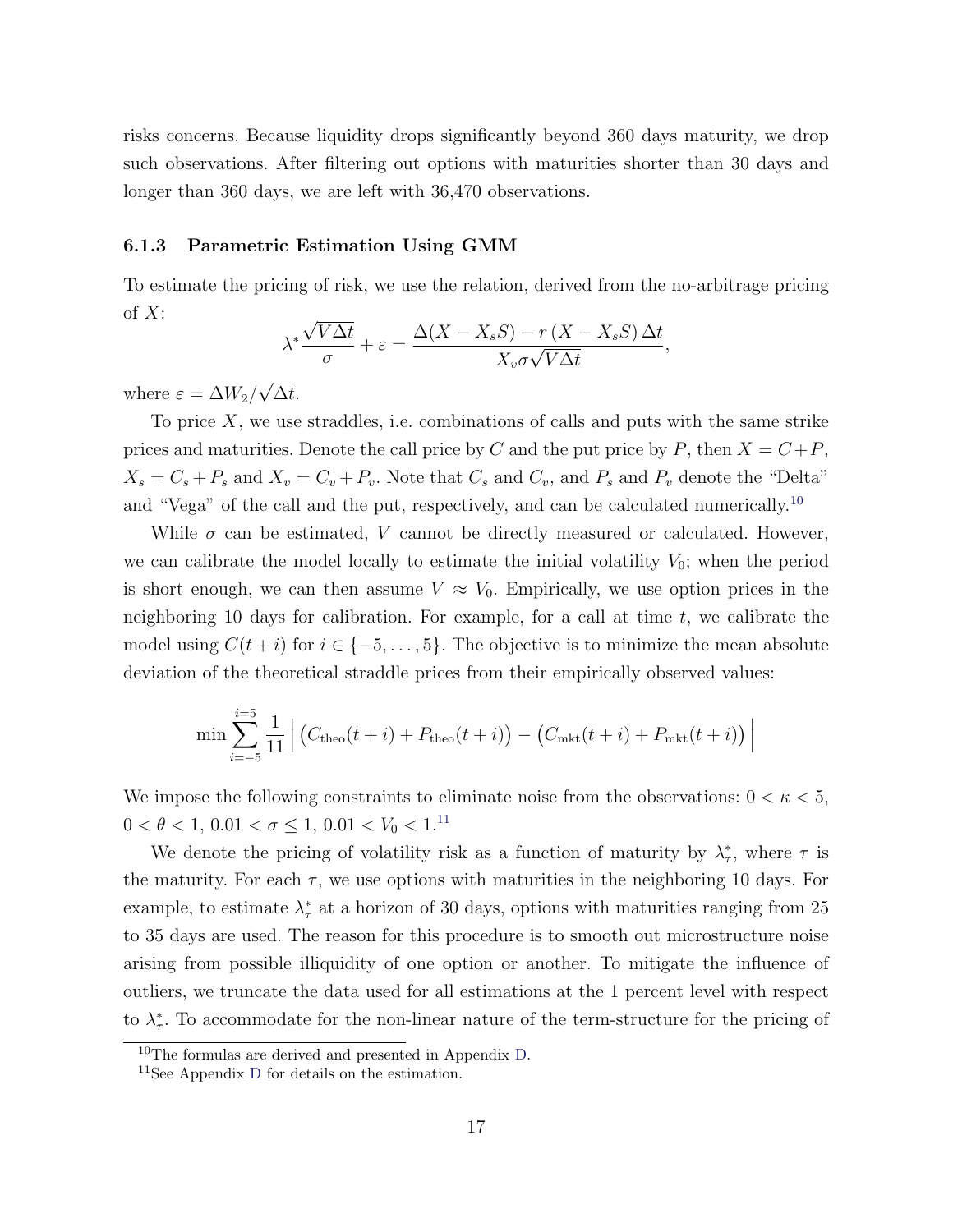volatility risk, we fit a logarithmic function through the pricing  $\lambda^*_{\tau}$  estimates.

The results are given in Figure [\(2\)](#page-19-0). The pricing of volatility risk is strongly negative for maturities shorter than 150 days. Beyond 150 days maturity, the price is approximately 0 and the term structure flattens out. We conclude that both null hypotheses are rejected: the price of volatility risk is negative – though only at short maturities – and the term structure is downward-sloping (in absolute value).

#### 6.1.4 Model-Free Estimation with Straddle Returns

As the parametric estimation may be biased by model misspecification and the estimation procedure, we also proceed with an estimation of the sign of the pricing of volatility risk and of the slope of its term structure – but not a precise estimate of the level of either – that does not depend on any specific econometric model.<sup>[12](#page-18-0)</sup>

In the [Heston](#page-26-2) [\(1993\)](#page-26-2) model above, note  $\lambda^*$  can be approximated with the Sharpe ratio of an at-the-money straddle, up to a factor  $\sqrt{V\Delta t}/\sigma$ :

$$
\lambda^* \frac{\sqrt{V\Delta t}}{\sigma} \approx \text{SR}(C+P).
$$

The factor  $\sqrt{V\Delta t}/\sigma$  is not measurable without making further assumptions, however, it is guaranteed to be positive. Moreover, it is the same across maturities, and therefore does not affect the sign of the slope of the term structure of volatility risk pricing. The Sharpe ratios of at-the-money straddles provide a qualitative measure for the prices of volatility risk, in the term structure, though they are not quantitatively comparable to the results from the parametric estimation of Section [6.1.3.](#page-17-2)

We use option straddles with maturities ranging from 30 days to 360 days, and regress the Sharpe ratio estimates on maturity  $\tau$  to gauge the overall shape of the term structure. The regression model is

$$
SR_{\tau}^* = \beta_2 + \beta_3 \tau + \varepsilon_2,
$$

where  $\beta_2$  and  $\beta_3$  are the intercept and slope coefficients and  $\varepsilon_2$  is the error term.<sup>[13](#page-18-1)</sup>

Recall the estimates are not quantitatively comparable to the parametric estimation, but the sign is guaranteed to conform. The empirical results are illustrated in Figure [3.](#page-20-0) Confirming the previous results from the parametric estimation, the pricing of volatility

<span id="page-18-0"></span><sup>12</sup>We thank Ralph Koijen for suggesting this measure of volatility risk pricing using at-the-money straddle returns.

<span id="page-18-1"></span><sup>13</sup>See Appendix [D](#page-39-0) for details on the estimation.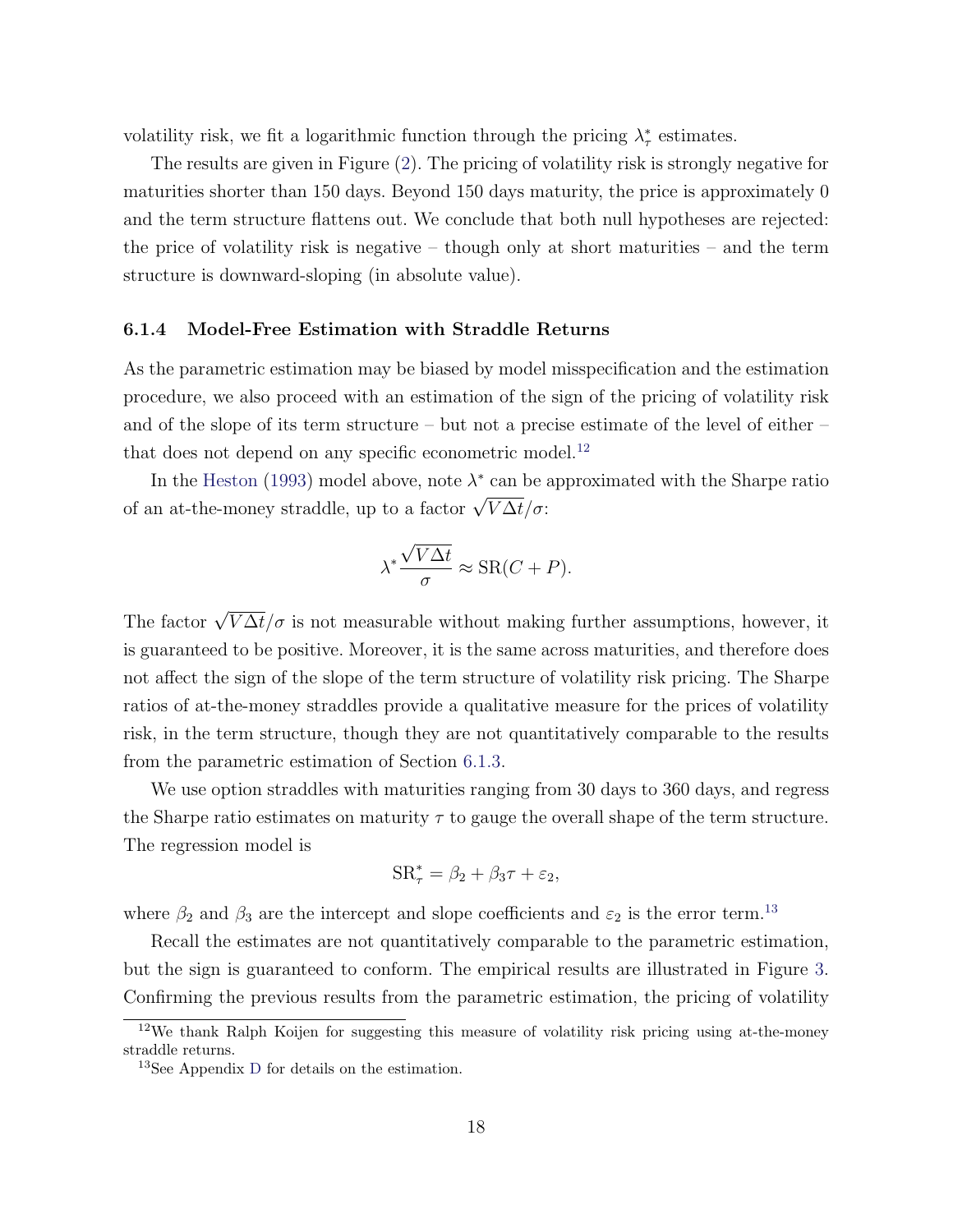<span id="page-19-0"></span>

Figure 2: Parametric estimation of the term structure of the price of volatility risk.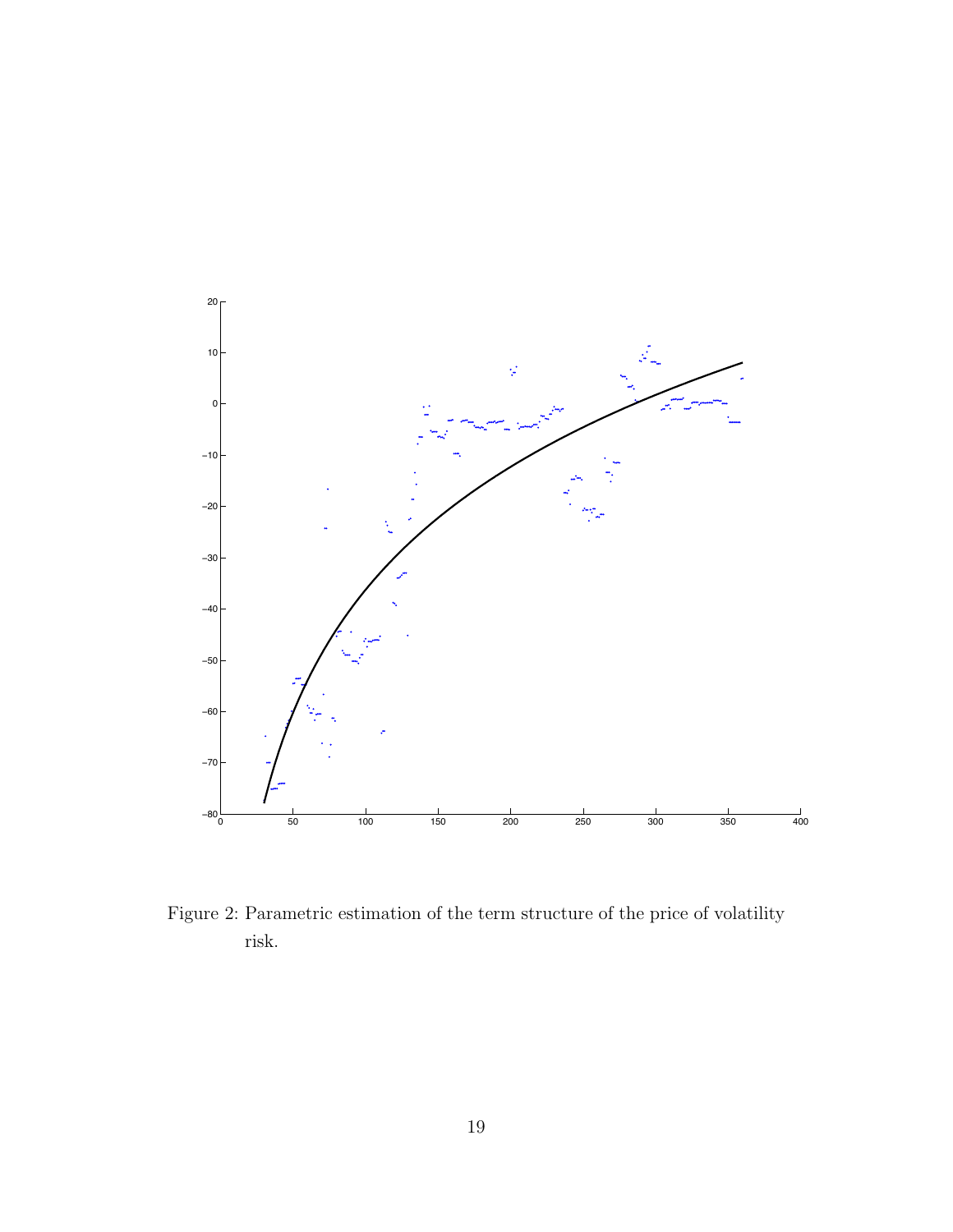<span id="page-20-0"></span>

Figure 3: Model-free estimation of the term structure of the price of volatility risk.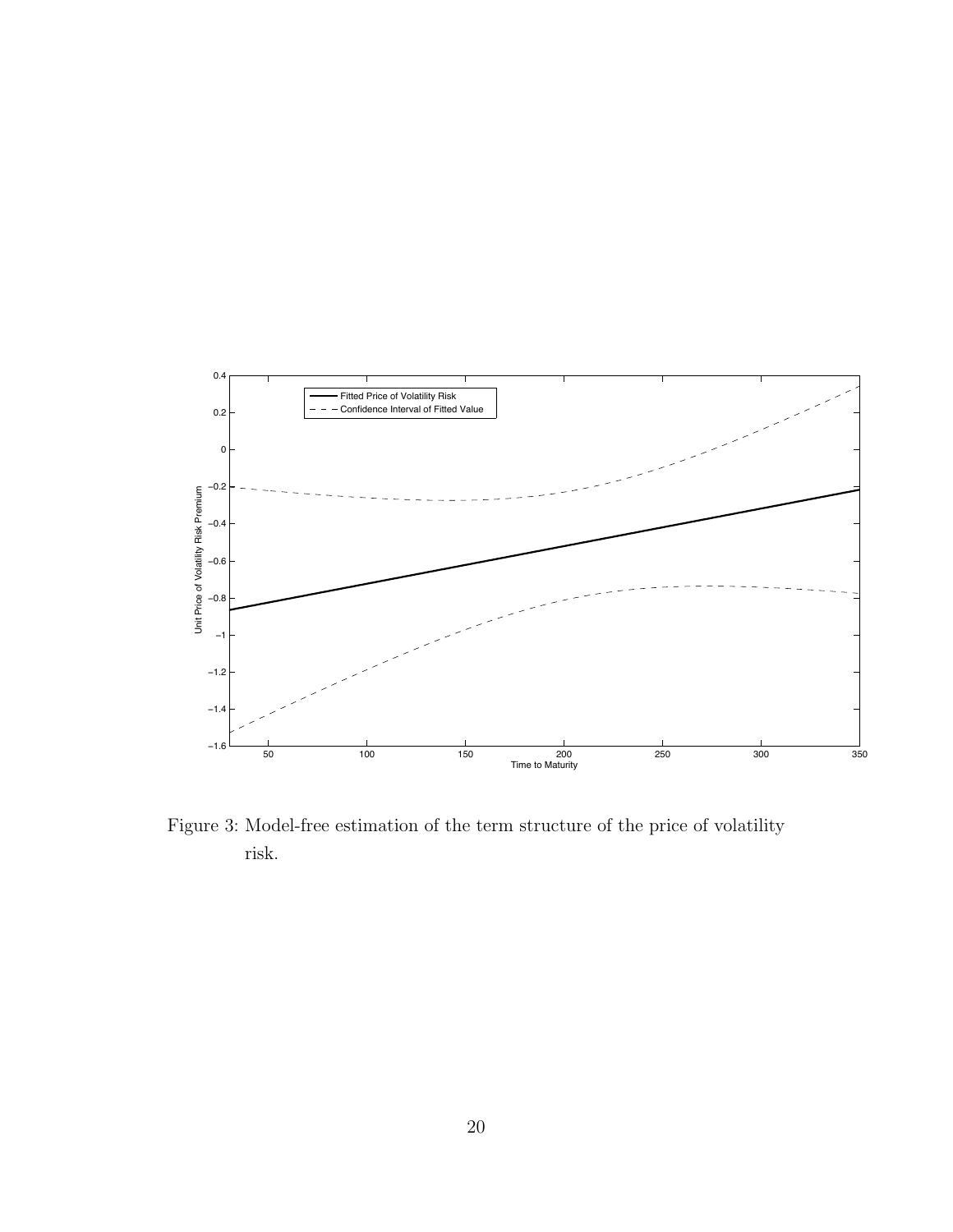risk estimated with the model-free approach is negative for short maturities. The point estimate is  $-0.86$  at the very short end  $(30 \text{ days})$ , and the 95 percent confidence bounds are  $-0.2$  and  $-1.53$ . At and beyond a maturity of 300 days, the pricing of volatility risk becomes statistically indistinguishable from 0.

In sum, both the parametric estimation and the model-free approach indicate that the well-known result that the price of volatility risk is negative is solely driven by short maturities. Investors are not willing to pay for insurance against increases in volatility risk beyond 150 days. The model-free results suggest that although any model misspecification in the parametric estimation part may introduce a quantitative bias, it does not affect the negativeness and upward slope of the term structure of the price of volatility risk.

### <span id="page-21-0"></span>6.2 Volatility Risk and the Value Premium

A key implication of our model is that, not only is the pricing of volatility risk downward slopping in absolute value, as confirmed by the empirical tests of Section [6.1,](#page-14-2) but also that it solely impacts the term structure of equity risk premia. In this section we investigate wether this can be confirmed in the cross-section of stock returns, by checking if stocks with more exposure to volatility risk show a steeper term structure for risk premia.<sup>[14](#page-21-1)</sup>

Our approach is based on the link between the value premium and the term structure of risk premia proposed by [Lettau and Wachter](#page-27-5) [\(2007\)](#page-27-5). Since our model predicts volatility risk to be the driver of the term structure of risk premia, we would expect the value premium to be stronger among stocks with higher exposure to volatility risk. To test this prediction, we sort stocks into portfolios along two dimensions: (i) their exposure to volatility shocks and (ii) their book-to-market ratio. Then we check if the well-known premium of high book-to-market stocks is greater for the portfolios with high exposure to volatility risk.

To construct the exposure to volatility risk, we first calculate volatility shocks based on an ARMA(4,4) process fitted to the daily time series of the VIX from January 2nd, 1990 to June 30th, 2014.[15](#page-21-2) We then estimate volatility betas for all stocks *i* by regressing daily returns from CRSP on the VIX shocks:

 $r_{it} = \alpha_i + \beta_i^{\text{vol}} \times \text{VIX shock}_t + \varepsilon_{it}.$ 

<span id="page-21-2"></span><span id="page-21-1"></span><sup>&</sup>lt;sup>14</sup>Christina Zafeiridou provided outstanding research assistance on the results presented in this section. <sup>15</sup>We use the BIC criterion to determine the number of lags and check up to 8 lags for both MA and AR.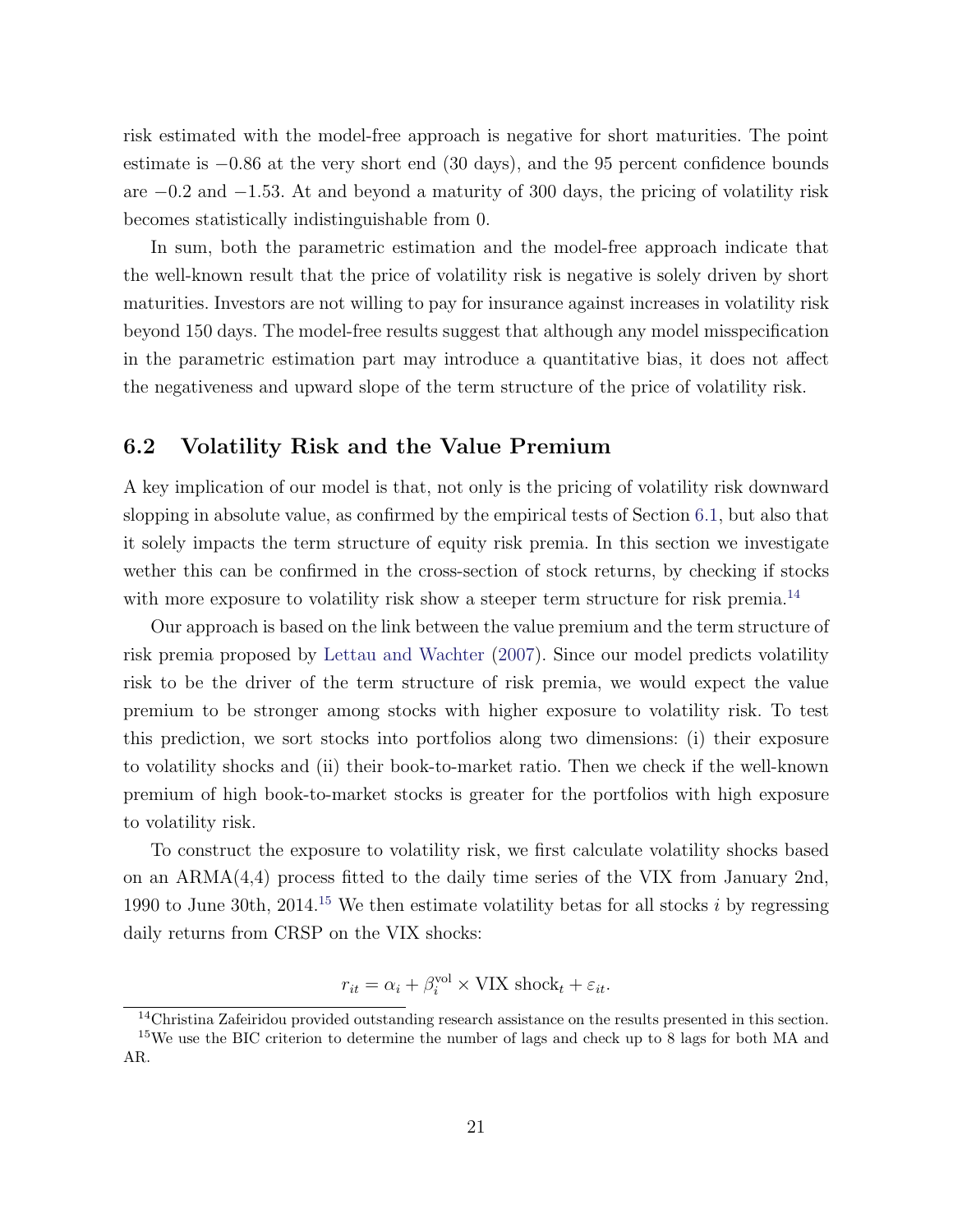|             | High $\beta^{\text{vol}}$ | Low $\beta^{\text{vol}}$ |
|-------------|---------------------------|--------------------------|
| High BE/ME  | 0.047                     | 0.039                    |
|             | (0.0063)                  | (0.0056)                 |
| Low $BE/ME$ | $-0.027$                  | $-0.020$                 |
|             | (0.0056)                  | (0.0035)                 |

<span id="page-22-0"></span>Table 2: Average monthly returns

Table 3: Differences in returns

|             | High $\beta^{\text{vol}}$ | Low $\beta^{\text{vol}}$ | Difference |
|-------------|---------------------------|--------------------------|------------|
| HML.        | 0.074                     | 0.058                    | 0.016      |
| t-statistic | 16.42                     | 14.67                    | 2.63       |

<span id="page-22-1"></span>Finally, we sort stocks based on their volatility betas and keep only the top and bottom quartile.

To sort based on book-to-market ratios, we use monthly CRSP data to calculate market equity (ME) as well as Compustat data to construct book equity (BE). We then sort based on BE/ME and keep only the top and bottom decile. This leaves us with four portfolios: (i) high volatility beta and high book to market, (ii) high volatility beta and low book to market, (iii) low volatility beta and high book to market, and (iv) low volatility beta and low book to market.

Table [2](#page-22-0) shows the average monthly returns of the four portfolios. Table [3](#page-22-1) calculates the difference in returns between the high book-to-market stocks and the low book-to-market stocks (HML) separately for the high volatility beta stocks and the low volatility beta stocks. The well-known value premium is positive and significant for stocks with both high and low exposure to volatility risk. Our main interest, however, is in the difference between the value premium among the two categories. As shown in Table [3,](#page-22-1) the value premium for stocks with high exposure to volatility risk is 28 percent higher than for stocks with low exposure to volatility risk and this difference is statistically significant.

This result is not driven by a negative correlation between volatility beta and size, i.e., the SMB factor. In fact, firms in the high volatility beta portfolio are larger than firms in the low volatility beta portfolio. This is true both for the high-value and low-value subsets within each portfolio.

We conclude that the specific prediction of the horizon dependent risk aversion model that the value premium is related to volatility risk finds significant support in the data.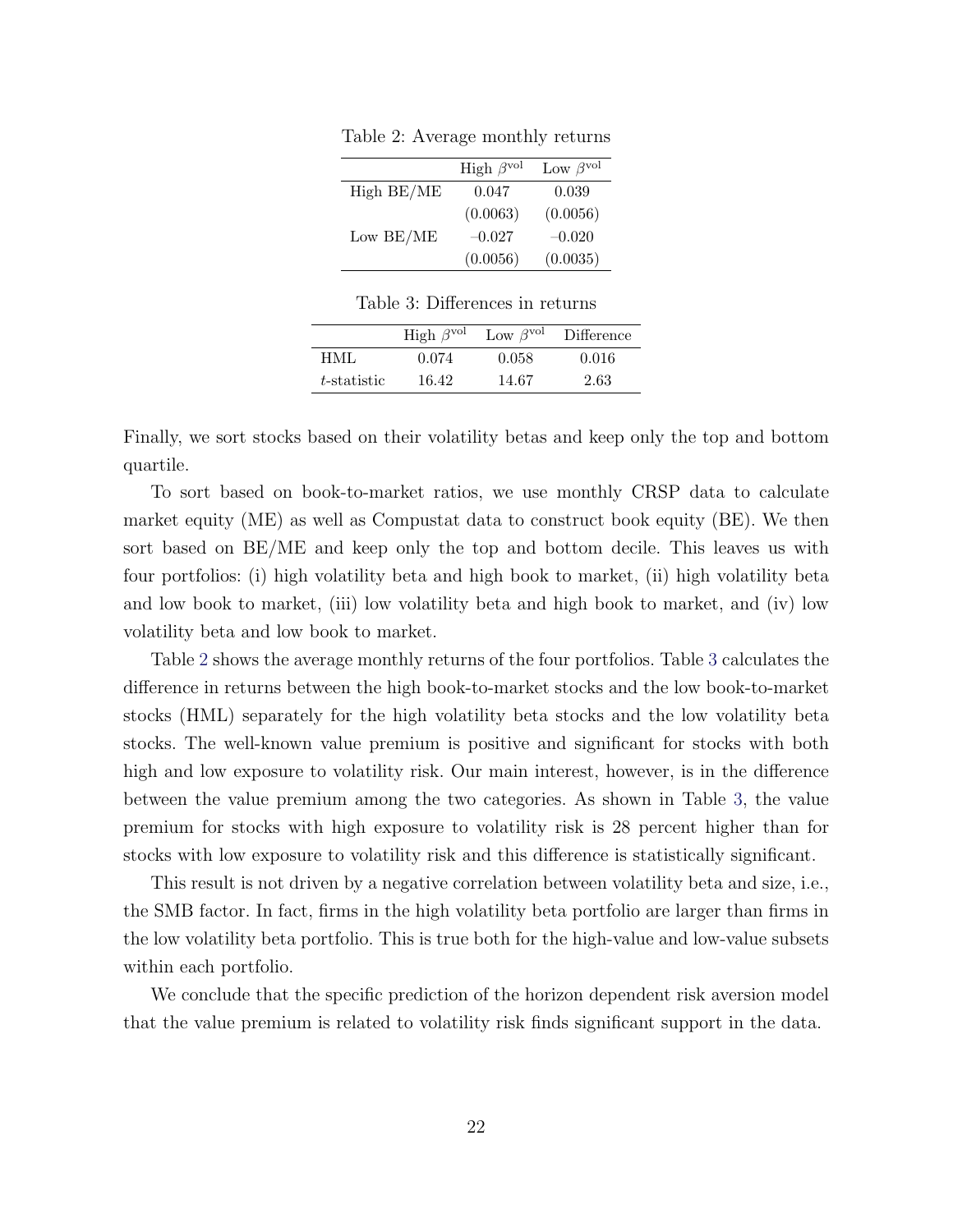# <span id="page-23-0"></span>7 Conclusion

We solve for general equilibrium asset prices in an endowment economy in which assets are priced by an agent with dynamically inconsistent preferences with respect to riskreturn tradeoffs. We find horizon-dependent risk aversion preferences have a meaningful impact on asset prices, and have the ability to address cross-sectional puzzles in general equilibrium asset pricing. In particular, we show the price of risk depends on the horizon if and only if volatility is stochastic. This insight leads to numerous testable predictions. We find that the price of volatility risk is negative and its term structure is downward-sloping in absolute value. Further, we show evidence the value premium is significantly higher for stocks with higher exposure to aggregate volatility shocks than for stocks with lower volatility-beta, which is a first step in confirming that the term-structure of risk premia is driven by exposures to volatility shocks.

We are not aware of competing mainstream general equilibrium models that can predict these combined effects, and that make similarly detailed and empirically valid predictions across asset classes. Relaxing the common assumption that risk preferences are constant across maturities – and specifically, replacing it with the no more flexible assumption that short-horizon risk aversion is higher than long-horizon risk aversion – may thus be a useful tool in different subfields of asset pricing research.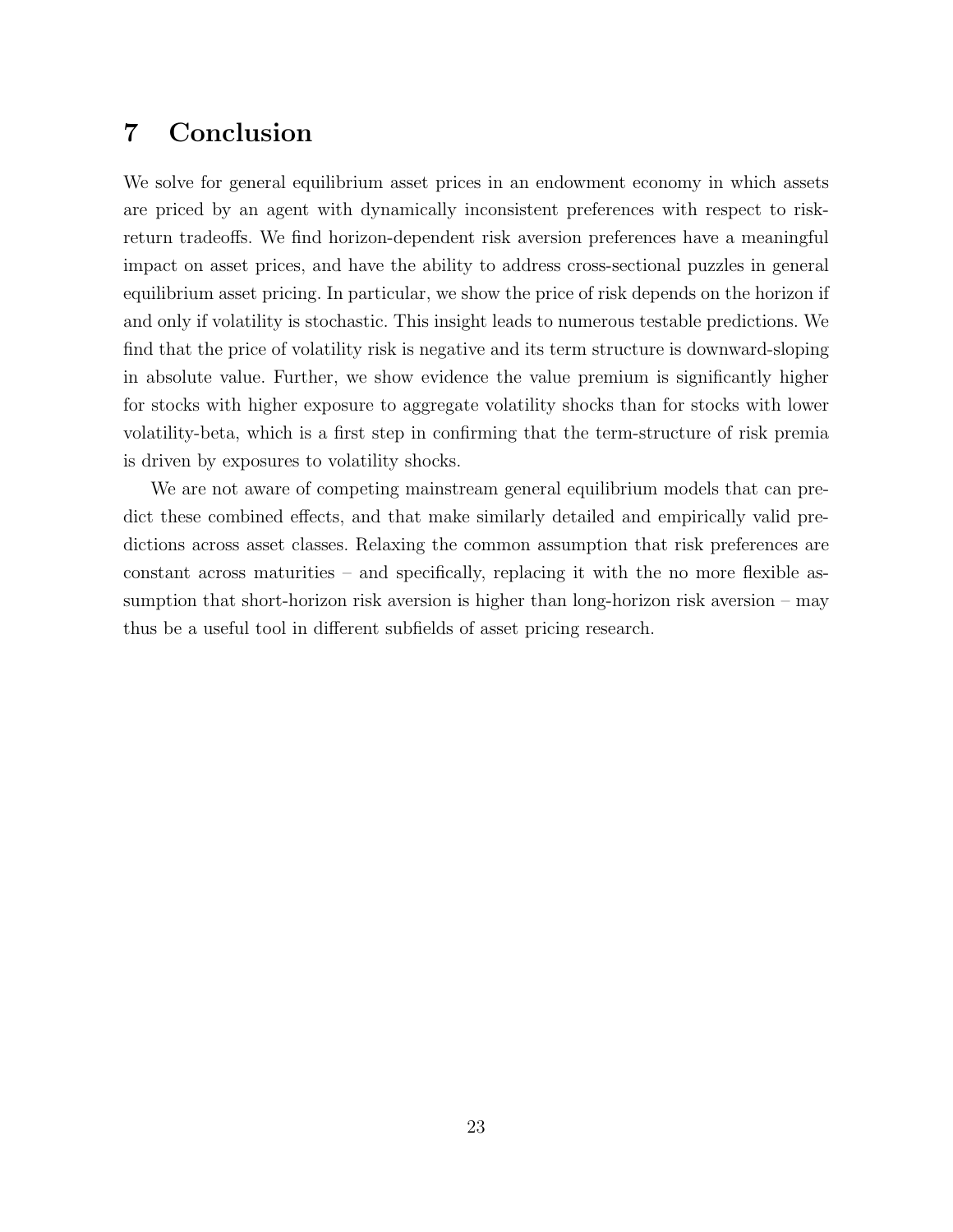# References

- <span id="page-24-1"></span>Abdellaoui, M., E. Diecidue, and A. Onculer (2011). Risk preferences at different time periods: An experimental investigation. *Management Science 57* (5), 975–987.
- <span id="page-24-8"></span>Adrian, T. and J. Rosenberg (2008). Stock returns and volatility: Pricing the short-run and long-run components of market risk. *The Journal of Finance 63* (6), 2997–3030.
- <span id="page-24-5"></span>Ai, H., M. M. Croce, A. M. Diercks, and K. Li (2013). Production-based term structure of equity returns. Working Paper.
- <span id="page-24-10"></span>Ait-Sahalia, Y., M. Karaman, and L. Mancini (2012). The term structure of variance swaps, risk premia, and the expectation hypothesis. *Princeton University Working Paper* .
- <span id="page-24-9"></span>Amengual, D. (2009). The term structure of variance risk premia. *Princeton University PhD Thesis*.
- <span id="page-24-11"></span>Amengual, D. and D. Xiu (2013). Resolution of policy uncertainty and sudden declines in volatility. *Chicago Booth Research Paper* (13-78).
- <span id="page-24-7"></span>Ang, A., R. J. Hodrick, Y. Xing, and X. Zhang (2006). The cross-section of volatility and expected returns. *The Journal of Finance 61* (1), 259–299.
- <span id="page-24-3"></span>Bansal, R., D. Kiku, I. Shaliastovich, and A. Yaron (2013). Volatility, the macroeconomy, and asset prices. *The Journal of Finance*.
- <span id="page-24-2"></span>Bansal, R. and A. Yaron (2004). Risks for the long run: A potential resolution of asset pricing puzzles. *Journal of Finance 59* (4), 1481–1509.
- <span id="page-24-0"></span>Baucells, M. and F. Heukamp (2010). Common ratio using delay. *Theory and Decision 68* (1-2), 149–158.
- <span id="page-24-6"></span>Belo, F., P. Collin-Dufresne, and R. S. Goldstein (2013). Dividend dynamics and the term structure of dividend strips. *Journal of Finance*.
- <span id="page-24-4"></span>van Binsbergen, J. H., M. W. Brandt, and R. S. Koijen (2012). On the timing and pricing of dividends. *American Economic Review 102* (4), 1596–1618.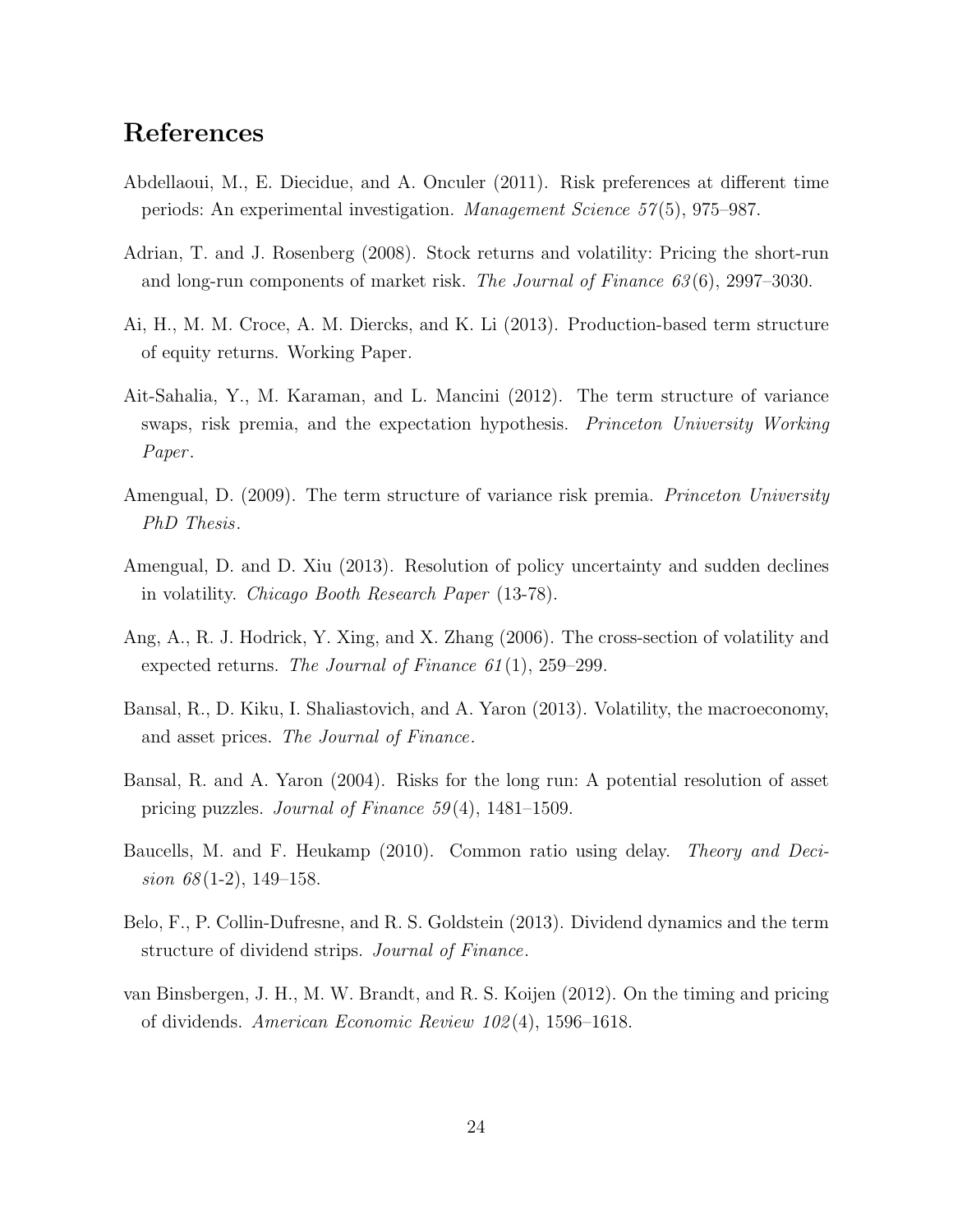- <span id="page-25-3"></span>van Binsbergen, J. H. and R. S. Koijen (2011). A note on "Dividend strips and the term structure of equity risk premia: A case study of the limits of arbitrage" by Oliver Boguth, Murray Carlson, Adlai Fisher and Mikhail Simutin.
- <span id="page-25-12"></span>Black, F. and M. Scholes (1973). The pricing of options and corporate liabilities. *Journal of Political Economy 81* (3), 637–654.
- <span id="page-25-4"></span>Boguth, O., M. Carlson, A. J. Fisher, and M. Simutin (2012). Leverage and the limits of arbitrage pricing: Implications for dividend strips and the term structure of equity risk premia. Working Paper.
- <span id="page-25-7"></span>Boguth, O. and L.-A. Kuehn (2013). Consumption volatility risk. *The Journal of Finance 68* (6), 2589–2615.
- <span id="page-25-6"></span>Bollerslev, T. and V. Todorov (2011). Tails, fears, and risk premia. *The Journal of Finance 66* (6), 2165–2211.
- <span id="page-25-10"></span>Borovicka, J., L. P. Hansen, M. Hendricks, and J. A. Scheinkman (2011). Risk-price dynamics. *Journal of Financial Econometrics 9*, 3–65.
- <span id="page-25-11"></span>Broadie, M., M. Chernov, and M. Johannes (2009). Understanding index option returns. *Review of Financial Studies 22* (11), 4493–4529.
- <span id="page-25-1"></span>Campbell, J. Y. and J. H. Cochrane (1999). By force of habit: A consumption-based explanation of aggregate stock market behavior. *Journal of Political Economy 107* (2), 205–251.
- <span id="page-25-5"></span>Campbell, J. Y., S. Giglio, C. Polk, and R. Turley (2012). An intertemporal CAPM with stochastic volatility. Working Paper.
- <span id="page-25-9"></span>Carr, P. and L. Wu (2009). Variance risk premiums. *Review of Financial Studies 22* (3), 1311–1341.
- <span id="page-25-8"></span>Cheng, I.-h. (2014). The returns to fear. *Working Paper* .
- <span id="page-25-2"></span>Coble, K. and J. Lusk (2010). At the nexus of risk and time preferences: An experimental investigation. *Journal of Risk and Uncertainty 41*, 67–79.
- <span id="page-25-0"></span>Constantinides, G. M. (1990). Habit formation: A resolution of the equity premium puzzle. *Journal of Political Economy 98* (3), 519–543.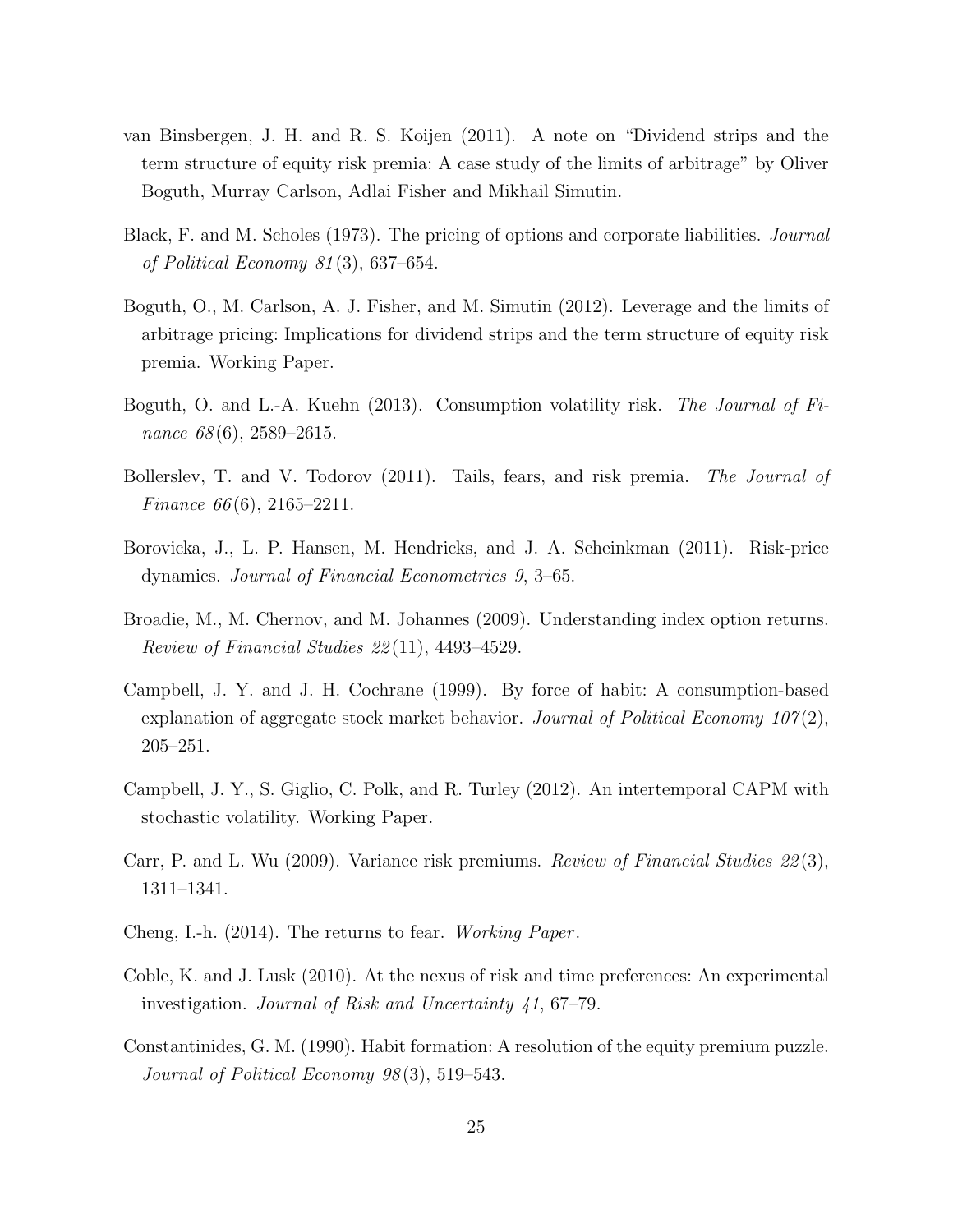- <span id="page-26-11"></span>Coval, J. D. and T. Shumway (2001). Expected option returns. *The journal of Finance 56* (3), 983–1009.
- <span id="page-26-6"></span>Croce, M. M., M. Lettau, and S. C. Ludvigson (2007). Investor information, long-run risk, and the duration of risky cash-flows. Working Paper.
- <span id="page-26-9"></span>Da, Z. (2009). Cash flow, consumption risk, and the cross-section of stock returns. *The Journal of Finance 64* (2), 923–956.
- <span id="page-26-8"></span>Dechow, P. M., R. G. Sloan, and M. T. Soliman (2004). Implied equity duration: A new measure of equity risk. *Review of Accounting Studies 9* (2-3), 197–228.
- <span id="page-26-10"></span>Dew-Becker, I., S. Giglio, A. Le, and M. Rodriguez (2014). The price of variance risk. Working Paper.
- <span id="page-26-0"></span>Eisenbach, T. M. and M. C. Schmalz (2014). Up close it feels dangerous: Anxiety in the face of risk. Working Paper.
- <span id="page-26-1"></span>Epstein, L. G. and S. E. Zin (1989). Substitution, risk aversion, and the temporal behavior of consumption and asset returns: A theoretical framework. *Econometrica 57* (4), 937– 969.
- <span id="page-26-5"></span>Favilukis, J. and X. Lin (2013). Wage rigidity: A quantitative solution to several asset pricing puzzles. Working Paper.
- <span id="page-26-4"></span>Gârleanu, N., L. Kogan, and S. Panageas (2012). Displacement risk and asset returns. *Journal of Financial Economics 105* (3), 491–510.
- <span id="page-26-7"></span>Giglio, S., M. Maggiori, and J. Stroebel (2013). Very long-run discount rates. Working Paper.
- <span id="page-26-12"></span>Gul, F. and W. Pesendorfer (2001). Temptation and self-control. *Econometrica 69* (6), 1403–1435.
- <span id="page-26-3"></span>Harris, C. and D. Laibson (2001). Dynamic choices of hyperbolic consumers. *Econometrica 69* (4), 935–957.
- <span id="page-26-2"></span>Heston, S. L. (1993). A closed-form solution for options with stochastic volatility with applications to bond and currency options. *Review of Financial Studies 6* (2), 327–343.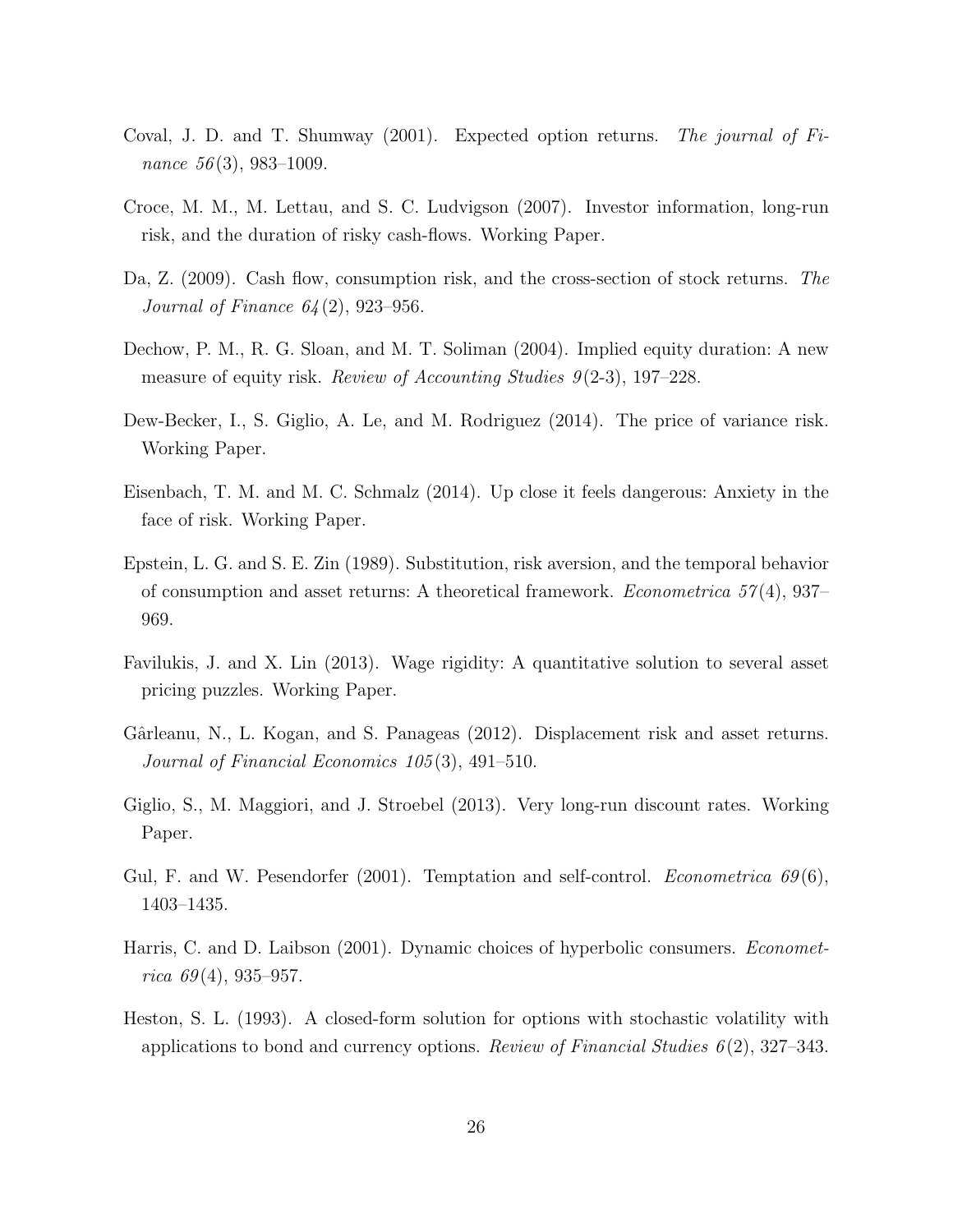- <span id="page-27-2"></span>Jones, E. E. and C. A. Johnson (1973). Delay of consequences and the riskiness of decisions. *Journal of Personality 41* (4), 613–637.
- <span id="page-27-12"></span>Kelly, B., L. Pastor, and P. Veronesi (2014). The price of political uncertainty: Theory and evidence from the option market. Technical report, National Bureau of Economic Research.
- <span id="page-27-8"></span>Kogan, L. and D. Papanikolaou (2010). Growth opportunities and technology shocks. *American Economic Review*, 532–536.
- <span id="page-27-9"></span>Kogan, L. and D. Papanikolaou (2014). Growth opportunities, technology shocks, and asset prices. *Journal of Finance 69* (2), 675–718.
- <span id="page-27-1"></span>Kreps, D. M. and E. L. Porteus (1978). Temporal resolution of uncertainty and dynamic choice theory. *Econometrica 46* (1), 185–200.
- <span id="page-27-0"></span>Laibson, D. (1997). Golden eggs and hyperbolic discounting. *Quarterly Journal of Economics 112* (2), 443–477.
- <span id="page-27-5"></span>Lettau, M. and J. A. Wachter (2007). Why is long-horizon equity less risky? A durationbased explanation of the value premium. *Journal of Finance 62* (1), 55–92.
- <span id="page-27-10"></span>Lustig, H., A. Stathopoulos, and A. Verdelhan (2013). The term structure of currency carry trade risk premia.
- <span id="page-27-6"></span>Luttmer, E. G. J. and T. Mariotti (2003). Subjective discounting in an exchange economy. *Journal of Political Economy 111* (5), 959–989.
- <span id="page-27-11"></span>Menkhoff, L., L. Sarno, M. Schmeling, and A. Schrimpf (2012). Carry trades and global foreign exchange volatility. *The Journal of Finance 67* (2), 681–718.
- <span id="page-27-7"></span>Muir, T. (2013). Financial crises, risk premia, and the term structure of risky assets. Working Paper.
- <span id="page-27-4"></span>Noussair, C. and P. Wu (2006). Risk tolerance in the present and the future: An experimental study. *Managerial and Decision Economics 27* (6), 401–412.
- <span id="page-27-3"></span>Onculer, A. (2000). Intertemporal choice under uncertainty: A behavioral perspective. Working Paper, INSEAD.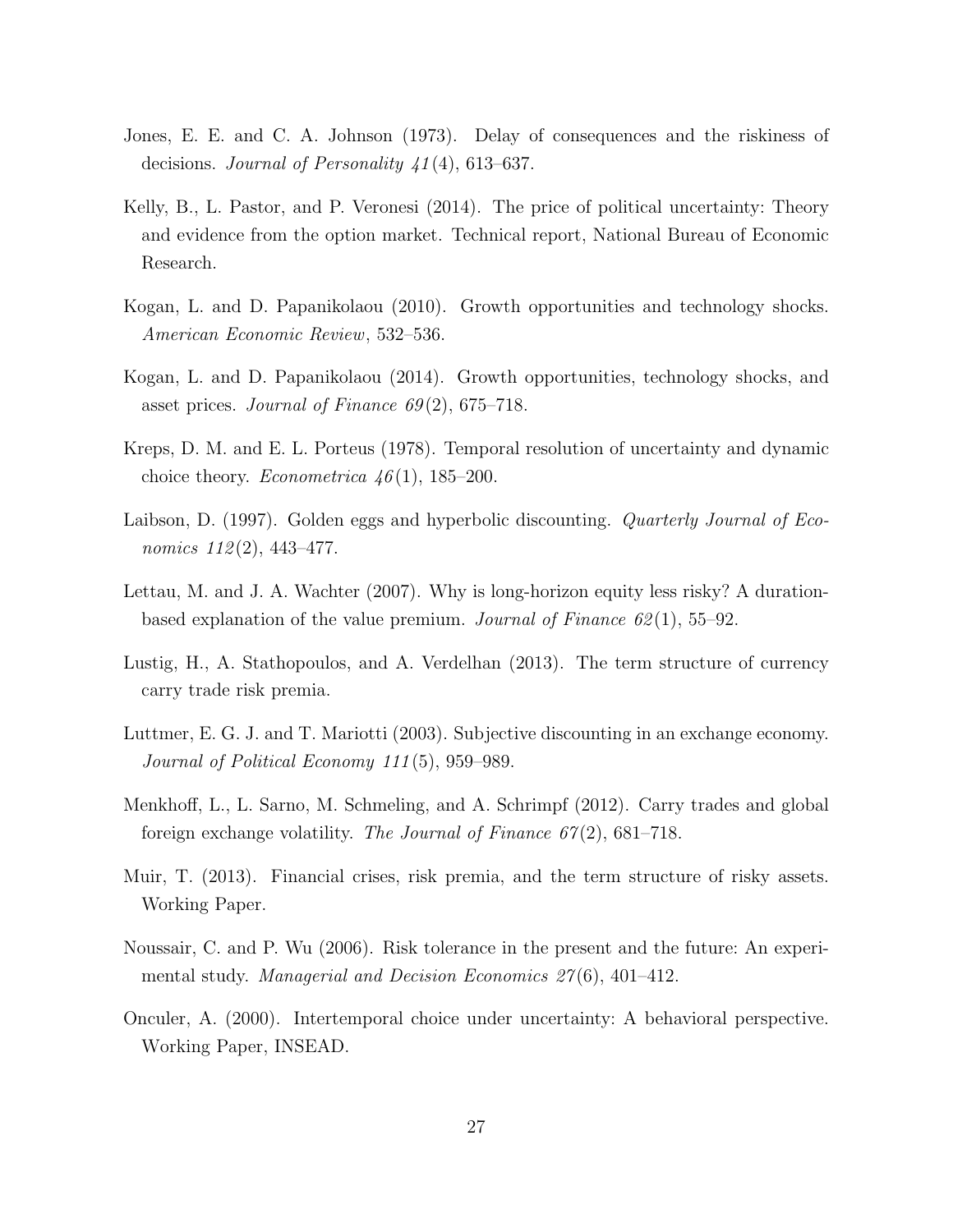- <span id="page-28-0"></span>Phelps, E. S. and R. A. Pollak (1968). On second-best national saving and gameequilibrium growth. *Review of Economic Studies 35* (2), 185–199.
- <span id="page-28-2"></span>Sagristano, M. D., Y. Trope, and N. Liberman (2002). Time-dependent gambling: Odds now, money later. *Journal of Experimental Psychology: General 131* (3), 364–376.
- <span id="page-28-3"></span>van den Steen, E. (2004). Rational overoptimism (and other biases). *American Economic Review 94* (4), 1141–1151.
- <span id="page-28-1"></span>Strotz, R. H. (1955). Myopia and inconsistency in dynamic utility maximization. *Review of Economic Studies 23* (3), 165–180.
- <span id="page-28-4"></span>Zhang, L.  $(2005)$ . The value premium. *The Journal of Finance 60* $(1)$ , 67–103.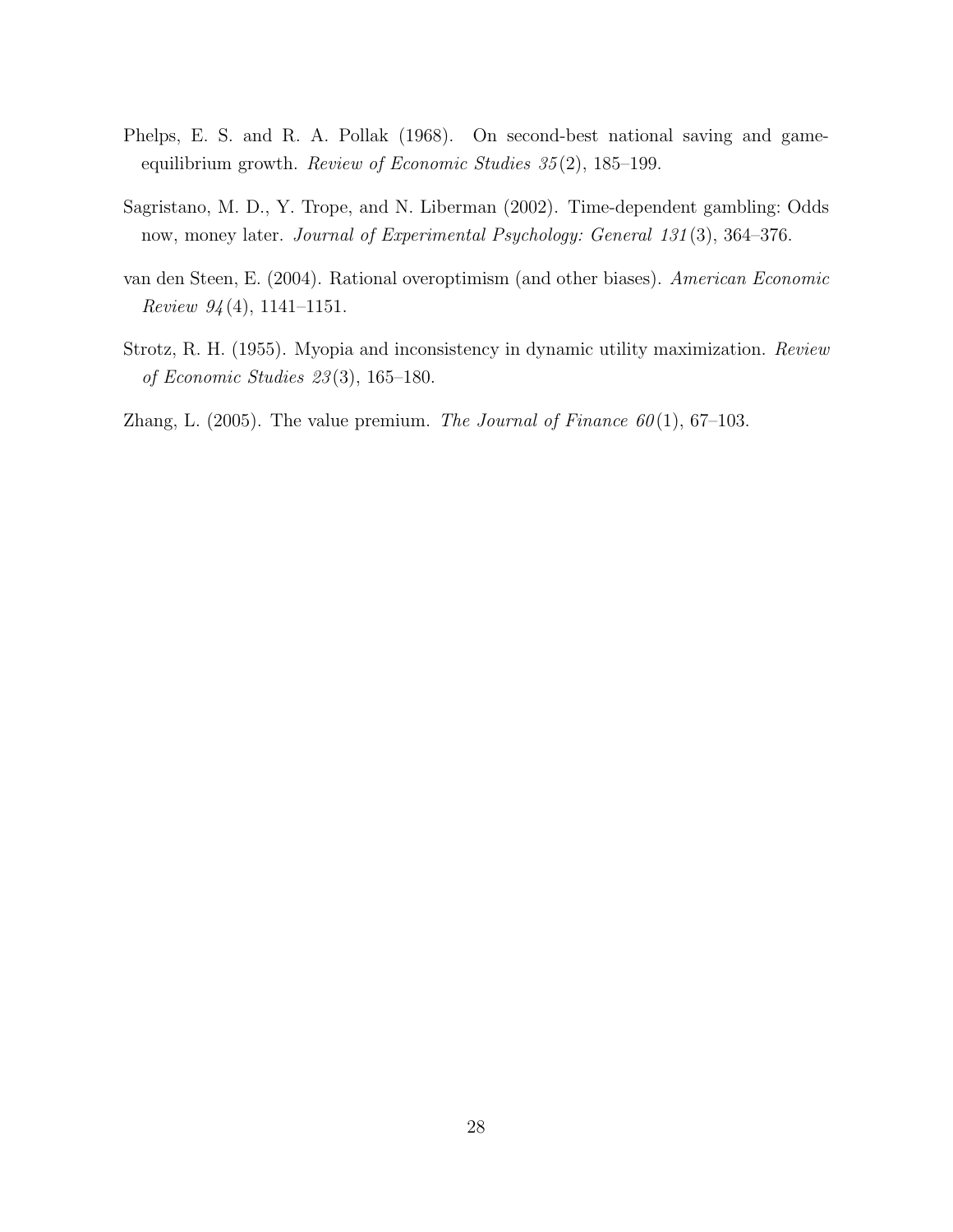# Appendix

# <span id="page-29-0"></span>A Derivation of the Stochastic Discount Factor

This appendix derives the stochastic discount factor of our dynamic model using an approach similar to the one used by [Luttmer and Mariotti](#page-27-6) [\(2003\)](#page-27-6) for non-geometric discounting. In every period *t* the agent chooses consumption *C<sup>t</sup>* for the current period and state-contingent wealth  $W_{t+1}$  for the next period to maximize current utility  $V_{t,t}$  subject to a budget constraint and anticipating optimal choice  $C_{t+h}^*$  in all following periods:

$$
\max_{C_t, \{W_{t+1}\}} \left( (1 - \beta) C_t^{1-\rho} + \beta E_t \left[ \left( V_{t,t+1}^* \right)^{1-\gamma_0} \right]^{\frac{1-\rho}{1-\gamma_0}} \right)^{\frac{1}{1-\rho}}
$$
\ns.t. 
$$
V_{t,t+h}^* = \left( (1 - \beta) \left( C_{t+h}^* \right)^{1-\rho} + \beta E_{t+h} \left[ \left( V_{t,t+h+1}^* \right)^{1-\gamma_h} \right]^{\frac{1-\rho}{1-\gamma_h}} \right)^{\frac{1}{1-\rho}}
$$
\n
$$
\Pi_t C_t + E_t \left[ \Pi_{t+1} W_{t+1} \right] \leq \Pi_t W_t.
$$

Denoting by  $\lambda_t$  the Lagrange multiplier on the budget constraint for the period-t problem, the first order conditions are:

• For  $C_t$ :

$$
\frac{1}{1-\rho} \left( \Box_t \right)^{\frac{1}{1-\rho}-1} (1-\beta) (1-\rho) C_t^{-\rho} = \lambda_t
$$
  

$$
\Rightarrow \left( \Box_t \right)^{\frac{1}{1-\rho}-1} (1-\beta) C_t^{-\rho} = \lambda_t.
$$

• For each  $W_{t+1,s}$ :

$$
\frac{1}{1-\rho} \left( \Box_t \right)^{\frac{1}{1-\rho}-1} \beta \frac{d}{dW_{t+1,s}} E_t \left[ \left( (1-\beta) C_{t+1}^{1-\rho} + \beta E_{t+1} \left[ \dots \right]^{\frac{1-\rho}{1-\gamma_1}} \right)^{\frac{1-\gamma_0}{1-\gamma_0}} \right]^{ \frac{1-\rho}{1-\gamma_0}} = \Pr[t+1,s] \frac{\Pi_{t+1,s}}{\Pi_t} \lambda_t.
$$

Combining the two, we get an initial equation for the SDF:

$$
\frac{\Pi_{t+1,s}}{\Pi_t} = \beta \frac{\frac{1}{1-\rho} \frac{1}{\Pr[t+1,s]} \frac{d}{dW_{t+1,s}} E_t \left[ \left( (1-\beta) C_{t+1}^{1-\rho} + \beta E_{t+1} \left[ \dots \right]_{\frac{1-\rho}{1-\gamma_1}} \right)^{\frac{1-\rho}{1-\gamma_0}} \right]}{\frac{1}{(1-\beta) C_t^{-\rho}}}.
$$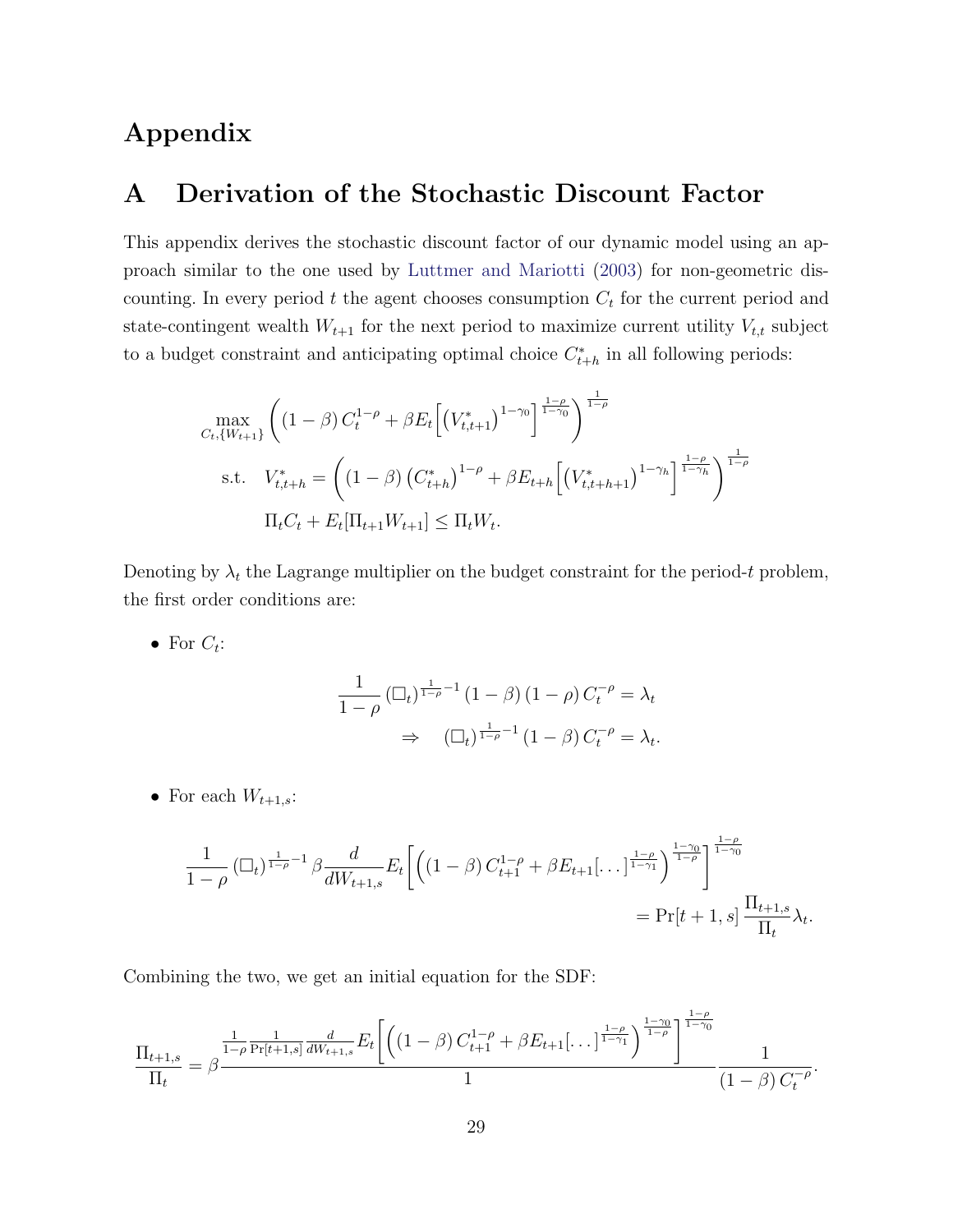The agent in state  $s$  at  $t + 1$  maximizes

$$
\left( \left(1 - \beta\right) C_{t+1,s}^{1-\rho} + \beta E_{t+1,s} \left[V_{t+1,s,t+2}^{1-\gamma_0}\right]^{\frac{1-\rho}{1-\gamma_0}} \right)^{\frac{1}{1-\rho}}
$$

and has the analogous first order condition for  $C_{t+1,s}$ :

$$
\left(\Box_{t+1,s}\right)^{\frac{1}{1-\rho}-1}(1-\beta)\,C_{t+1,s}^{-\rho}=\lambda_{t+1,s}.
$$

The Lagrange multiplier  $\lambda_{t+1,s}$  is equal to the marginal utility of an extra unit of wealth in state *s* at  $t + 1$ :

$$
\lambda_{t+1,s} = \frac{d}{dW_{t+1,s}} \left( (1-\beta) C_{t+1,s}^{1-\rho} + \beta E_{t+1,s} \left[ V_{t+1,s,t+2}^{1-\gamma_0} \right]^{\frac{1-\rho}{1-\gamma_0}} \right)^{\frac{1}{1-\rho}}
$$
  
= 
$$
\frac{1}{1-\rho} \left( \Box_{t+1,s} \right)^{\frac{1}{1-\rho}-1} \frac{d}{dW_{t+1,s}} \left( (1-\beta) C_{t+1,s}^{1-\rho} + \beta E_{t+1,s} \left[ V_{t+1,s,t+2}^{1-\gamma_0} \right]^{\frac{1-\rho}{1-\gamma_0}} \right).
$$

Substituting this into the initial equation for the SDF, we get:

$$
\frac{\Pi_{t+1,s}}{\Pi_{t}} = \beta \frac{\frac{1}{\text{Pr}[t+1,s]} \frac{d}{dW_{t+1,s}} E_{t} \left[ \left( (1-\beta) C_{t+1}^{1-\rho} + \beta E_{t+1} [\dots]_{1-\gamma_{1}}^{\frac{1-\rho}{1-\gamma_{1}}} \right)^{\frac{1-\rho}{1-\rho}} \right]^{\frac{1-\rho}{1-\gamma_{0}}} \left( \frac{C_{t+1,s}}{C_{t}} \right)^{-\rho}}{\frac{d}{dW_{t+1,s}}} \left( (1-\beta) C_{t+1,s}^{1-\rho} + \beta E_{t+1} [\dots]_{1-\gamma_{1}}^{\frac{1-\rho}{1-\gamma_{0}}} \right) \left( \frac{C_{t+1,s}}{C_{t}} \right)^{-\rho}} \right)
$$
\n
$$
= \frac{1-\rho}{1-\gamma_{0}} E_{t} \left[ \left( (1-\beta) C_{t+1}^{1-\rho} + \beta E_{t+1} [\dots]_{1-\gamma_{1}}^{\frac{1-\rho}{1-\gamma_{1}}} \right)^{\frac{1-\gamma_{0}}{1-\gamma_{0}}} \right]^{\frac{1-\rho}{1-\gamma_{0}}-1}
$$
\n
$$
\times \beta \frac{\frac{d}{dW_{t+1,s}} \left( (1-\beta) C_{t+1,s}^{1-\rho} + \beta E_{t+1,s} [\dots]_{1-\gamma_{1}}^{\frac{1-\rho}{1-\gamma_{1}}} \right)^{\frac{1-\gamma_{0}}{1-\gamma_{0}}} \left( \frac{C_{t+1,s}}{C_{t}} \right)^{-\rho}}{\frac{d}{dW_{t+1,s}} \left( (1-\beta) C_{t+1}^{1-\rho} + \beta E_{t+1} [\dots]_{1-\gamma_{1}}^{\frac{1-\rho}{1-\gamma_{1}}} \right)^{\frac{1-\gamma_{0}}{1-\gamma_{0}}-1}} \times \left( (1-\beta) C_{t+1,s}^{1-\rho} + \beta E_{t+1,s} [\dots]_{1-\gamma_{1}}^{\frac{1-\rho}{1-\gamma_{0}}-1} \right) \times \beta \frac{\frac{d}{dW_{t+1,s}} \left( (1-\beta) C_{t+1,s}^{1-\rho} + \beta E_{t+1,s} [\dots]_{1-\gamma_{1}}^{\frac{1-\rho}{1-\gamma_{0}}} \right)}{\frac{d}{dW_{t+1,s}} \left( (1-\beta) C_{t+1,s}^{1-\
$$

If optimal consumption is Markov, we can divide by  $C_{t+1,s}$  and get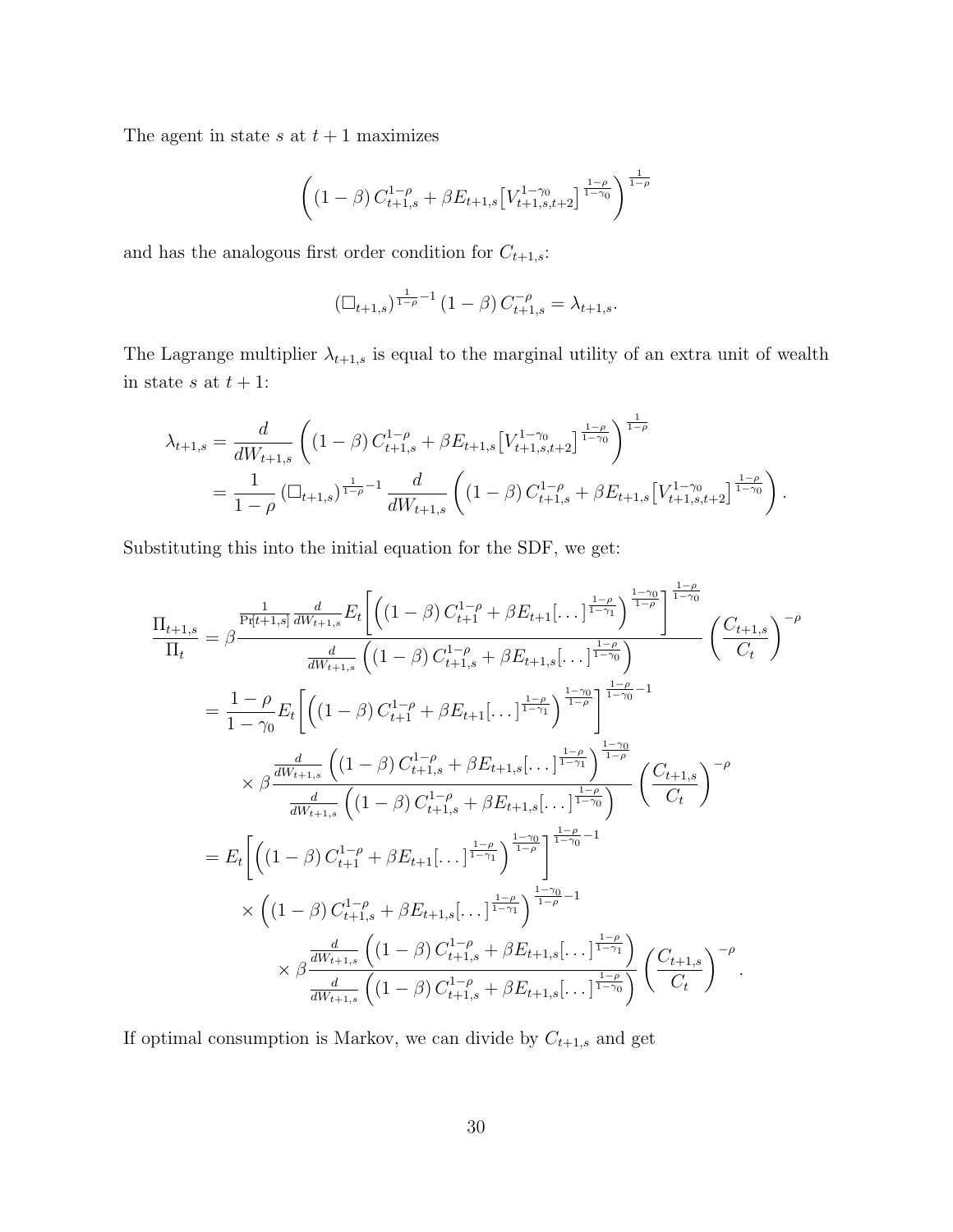*•* For the numerator:

$$
\frac{d}{dW_{t+1,s}} \left( (1-\beta) C_{t+1,s}^{1-\rho} + \beta E_{t+1,s} \left[ \left( (1-\beta) C_{t+2}^{1-\rho} + \beta E_{t+2} [\dots]_{\frac{1-\rho}{1-\gamma_2}}^{\frac{1-\rho}{1-\rho}} \right)^{\frac{1-\rho}{1-\rho}} \right]^{\frac{1-\rho}{1-\gamma_1}} \right)
$$
\n
$$
= \left( (1-\beta) 1 + \beta E_{t+1,s} \left[ \left( (1-\beta) \left( \frac{C_{t+2}}{C_{t+1,s}} \right)^{1-\rho} + \beta E_{t+2} [\dots]_{\frac{1-\rho}{1-\gamma_2}}^{\frac{1-\rho}{1-\rho}} \right)^{\frac{1-\gamma_1}{1-\gamma_1}} \right]
$$
\n
$$
\times \frac{d}{dW_{t+1,s}} (\phi_{t+1,s} W_{t+1,s})^{1-\rho}
$$
\n
$$
= \left( (1-\beta) 1 + \beta E_{t+1,s} \left[ \left( (1-\beta) \left( \frac{C_{t+2}}{C_{t+1,s}} \right)^{1-\rho} + \beta E_{t+2} [\dots]_{\frac{1-\rho}{1-\gamma_2}}^{\frac{1-\rho}{1-\rho}} \right)^{\frac{1-\gamma_1}{1-\gamma_1}} \right]
$$
\n
$$
\times \phi_{t+1,s}^{1-\rho} W_{t+1,s}^{-\rho}.
$$

*•* Similarly for the denominator:

$$
\frac{d}{dW_{t+1,s}} \left( (1-\beta) C_{t+1,s}^{1-\rho} + \beta E_{t+1,s} \left[ \left( (1-\beta) C_{t+2}^{1-\rho} + \beta E_{t+2} \left[ \dots \right]_{\frac{1-\rho}{1-\gamma_1}}^{\frac{1-\rho}{1-\gamma_1}} \right]_{\frac{1-\rho}{1-\gamma_0}}^{\frac{1-\rho}{1-\gamma_0}} \right] \right)
$$
\n
$$
= \left( (1-\beta) 1 + \beta E_{t+1,s} \left[ \left( (1-\beta) \left( \frac{C_{t+2}}{C_{t+1,s}} \right)_{\frac{1-\rho}{1-\gamma_1}} + \beta E_{t+2} \left[ \dots \right]_{\frac{1-\rho}{1-\gamma_1}}^{\frac{1-\gamma_0}{1-\gamma_1}} \right]_{\frac{1-\gamma_0}{1-\gamma_0}}^{\frac{1-\gamma_0}{1-\gamma_0}} \right] \right)
$$
\n
$$
\times \phi_{t+1,s}^{1-\rho} W_{t+1,s}^{-\rho}.
$$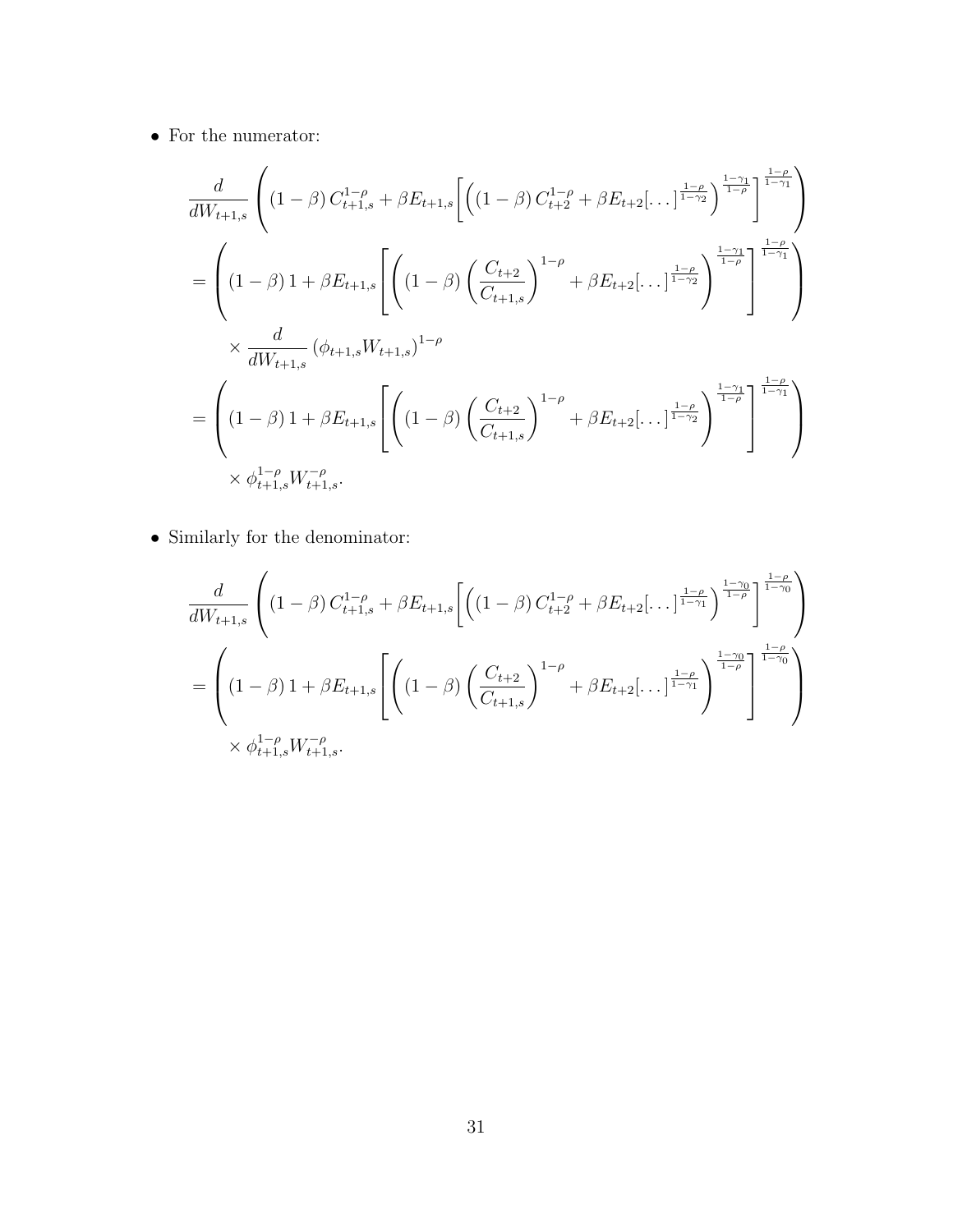Substituting these into the SDF and canceling we get

$$
\frac{\Pi_{t+1,s}}{\Pi_{t}} = E_{t} \Bigg[ \Big( (1-\beta) C_{t+1}^{1-\rho} + \beta E_{t+1}[\dots]_{\frac{1-\rho}{1-\gamma_{1}}}^{\frac{1-\rho}{1-\gamma_{1}}} \Big)^{\frac{1-\gamma_{0}}{1-\rho}-1} \times \Big( (1-\beta) C_{t+1,s}^{1-\rho} + \beta E_{t+1,s}[\dots]_{\frac{1-\gamma}{1-\gamma_{1}}}^{\frac{1-\gamma_{0}}{1-\rho}-1} \Bigg)^{\frac{1-\gamma_{0}}{1-\rho}-1} \times \beta \Bigg] \times \beta \frac{\left( 1-\beta \right) C_{t+1,s}^{1-\rho} + \beta E_{t+1,s} \Bigg[ \Big( (1-\beta) C_{t+2}^{1-\rho} + \beta E_{t+2}[\dots]_{\frac{1-\rho}{1-\gamma_{1}}}^{\frac{1-\rho}{1-\gamma_{1}}} \Big)^{\frac{1-\gamma_{1}}{1-\gamma_{1}}} \Bigg]^{\frac{1-\gamma_{1}}{1-\gamma_{1}}} \Bigg( \frac{C_{t+1,s}}{C_{t}} \Bigg)^{-\rho} \Bigg( 1-\beta) C_{t+1,s}^{1-\rho} + \beta E_{t+1,s} \Bigg[ \Big( (1-\beta) C_{t+2}^{1-\rho} + \beta E_{t+2}[\dots]_{\frac{1-\rho}{1-\gamma_{1}}}^{\frac{1-\rho}{1-\gamma_{1}}} \Bigg)^{\frac{1-\gamma_{0}}{1-\gamma_{0}}} \Bigg]^{\frac{1-\gamma_{0}}{1-\gamma_{0}}} \Bigg]^{1-\gamma_{1}} \Bigg] \times \beta \Bigg( \frac{C_{t+1,s}}{C_{t}} \Bigg)^{-\rho} \Bigg( \frac{(1-\beta) C_{t+2,s}^{1-\rho} + \beta E_{t+2}[\dots]_{\frac{1-\rho}{1-\gamma_{1}}}^{\frac{1-\rho}{1-\gamma_{1}}} \Bigg)^{\frac{1-\gamma_{0}}{1-\gamma_{1}}} \Bigg)^{\frac{1-\gamma_{0}}{1-\gamma_{0}}} \Bigg)^{\frac{1-\gamma_{0}}{1-\gamma_{0}}} \times \beta \Bigg( \frac{C_{t+1,s}}{C_{t}} \Bigg)^{-\rho} \Bigg( \frac{(1-\beta) C_{t+1,s}^{1-\rho} + \beta E_{t+1,s}[\dots]_{\frac{1-\rho}{1-\gamma_{1}}}^{\frac{1-\rho}{1-\gamma_{1
$$

Simplifying and cleaning up notation, we arrive at the same SDF as in the main text:

$$
\frac{\Pi_{t+1}}{\Pi_t} = \beta \left( \frac{C_{t+1}}{C_t} \right)^{-\rho} \left( \frac{V_{t,t+1}}{E_t \left[ V_{t,t+1}^{1-\gamma_0} \right]^{\frac{1}{1-\gamma_0}}} \right)^{\rho-\gamma_0} \left( \frac{V_{t,t+1}}{V_{t+1,t+1}} \right)^{1-\rho}.
$$

# B Exact solutions for  $\rho = 1$

Suppose the risk aversion parameter differs only for immediate risk shocks: between  $t$  and  $t + 1$ , risk aversion is  $\gamma$ , for all shocks further down, risk aversion is  $\tilde{\gamma}$ .

the model simplifies to:

$$
V_t = \left[ (1 - \beta) C_t^{1 - \rho} + \beta \left( \mathcal{R}_{t, \gamma} \left( \widetilde{V}_{t+1} \right) \right)^{1 - \rho} \right]^{\frac{1}{1 - \rho}}
$$

$$
\widetilde{V}_t = \left[ (1 - \beta) C_t^{1 - \rho} + \beta \left( \mathcal{R}_{t, \tilde{\gamma}} \left( \widetilde{V}_{t+1} \right) \right)^{1 - \rho} \right]^{\frac{1}{1 - \rho}}
$$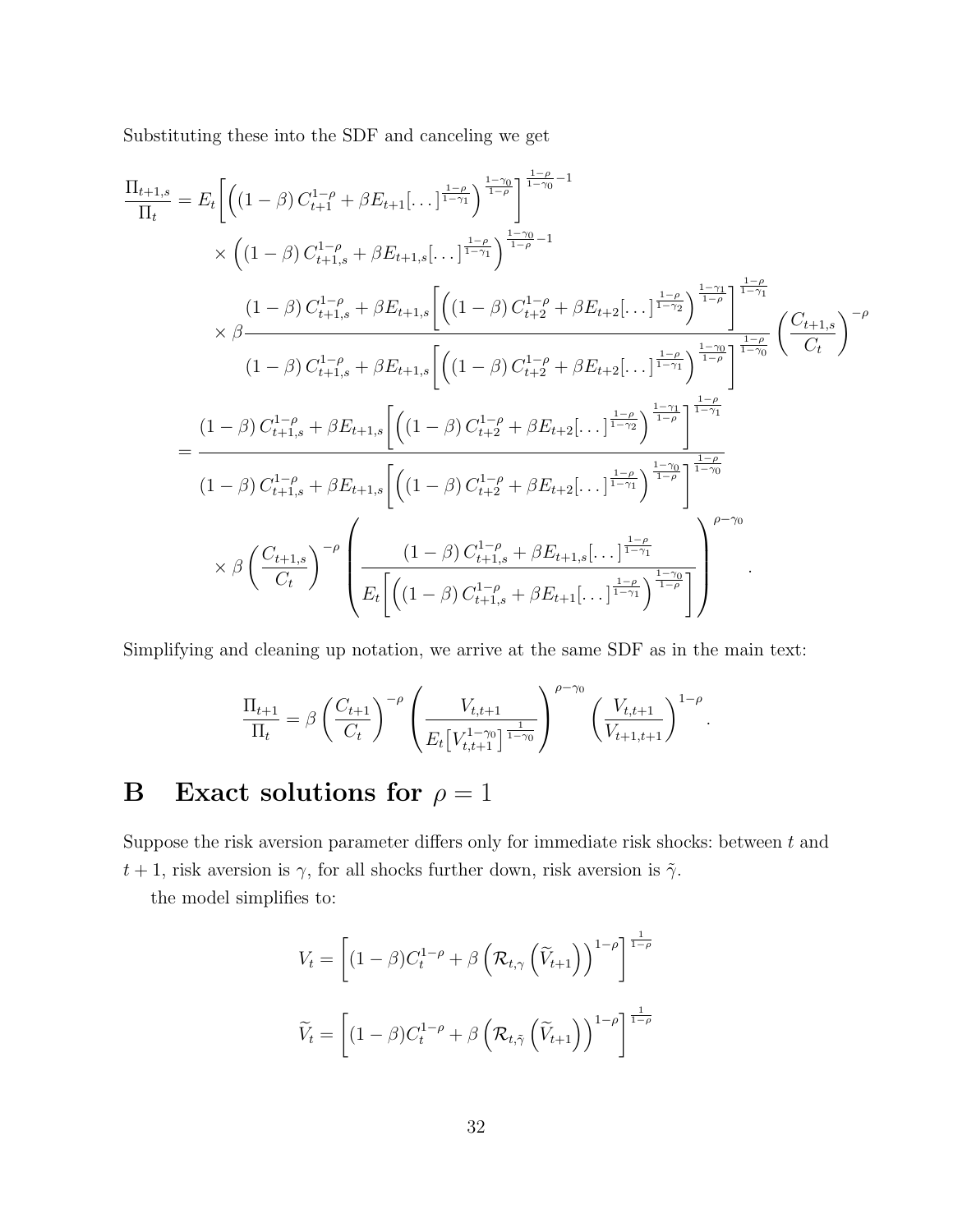where

$$
\mathcal{R}_{t,\lambda}\left(X\right)=\left(E_t\left(X^{1-\lambda}\right)\right)^{\frac{1}{1-\lambda}}
$$

and take the evolutions:

$$
c_{t+1} - c_t = \mu + \phi_c x_t + \alpha_c \sigma_t W_{t+1}
$$

$$
x_{t+1} = \nu_x x_t + \alpha_x \sigma_t W_{t+1}
$$

$$
\sigma_{t+1}^2 - \sigma^2 = \nu_\sigma \left(\sigma_t^2 - \sigma^2\right) + \alpha_\sigma \sigma_t W_{t+1}
$$

and suppose the three shocks are independent. (we can relax)

If  $\rho=1,$  then the recursion for  $\tilde{V}$  becomes:

$$
\frac{\widetilde{V}_t}{C_t} = \left(\mathcal{R}_{t,\tilde{\gamma}}\left(\frac{\widetilde{V}_{t+1}}{C_{t+1}}\frac{C_{t+1}}{C_t}\right)\right)^{\beta}
$$

Assume:

$$
\tilde{v}_t - c_t = \tilde{\mu_v} + \phi_v x_t + \psi_v \sigma_t^2
$$

then the solution to the recursion yields:

$$
\phi_v = \beta \phi_c \left( I - \nu_x \right)^{-1}
$$

and

$$
\psi_v = \frac{1}{2} \frac{\beta \left(1 - \tilde{\gamma}\right)}{1 - \beta \nu_\sigma} \left(\alpha_c^2 + \phi_v^2 \alpha_x^2 + \psi_v^2 \alpha_\sigma^2\right) < 0
$$

and because

$$
\frac{V_t}{C_t} = \left(\mathcal{R}_{t,\gamma}\left(\frac{\widetilde{V}_{t+1}}{C_{t+1}}\frac{C_{t+1}}{C_t}\right)\right)^{\beta}
$$

then

$$
\frac{V_t}{\tilde{V}_t} = \left[\frac{\mathcal{R}_{t,\gamma}\left(\widetilde{V}_{t+1}\right)}{\mathcal{R}_{t,\tilde{\gamma}}\left(\widetilde{V}_{t+1}\right)}\right]^{\beta}
$$

we have

$$
v_t - \tilde{v}_t = -\frac{1}{2}\beta \left(\gamma - \tilde{\gamma}\right) \left(\alpha_c^2 + \phi_v^2 \alpha_x^2 + \psi_v^2 \alpha_\sigma^2\right) \sigma_t^2
$$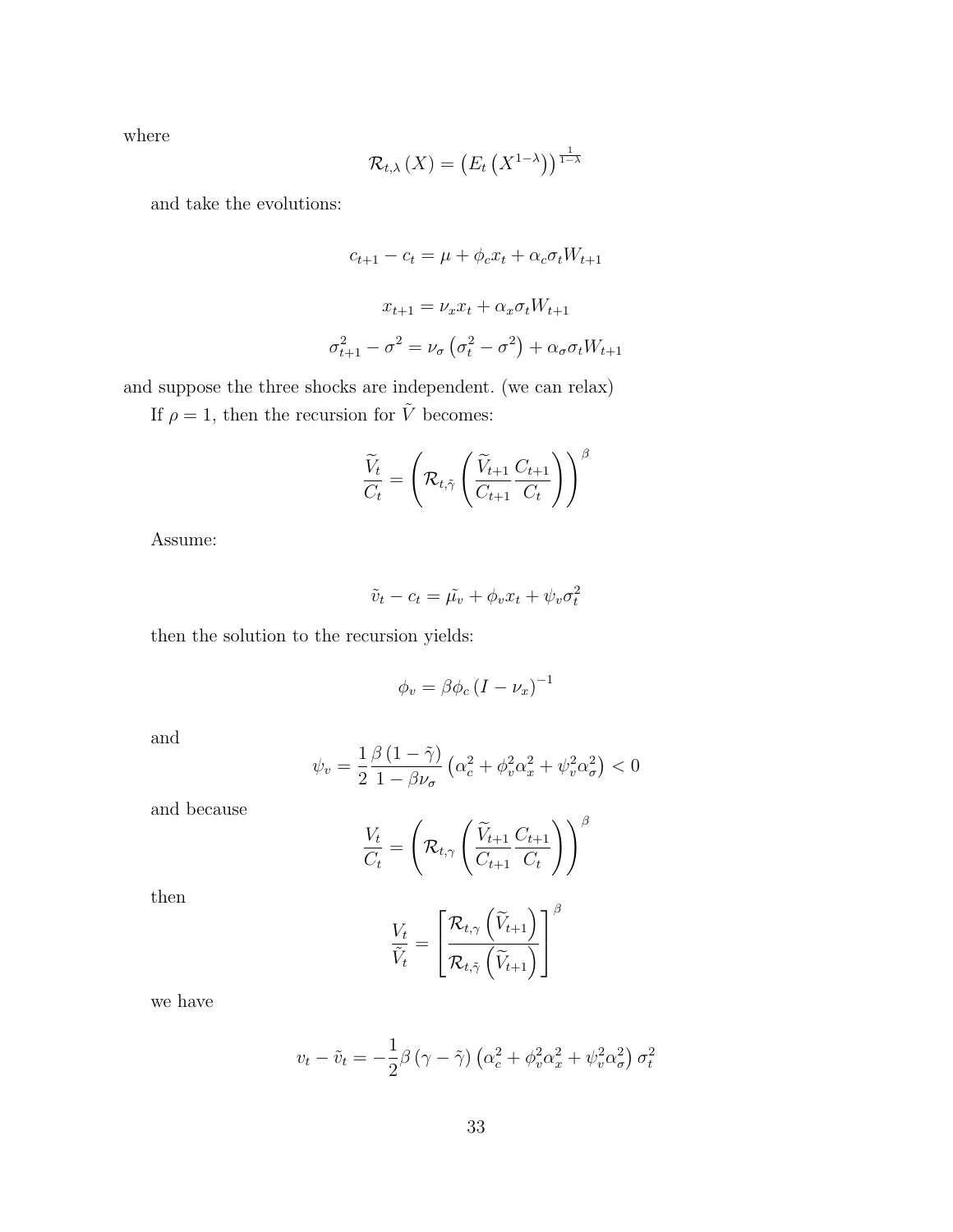$$
v_t - \tilde{v}_t = -(\gamma - \tilde{\gamma}) \frac{1 - \beta \nu_\sigma}{1 - \tilde{\gamma}} \psi_v \sigma_t^2 < 0
$$

# C Approximation for  $\beta \approx 1$

Suppose the risk aversion parameter differs only for immediate risk shocks: between  $t$  and  $t + 1$ , risk aversion is  $\gamma$ , for all shocks further down, risk aversion is  $\tilde{\gamma}$ .

the model simplifies to:

$$
V_t = \left[ (1 - \beta) C_t^{1-\rho} + \beta \left( \mathcal{R}_{t,\gamma} \left( \widetilde{V}_{t+1} \right) \right)^{1-\rho} \right]^{\frac{1}{1-\rho}}
$$

$$
\widetilde{V}_t = \left[ (1 - \beta) C_t^{1-\rho} + \beta \left( \mathcal{R}_{t,\tilde{\gamma}} \left( \widetilde{V}_{t+1} \right) \right)^{1-\rho} \right]^{\frac{1}{1-\rho}}
$$

where

$$
\mathcal{R}_{t,\lambda}\left(X\right)=\left(E_t\left(X^{1-\lambda}\right)\right)^{\frac{1}{1-\lambda}}
$$

and take the evolutions:

$$
c_{t+1} - c_t = \mu + \phi_c x_t + \alpha_c \sigma_t W_{t+1}
$$

$$
x_{t+1} = \nu_x x_t + \alpha_x \sigma_t W_{t+1}
$$

$$
\sigma_{t+1}^2 - \sigma^2 = \nu_\sigma \left(\sigma_t^2 - \sigma^2\right) + \alpha_\sigma \sigma_t W_{t+1}
$$

and suppose the three shocks are independent. (we can relax)

for  $\beta$  close to 1,

$$
\left(\frac{\tilde{V}_t}{C_t}\right)^{1-\tilde{\gamma}} = \beta^{\frac{1-\tilde{\gamma}}{1-\rho}} E_t \left[ \left(\frac{\tilde{V}_{t+1}}{C_{t+1}} \frac{C_{t+1}}{C_t}\right)^{1-\tilde{\gamma}} \right]
$$

it's an eigen function problem with eigen value  $\beta^{-\frac{1-\tilde{\gamma}}{1-\rho}}$  and eigen function  $\left(\frac{\tilde{V}}{C}\right)$ *C*  $\int^{1-\tilde{\gamma}}$ known up to a multiplier.

let's assume

$$
\tilde{v}_t - c_t = \tilde{\mu} + \phi_v x_t + \psi_v \sigma_t^2
$$

then:

*•* terms in *x<sup>t</sup>*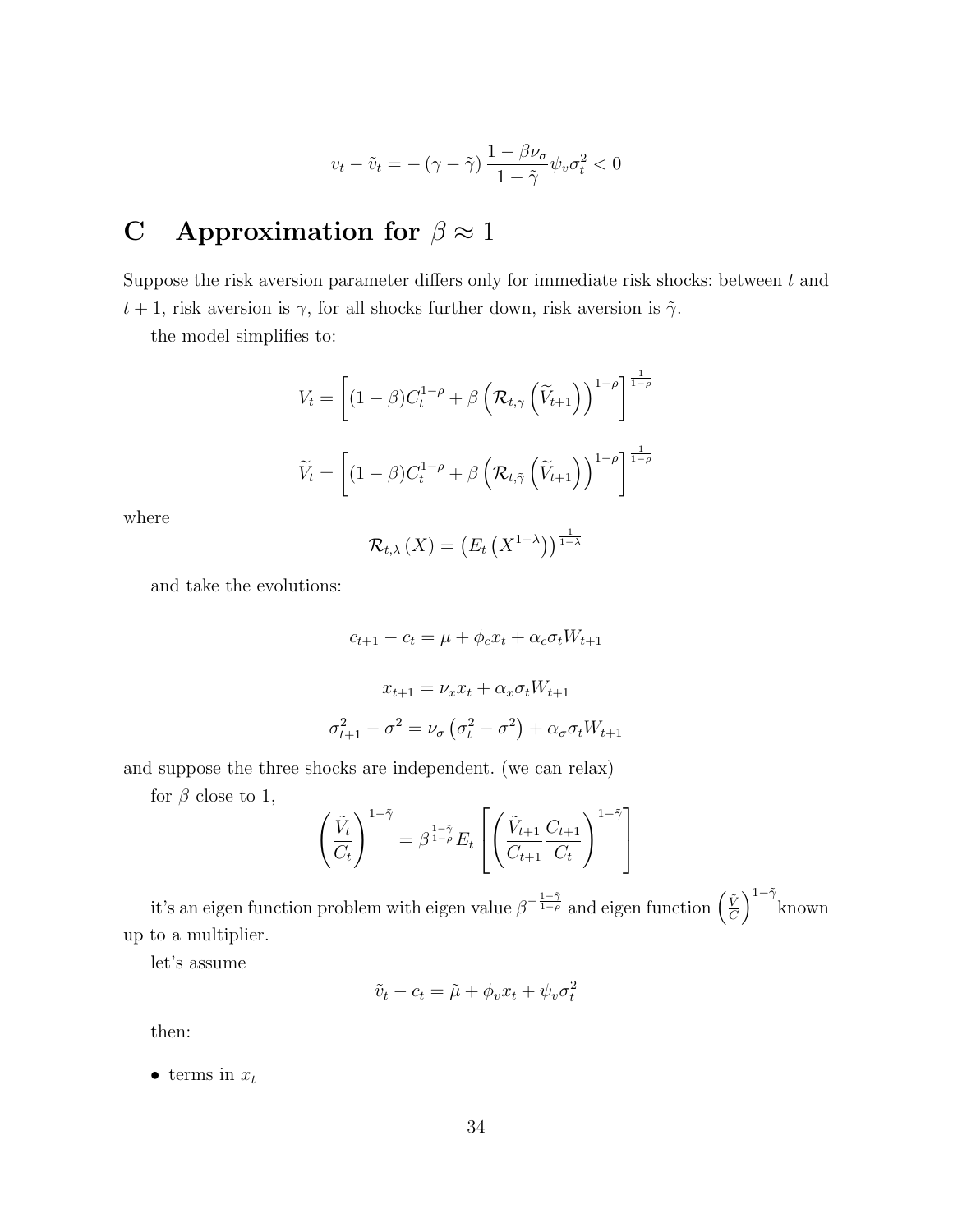$$
\phi_v = \phi_c \left( I - \nu_x \right)^{-1}
$$

(standard formula with  $\beta=1)$ 

• terms in  $\sigma_t^2$ 

$$
\psi_v = \frac{1}{2} \frac{(1 - \tilde{\gamma})}{1 - \nu_\sigma} \left( \alpha_c^2 + \phi_v^2 \alpha_x^2 + \psi_v^2 \alpha_\sigma^2 \right) < 0
$$

*•* constant terms

$$
\log \beta = - (1 - \rho) \left( \mu + \psi_v \sigma^2 (1 - \nu_\sigma) \right)
$$

for  $\beta$  close to 1,

$$
\frac{V_t}{\tilde{V}_t} \approx \frac{\mathcal{R}_{t,\gamma}(\tilde{V}_{t+1})}{\mathcal{R}_{t,\tilde{\gamma}}(\tilde{V}_{t+1})}
$$
\n
$$
\frac{V_t}{\tilde{V}_t} \approx \frac{\left(E_t \left[ \left(\frac{\tilde{V}_{t+1}}{C_{t+1}} \frac{C_{t+1}}{C_t} \right)^{1-\gamma} \right] \right)^{\frac{1}{1-\gamma}}}{\left(E_t \left[ \left(\frac{\tilde{V}_{t+1}}{C_{t+1}} \frac{C_{t+1}}{C_t} \right)^{1-\tilde{\gamma}} \right] \right)^{\frac{1}{1-\tilde{\gamma}}}}
$$

and

$$
v_t - \tilde{v}_t = -\frac{1}{2} (\gamma - \tilde{\gamma}) \left( \alpha_c^2 + \phi_v^2 \alpha_x^2 + \psi_v^2 \alpha_\sigma^2 \right) \sigma_t^2
$$

$$
v_t - \tilde{v}_t = -(\gamma - \tilde{\gamma}) \frac{1 - \nu_\sigma}{1 - \tilde{\gamma}} \psi_v \sigma_t^2 < 0
$$

The stochastic discount factor becomes:

$$
\Pi_{t,t+1} = \beta \left( \frac{C_{t+1}}{C_t} \right)^{-\rho} \left( \frac{\tilde{V}_{t+1}}{E_t \left[ \tilde{V}_{t+1}^{1-\gamma} \right]^{\frac{1}{1-\gamma}}} \right)^{\rho-\gamma} \left( \frac{\tilde{V}_{t+1}}{V_{t+1}} \right)^{1-\rho}
$$

$$
\pi_{t,t+1} = \bar{\pi}_t - \gamma \alpha_c \sigma_t W_{t+1} + (\rho - \gamma) \phi_v \alpha_x \sigma_t W_{t+1}
$$

$$
+ \left( (\rho - \gamma) + (1 - \rho) (\gamma - \tilde{\gamma}) \frac{1 - \nu_\sigma}{1 - \tilde{\gamma}} \right) \psi_v \alpha_\sigma \sigma_t W_{t+1}
$$

where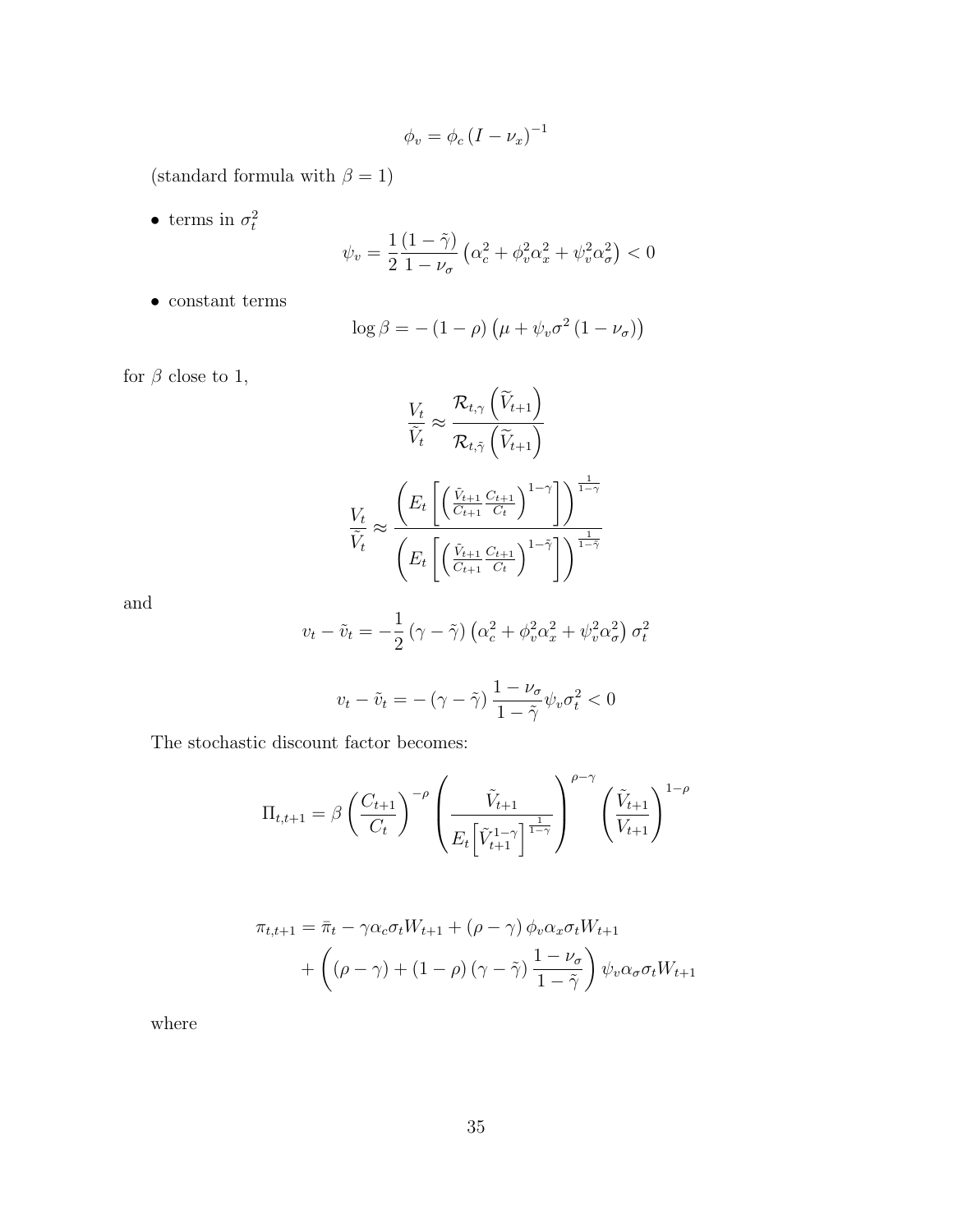$$
\bar{\pi}_t = -\mu - \rho \phi_c x_t - (1 - \rho) \psi_v \sigma^2 (1 - \nu_\sigma) \left( 1 - (\gamma - \tilde{\gamma}) \frac{1 - \nu_\sigma}{1 - \tilde{\gamma}} \right)
$$

$$
- ((\rho - \gamma) (1 - \gamma) - (1 - \rho) (\gamma - \tilde{\gamma}) \nu_\sigma) \frac{1 - \nu_\sigma}{1 - \tilde{\gamma}} \psi_v \sigma_t^2
$$

Observe, in all the analysis, the impact, and the pricing, of the state variable  $x_t$  is unaffected by the horizon dependent model.

we can simplify the analysis by setting  $x_t = 0$  for all  $t$ . Going forward:

$$
c_{t+1} - c_t = \mu + \alpha_c \sigma_t W_{t+1}
$$

$$
\sigma_{t+1}^2 - \sigma^2 = \nu_\sigma \left(\sigma_t^2 - \sigma^2\right) + \alpha_\sigma \sigma_t W_{t+1}
$$

and suppose the two shocks are independent.

$$
\tilde{v}_t - c_t = \tilde{\mu} + \psi_v \sigma_t^2
$$

where

$$
\psi_v = \frac{1}{2} \frac{(1 - \tilde{\gamma})}{1 - \nu_\sigma} \left( \alpha_c^2 + \psi_v^2 \alpha_\sigma^2 \right) < 0
$$

and

$$
\log \beta = -(1 - \rho) \left(\mu + \psi_v \sigma^2 (1 - \nu_\sigma)\right)
$$
  

$$
v_t - \tilde{v}_t = -(\gamma - \tilde{\gamma}) \frac{1 - \nu_\sigma}{1 - \tilde{\gamma}} \psi_v \sigma_t^2 < 0
$$
  

$$
v_t - c_t = \tilde{\mu} + \psi_v \sigma_t^2 \left(1 - (\gamma - \tilde{\gamma}) \frac{1 - \nu_\sigma}{1 - \tilde{\gamma}}\right)
$$
  

$$
\Pi_{t,t+1} = \beta \left(\frac{C_{t+1}}{C_t}\right)^{-\rho} \left(\frac{\tilde{V}_{t+1}}{E_t \left[\tilde{V}_{t+1}^{1 - \gamma}\right]^{\frac{1}{1 - \gamma}}}\right)^{\rho - \gamma} \left(\frac{\tilde{V}_{t+1}}{V_{t+1}}\right)^{1 - \rho}
$$

$$
\pi_{t,t+1} = \bar{\pi}_t - \gamma \alpha_c \sigma_t W_{t+1} + \left( (\rho - \gamma) + (1 - \rho) (\gamma - \tilde{\gamma}) \frac{1 - \nu_\sigma}{1 - \tilde{\gamma}} \right) \psi_v \alpha_\sigma \sigma_t W_{t+1}
$$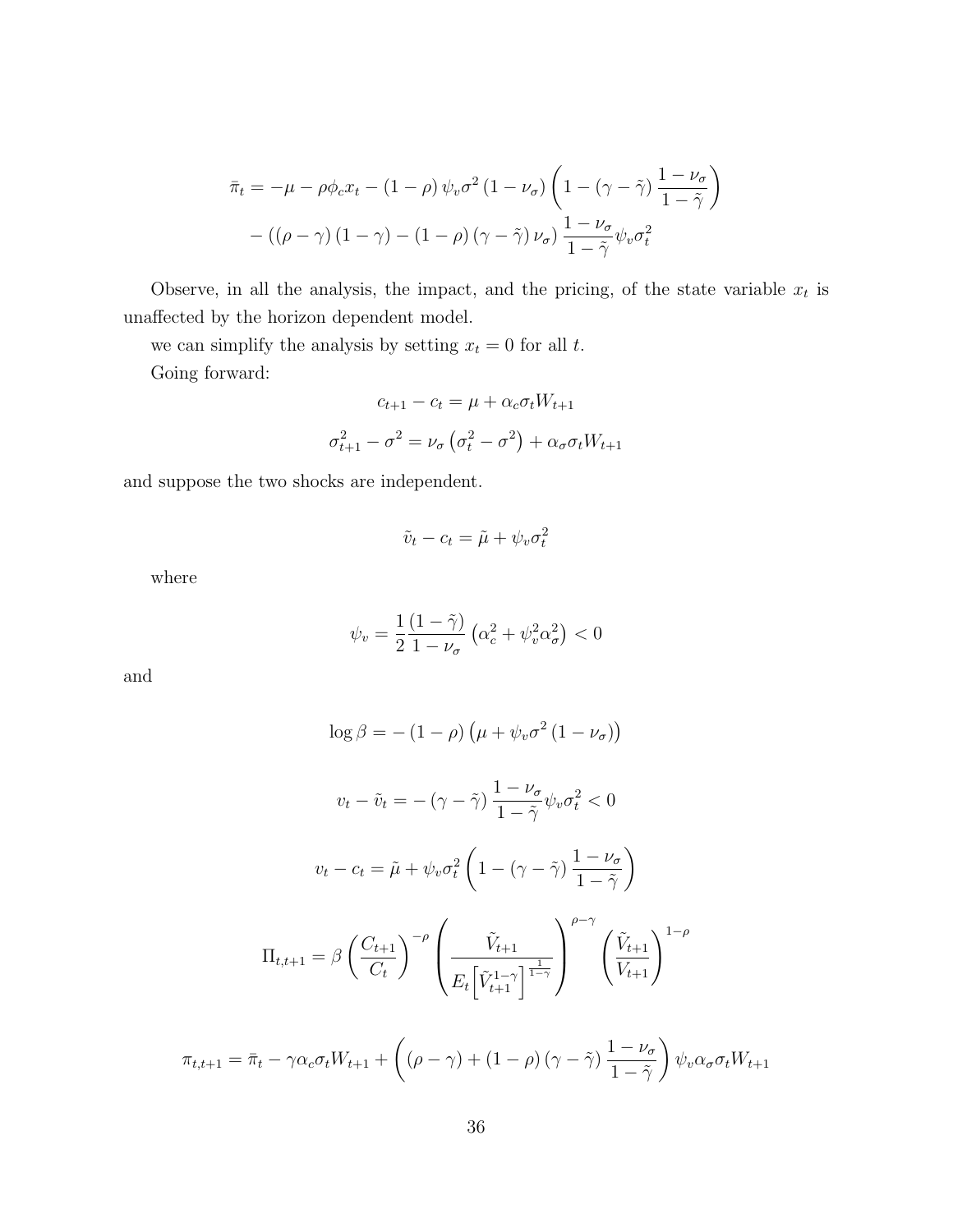where

$$
\bar{\pi}_t = -\mu - (1 - \gamma)^2 \frac{1 - \nu_\sigma}{1 - \tilde{\gamma}} \psi_v \sigma^2
$$

$$
- ((1 - \gamma)^2 - (1 - \rho) (1 - \gamma + (\gamma - \tilde{\gamma}) \nu_\sigma)) \frac{1 - \nu_\sigma}{1 - \tilde{\gamma}} \psi_v (\sigma_t^2 - \sigma^2)
$$

term structure: now let's look a the term structure for endowment consumption strips:

Let the price for the endowment consumption in *n* periods, at time *t*, be  $P_{t,n}$ . For  $n = 0$ ,  $P_{t,0} = C_t$ . For  $n \geq 1$ :

$$
\frac{P_{t,n}}{C_t} = E_t \left( \Pi_{t,t+1} \frac{C_{t+1}}{C_t} \frac{P_{t+1,n-1}}{C_{t+1}} \right)
$$

Guess

$$
\frac{P_{t,n}}{C_t} = \exp\left(a_n + A_n \sigma_t^2\right)
$$

with  $a_0=0$  and  $A_0=0$ 

Suppose  $n\geq 1,$  then:

$$
\log \Pi_{t,t+1} \frac{C_{t+1}}{C_t} \frac{P_{t+1,n-1}}{C_{t+1}} = \begin{cases} -(1-\rho)\left(1-\gamma+(\gamma-\tilde{\gamma})\nu_{\sigma}\right) \frac{1-\nu_{\sigma}}{1-\tilde{\gamma}} \psi_v \sigma^2 \\ - \left((1-\gamma)^2 - (1-\rho)\left(1-\gamma+(\gamma-\tilde{\gamma})\nu_{\sigma}\right)\right) \frac{1-\nu_{\sigma}}{1-\tilde{\gamma}} \psi_v \sigma_t^2 \\ + a_{n-1} + A_{n-1} \sigma^2 \left(1-\nu_{\sigma}\right) + A_{n-1} \nu_{\sigma} \sigma_t^2 \\ + \left(1-\gamma\right) \alpha_c \sigma_t W_{t+1} \\ + \left(\left((\rho-\gamma) + (1-\rho)\left(\gamma-\tilde{\gamma}\right) \frac{1-\nu_{\sigma}}{1-\tilde{\gamma}}\right) \psi_v + A_{n-1}\right) \alpha_{\sigma} \sigma_t W_{t+1} \end{cases}
$$

and we find the recursion:

$$
A_n = -((1 - \gamma)^2 - (1 - \rho)(1 - \gamma + (\gamma - \tilde{\gamma})\nu_{\sigma})) \frac{1 - \nu_{\sigma}}{1 - \tilde{\gamma}} \psi_v + A_{n-1}\nu_{\sigma}
$$
  
+ 
$$
\frac{1}{2} \left( \left( \rho - \gamma + (1 - \rho)(\gamma - \tilde{\gamma}) \frac{1 - \nu_{\sigma}}{1 - \tilde{\gamma}} \right) \psi_v + A_{n-1} \right)^2 \alpha_{\sigma}^2 + \frac{1}{2} (1 - \gamma)^2 \alpha_{\sigma}^2
$$

$$
a_n = -(1 - \rho) (1 - \gamma + (\gamma - \tilde{\gamma}) \nu_{\sigma}) \frac{1 - \nu_{\sigma}}{1 - \tilde{\gamma}} \psi_v \sigma^2 + a_{n-1} + A_{n-1} \sigma^2 (1 - \nu_{\sigma})
$$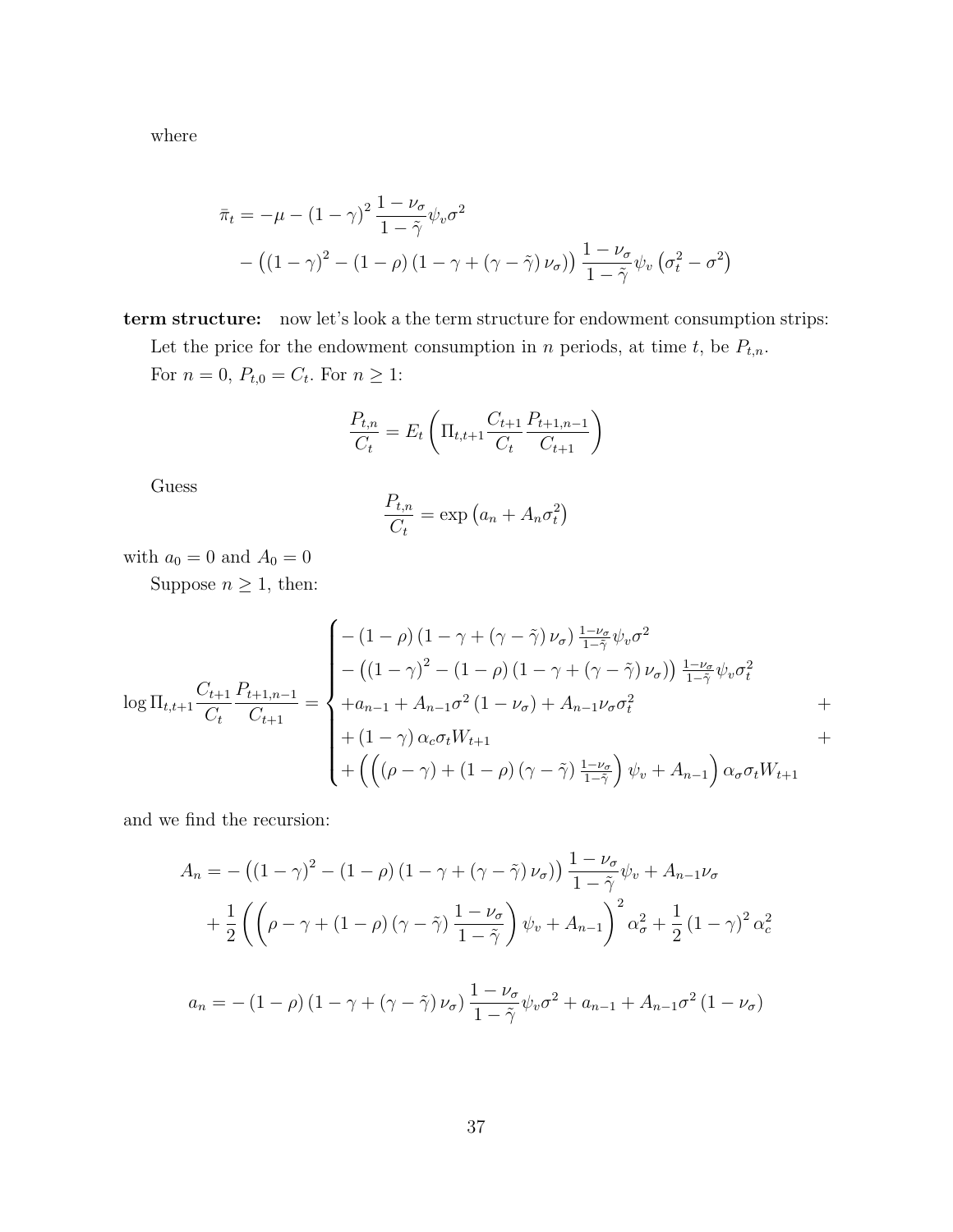The one-period excess returns on the dividend strips are given by:

$$
R_{t+1}^{n} = \frac{P_{t+1,n-1} - P_{t,n}}{P_{t,n}} = \frac{\frac{P_{t+1,n-1}}{C_{t+1}} \frac{C_{t+1}}{C_t}}{\frac{P_{t,n}}{C_t}} - 1
$$

and

$$
\log\left(R_{t+1}^n+1\right) = \underbrace{\mu + (1-\rho)\left(1-\gamma + (\gamma-\tilde{\gamma})\nu_{\sigma}\right)}_{\bar{r}} \frac{1-\nu_{\sigma}}{1-\tilde{\gamma}} \psi_{v} \sigma^2 + \left(A_{n-1}\nu_{\sigma} - A_{n}\right) \sigma_t^2 + \left(\alpha_c + A_{n-1}\alpha_{\sigma}\right) \sigma_t
$$

so the conditional Sharpe ratio term structure is given by:

$$
SR_{t} (R_{t+1}^{n}) = \frac{\exp \left(\bar{r} + \left(A_{n-1} \nu_{\sigma} - A_{n} + \frac{1}{2} \left(\alpha_{c}^{2} + A_{n-1}^{2} \alpha_{\sigma}^{2}\right)\right) \sigma_{t}^{2}\right) - 1}{\sqrt{\left[\exp \left(2\bar{r} + 2 \left(A_{n-1} \nu_{\sigma} - A_{n} + \left(\alpha_{c}^{2} + A_{n-1}^{2} \alpha_{\sigma}^{2}\right)\right) \sigma_{t}^{2}\right) - \left[\exp \left(\bar{r} + \left(A_{n-1} \nu_{\sigma} - A_{n} + \frac{1}{2} \left(\alpha_{c}^{2} + A_{n-1}^{2} \alpha_{\sigma}^{2}\right)\right) \sigma_{t}^{2}\right)\right]^{2}}
$$
\n
$$
SR_{t} (R_{t+1}^{n}) = \frac{1 - \exp \left[-\left(\bar{r} + \left(A_{n-1} \nu_{\sigma} - A_{n} + \frac{1}{2} \left(\alpha_{c}^{2} + A_{n-1}^{2} \alpha_{\sigma}^{2}\right)\right) \sigma_{t}^{2}\right)\right]}{\sqrt{\exp \left(\left(\alpha_{c}^{2} + A_{n-1}^{2} \alpha_{\sigma}^{2}\right) \sigma_{t}^{2}\right) - 1}}
$$

Observe:

$$
A_{n-1}\nu_{\sigma} - A_n + \frac{1}{2} \left( \alpha_c^2 + A_{n-1} \alpha_\sigma^2 \right) =
$$
  
\n
$$
\frac{(1-\rho)}{1-\tilde{\gamma}} \left( 1 - \gamma + (\gamma - \tilde{\gamma}) \nu_\sigma \right) \left( \rho - \gamma + (\gamma - \tilde{\gamma}) \left( (1-\rho) \frac{1-\nu_\sigma}{1-\tilde{\gamma}} - 1 \right) \right) \frac{1}{2} \psi_v^2 \alpha_\sigma^2
$$
  
\n
$$
+ \left( 1 - (1-\rho) \left( 1 - \gamma + (\gamma - \tilde{\gamma}) \nu_\sigma \right) \right) \frac{1}{2} \alpha_c^2
$$
  
\n
$$
- \left( \rho - \gamma + (1-\rho) \left( \gamma - \tilde{\gamma} \right) \frac{1-\nu_\sigma}{1-\tilde{\gamma}} \right) \psi_v A_{n-1} \alpha_\sigma^2
$$

which we can re-write as:

$$
A_{n-1}\nu_{\sigma} - A_n + \frac{1}{2} \left( \alpha_c^2 + A_{n-1}^2 \alpha_{\sigma}^2 \right) = A - \left( \rho - \gamma + (1 - \rho) \left( \gamma - \tilde{\gamma} \right) \frac{1 - \nu_{\sigma}}{1 - \tilde{\gamma}} \right) \psi_v A_{n-1} \alpha_{\sigma}^2
$$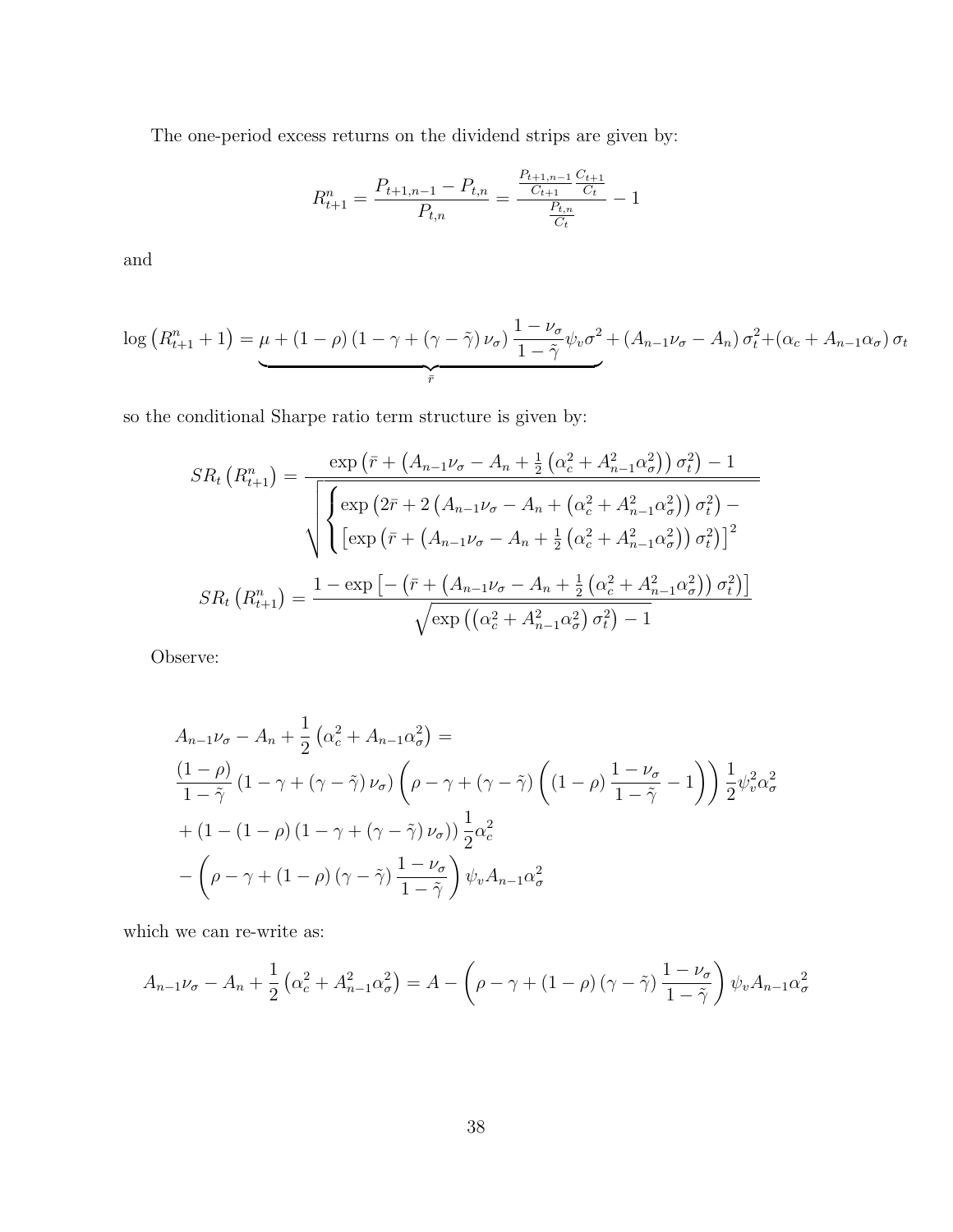where

$$
A = \frac{(1 - \rho)}{1 - \tilde{\gamma}} (1 - \gamma + (\gamma - \tilde{\gamma}) \nu_{\sigma}) \left( \rho - \gamma + (\gamma - \tilde{\gamma}) \left( (1 - \rho) \frac{1 - \nu_{\sigma}}{1 - \tilde{\gamma}} - 1 \right) \right) \frac{1}{2} \psi_{v}^{2} \alpha_{\sigma}^{2} + (1 - (1 - \rho) (1 - \gamma + (\gamma - \tilde{\gamma}) \nu_{\sigma})) \frac{1}{2} \alpha_{c}^{2}
$$

$$
SR_t\left(R_{t+1}^n\right) = \frac{1 - \exp\left[-\left(\bar{r} + A\sigma_t^2 - \left(\rho - \gamma + (1-\rho)\left(\gamma - \tilde{\gamma}\right)\frac{1-\nu_{\sigma}}{1-\tilde{\gamma}}\right)\psi_v A_{n-1} \alpha_{\sigma}^2 \sigma_t^2\right)\right]}{\sqrt{\exp\left(\left(\alpha_c^2 + A_{n-1}^2 \alpha_{\sigma}^2\right) \sigma_t^2\right) - 1}}
$$

# <span id="page-39-0"></span>D Details on Estimation of PVR

# Closed-form Solution of Price, Delta, and Theta

The closed-form solution to the model is as follows. Denote by  $P_1$  and  $P_2$  pseudo-probabilities. The integration needs to be solved numerically.

$$
C = SP_1 - Ke^{-r(T-t)}P_2
$$
  
\n
$$
P = S(P_1 - 1) - Ke^{-r(T-t)}(P_2 - 1)
$$
  
\n
$$
P_j = \frac{1}{2} + \frac{1}{\pi} \int_0^\infty \Re \left[ \frac{e^{-i\phi \ln(K)} f_j}{i\phi} \right] d\phi
$$
  
\n
$$
f_j = \exp (C_j + D_j v + i\phi \ln(S))
$$
  
\n
$$
C_j = r\phi i(T - t) + \frac{a}{\sigma^2} \left[ (b_j - \rho \sigma \phi i + d_j) (T - t) - 2 \ln \left( \frac{1 - g_j e^{d_j(T-t)}}{1 - g_j} \right) \right]
$$
  
\n
$$
D_j = \frac{b_j - \rho \sigma \phi i + d_j}{\sigma^2} \left( \frac{1 - e^{d_j(T-t)}}{1 - g_j e^{d_j(T-t)}} \right)
$$
  
\n
$$
g_j = \frac{b_j - \rho \sigma \phi i + d_j}{b_j - \rho \sigma \phi i - d_j}
$$
  
\n
$$
d_j = \sqrt{(\rho \sigma \phi i - b_j)^2 - \sigma^2 (2\mu_j \phi i - \phi^2)}
$$
  
\n
$$
\mu_1 = \frac{1}{2}, \mu_2 = -\frac{1}{2}, a = \kappa \theta, b_1 = \kappa + \lambda - \rho \sigma, b_2 = \kappa + \lambda
$$

Delta is, respectively,

$$
C_s = P_1 + S \frac{\partial P_1}{\partial S} - K e^{-r(T-t)} \frac{\partial P_2}{\partial S},
$$
  

$$
P_s = C_s - 1,
$$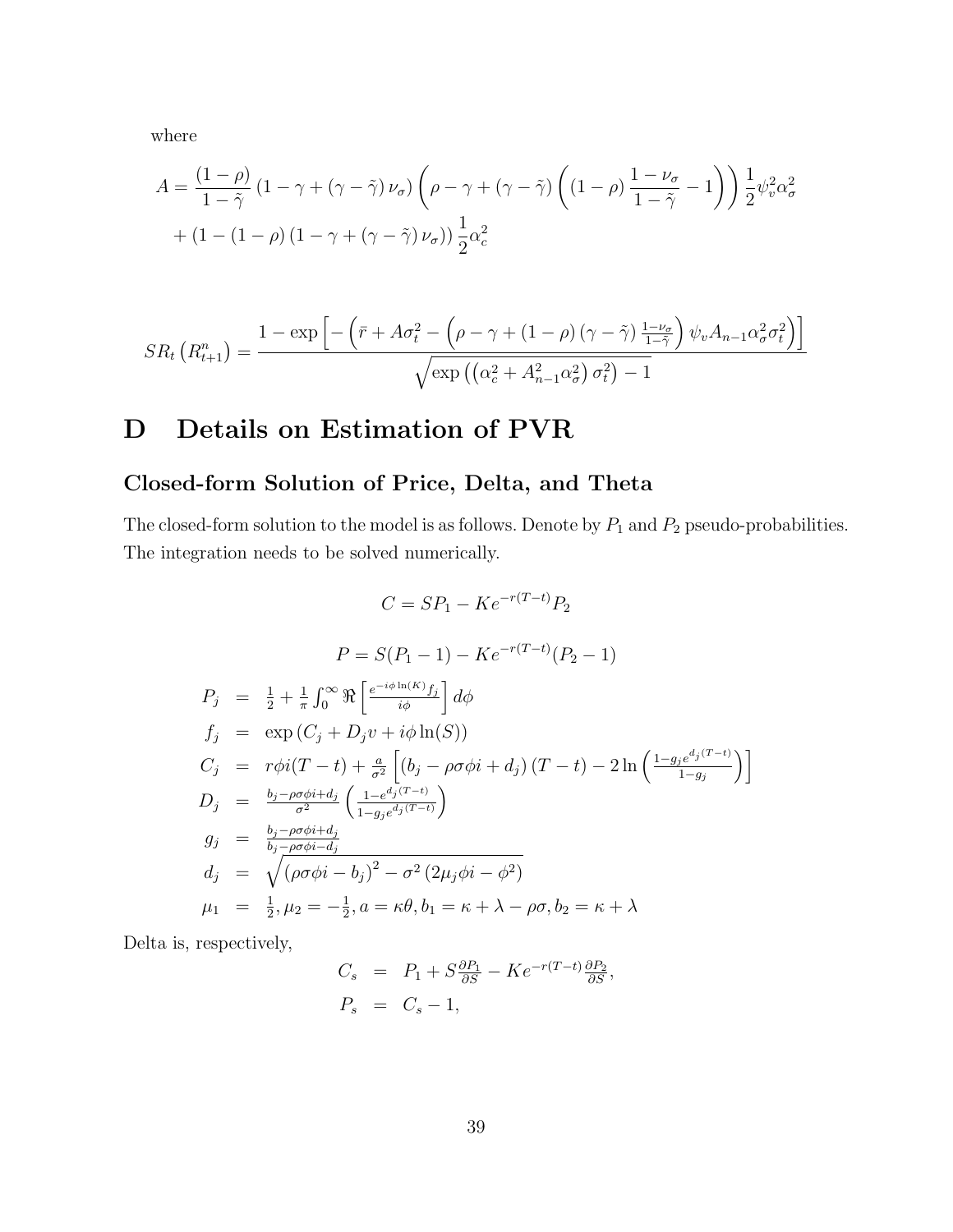in which

$$
\frac{\partial P_1}{\partial S} = \frac{1}{\pi} \int_0^\infty \Re \left[ \frac{e^{-i\phi \ln(K) + C_1 + D_1 v + i\phi \ln(S)}}{i\phi} i\phi \frac{1}{S} \right] d\phi = \frac{1}{\pi} \int_0^\infty \Re \left[ \frac{e^{C_1 + D_1 v + i\phi \ln\left(\frac{S}{K}\right)}}{S} \right] d\phi
$$
  
=  $\frac{1}{S\pi} \int_0^\infty \Re \left( e^{C_1 + D_1 v + i\phi \ln\left(\frac{S}{K}\right)} \right) d\phi.$ 

Similarly,

$$
\frac{\partial P_2}{\partial S} = \frac{1}{S\pi} \int_0^\infty \left( e^{C_2 + D_2 v + i\phi \ln\left(\frac{S}{K}\right)} \right) d\phi.
$$

For Vega, it is worth noting that *v* is the variance, not standard variation. With  $z = \sqrt{v}$ ,

$$
C_z = S \frac{\partial P_1}{\partial z} - K e^{-r(T-t)} \frac{\partial P_2}{\partial z},
$$
  
\n
$$
P_z = C_z.
$$

in which

$$
\frac{\partial P_1}{\partial z} = \frac{1}{\pi} \int_0^\infty \Re \left[ \frac{e^{-i\phi \ln(K) + C_1 + D_1 z^2 + i\phi \ln(S)}}{i\phi} 2D_1 z \right] d\phi = \frac{1}{\pi} \int_0^\infty \Re \left[ \frac{e^{C_1 + D_1 v + i\phi \ln\left(\frac{S}{K}\right)}}{i\phi} 2D_1 \sqrt{v} \right] d\phi
$$

and

$$
\frac{\partial P_2}{\partial z} = \frac{1}{\pi} \int_0^\infty \Re \left[ \frac{e^{-i\phi \ln(K) + C_2 + D_2 z^2 + i\phi \ln(S)}}{i\phi} 2D_2 z \right] d\phi = \frac{1}{\pi} \int_0^\infty \Re \left[ \frac{e^{C_2 + D_2 v + i\phi \ln\left(\frac{S}{K}\right)}}{i\phi} 2D_2 \sqrt{v} \right] d\phi.
$$

## GMM Estimation of PVR

Let  $y = \frac{\Delta[C + P - (C_s + P_s)S] - r[C + P - (C_s + P_s)S]\Delta t}{(C_v + P_v)\sigma\sqrt{V\Delta t}}$  and  $x = \frac{\sqrt{V\Delta t}}{\sigma}$ . Assuming the sample size is N, the instrumental variable is  $z = \left[\right]$ *x* 1  $\int_0^T$  and the kernel is  $\hat{W}$ .

$$
\hat{\lambda}^* = \left(S_{zx}^T \hat{W} S_{zx}\right)^{-1} S_{zx}^T \hat{W} S_{zy}
$$

$$
Var(\hat{\lambda}^*) = \frac{1}{N} \left(S_{zx}^T \hat{W} S_{zx}\right)^{-1} S_{zx}^T \hat{W} \hat{S} \hat{W} S_{zx} \left(S_{zx}^T \hat{W} S_{zx}\right)^{-1}.
$$